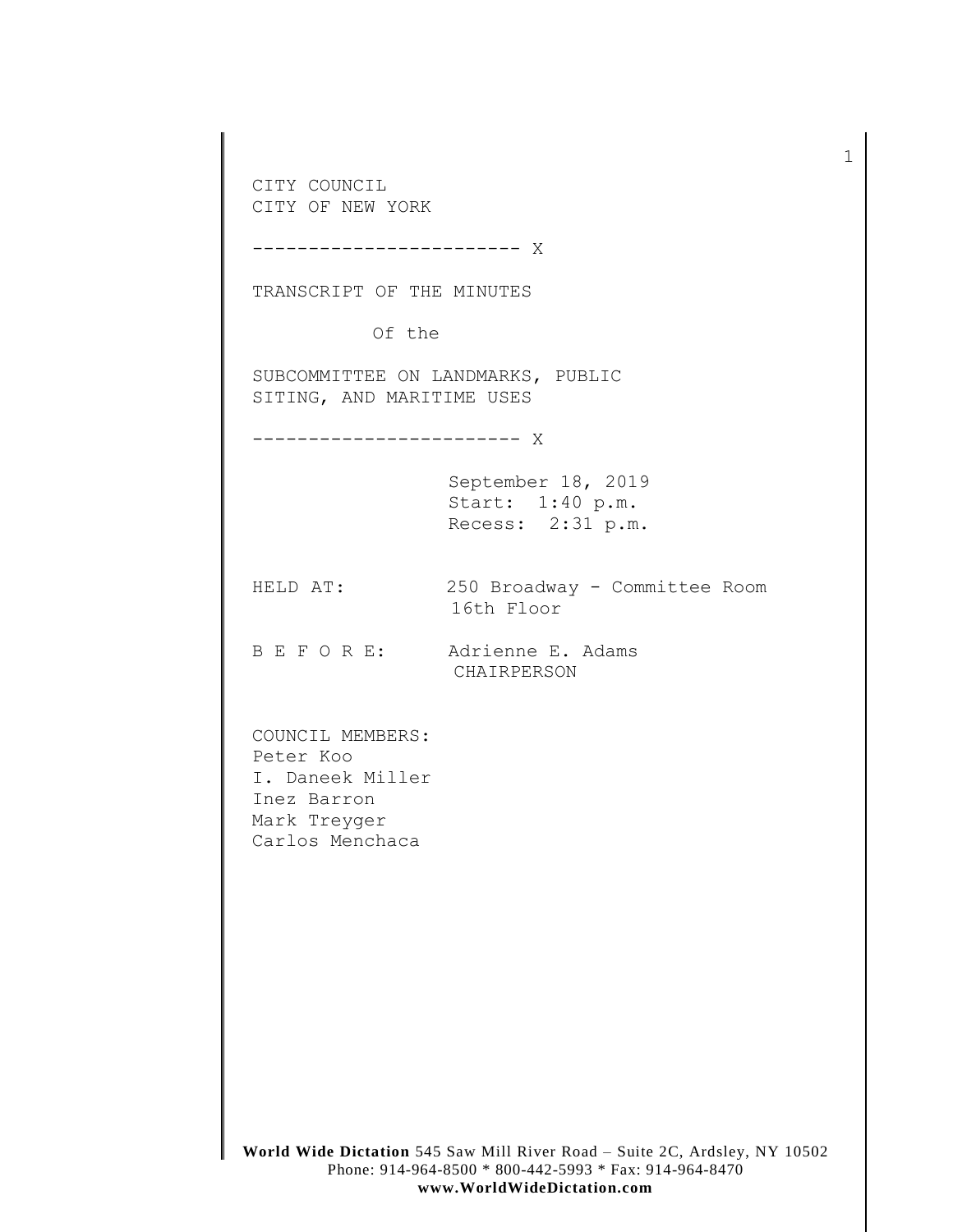## A P P E A R A N C E S (CONTINUED) Lacey Talbert [sp?], HPD Andrew Murray Impact Brooklyn Kate Lemos McHale, Director of Research Landmark Preservation Commission Anthony Fabre Yvette Acquire [sp?], New York Resident Jan Jimenez, New York Resident Nina Malkin, New York Resident Lynn Massimo, New York Resident Maria Roca, New York Resident Cynthia Felix, New York Resident Jason Stutz, New York Resident Linda Acini [sp?], New York Resident Susan Brown, New York Resident Simeon Bankoff, Executive Director, Historic Districts Council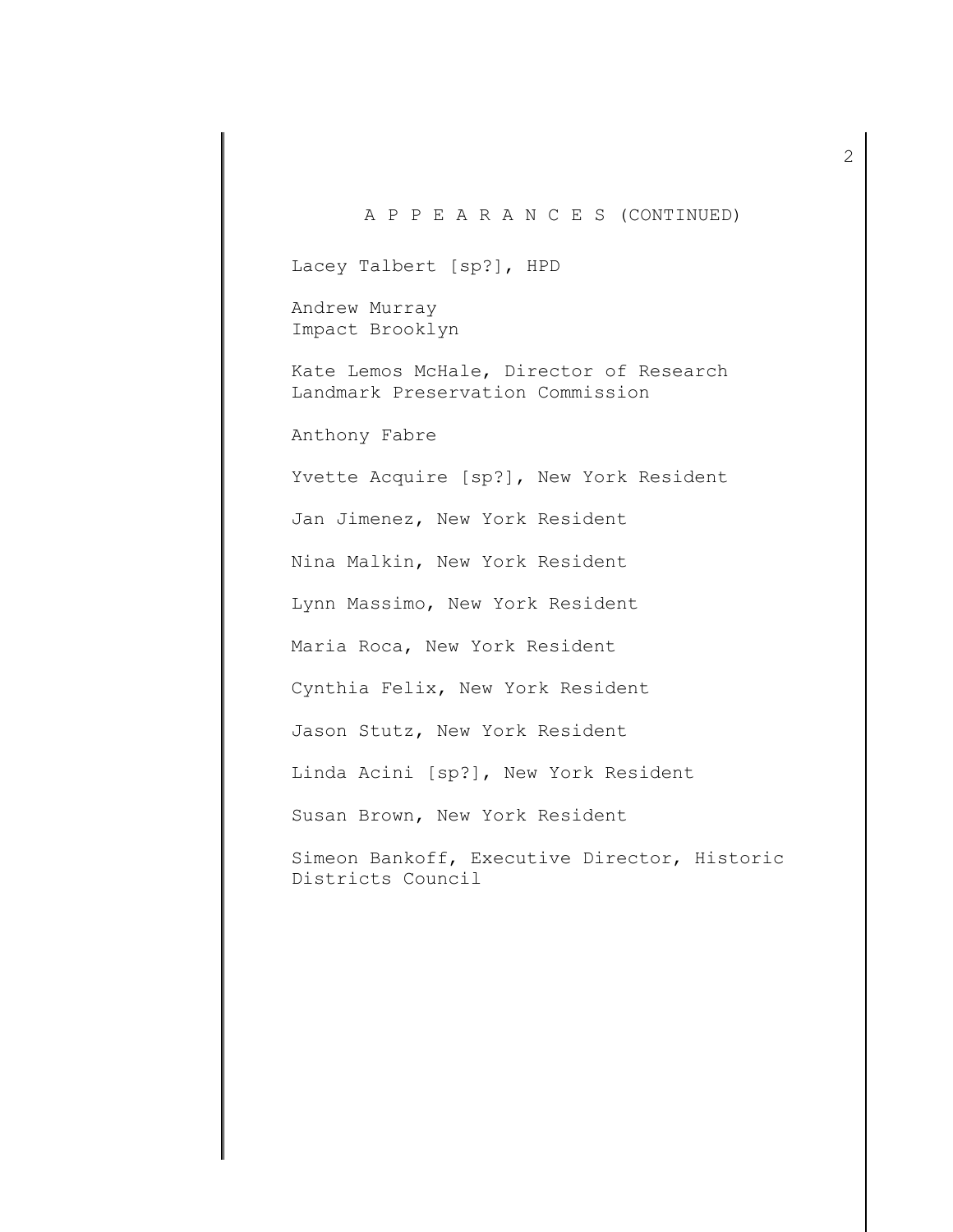1 2 3 4 5 6 7 8 9 10 11 12 13 14 15 16 17 18 19 20 21 22 23 24 25 SUBCOMMITTEE ON LANDMARKS, PUBLIC SITING, AND MARITIME USES [background comments] taking place September 18th, 2019. 16th Floor 250 SERGEANT-AT-ARMS: This is a sound check for the Committee on-- Subcommittee on Landmarks Broadway scheduled for 1 p.m. and being recorded by Israel Martinez. UNIDENTIFIED: Turn it on an get to work. When you do the-- get to the end of all the landmarks-- CHAIRPERSON KOO: Thank you. UNIDENTIFIED: Just not cross-- CHAIRPERSON KOO: Okay. We are going to start. Yeah. [gavel] CHAIRPERSON KOO: Good morning. Welcome to the meeting of the Subcommittee on Landmarks, Public Siting, and Maritime Uses. I am Council member Peter Koo. I will be chairing today's hearing for Chair Adams, who is unable to be here today. I am joined by Council member Treyger and Council member Miller. Oh, no. Council member Barron. Miller is not here. Today we will begin by voting on 15 historic landmark designations and to HPD applications that we heard at our September 4th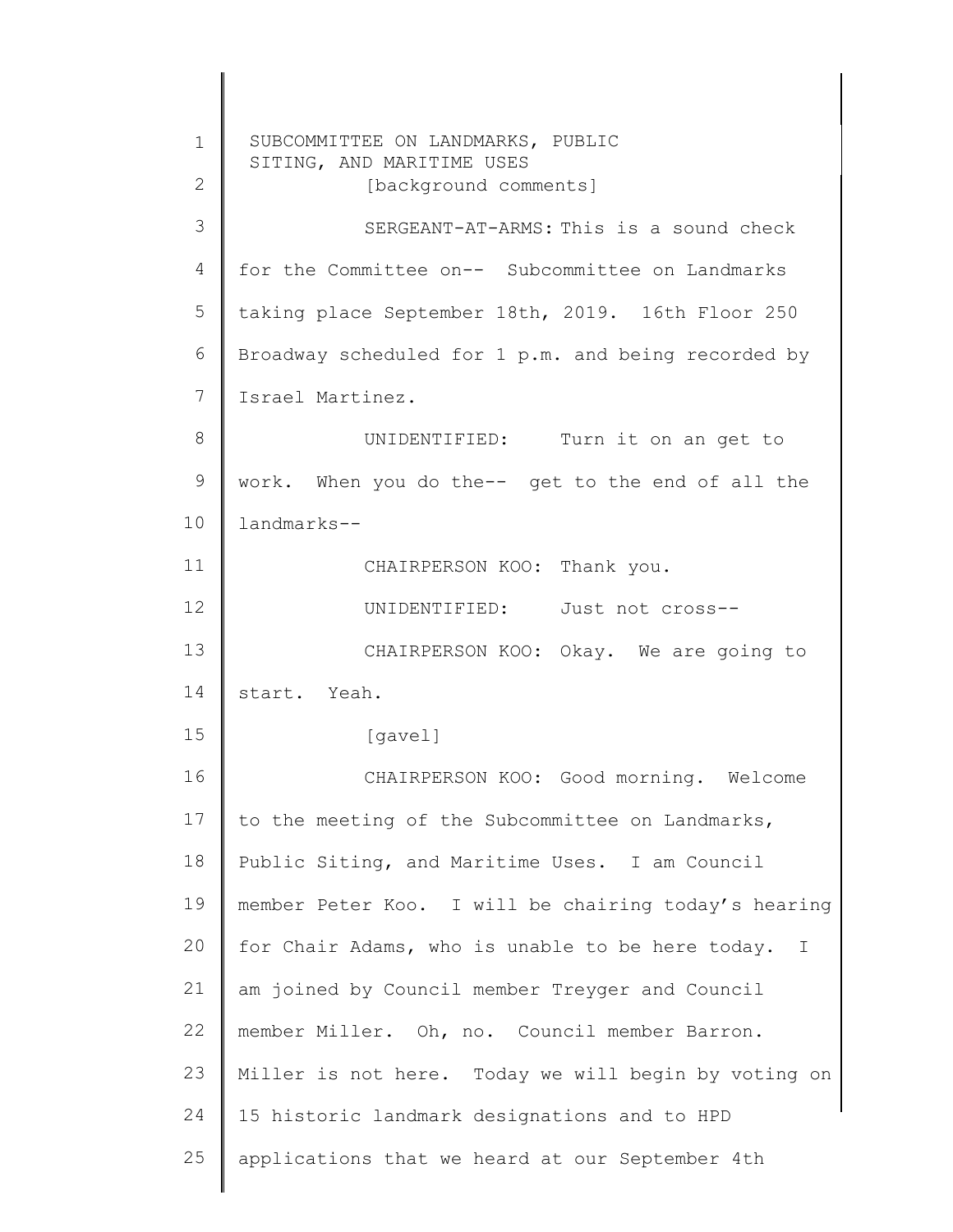| $\mathbf 1$ | SUBCOMMITTEE ON LANDMARKS, PUBLIC<br>SITING, AND MARITIME USES |
|-------------|----------------------------------------------------------------|
| 2           | meeting. The historic landmark designations that               |
| 3           | include seven historic landmark designations related           |
| 4           | to the history of the LGBT movement. LU 490, the gay           |
| 5           | activist alliance firehouse. Former Engine Company             |
| 6           | Number 13 in Council member Chin's district in                 |
| 7           | Manhattan. LU 491, Café Chino. LU 492, the Women's             |
| 8           | Liberation Center. And LU 493, the historic landmark           |
| 9           | designation of the Lesbian, Gay, Bisexual, and                 |
| 10          | Transgender Community Center. All of these in the              |
| 11          | Speaker's district in Manhattan. LU 494, the James             |
| 12          | Baldwin residents located in Council member                    |
| 13          | Rosenthal's district in Manhattan. And LU 495, the             |
| 14          | Audrey Law residence in Council member Rose's                  |
| 15          | district in Staten Island.                                     |
| 16          | From 1972 to 1987, my district-- No.                           |
| 17          | Not my district. This is a statement from Council              |
| 18          | member Rose. And she asked me to read it into the              |
| 19          | records. From 1972 to 1987, my district was the home           |
| 20          | of Audre Lorde, who lived that 207 Saint Pauls Avenue          |
| 21          | with her children and her partner, Francis Craden              |
| 22          | (sp?). While living there, she wrote some of her               |
| 23          | most groundbreaking work, including the [inaudible             |
| 24          | 00:04:13] where other people live. She served as               |
| 25          | poet of New York State and made lasting contributions          |
|             |                                                                |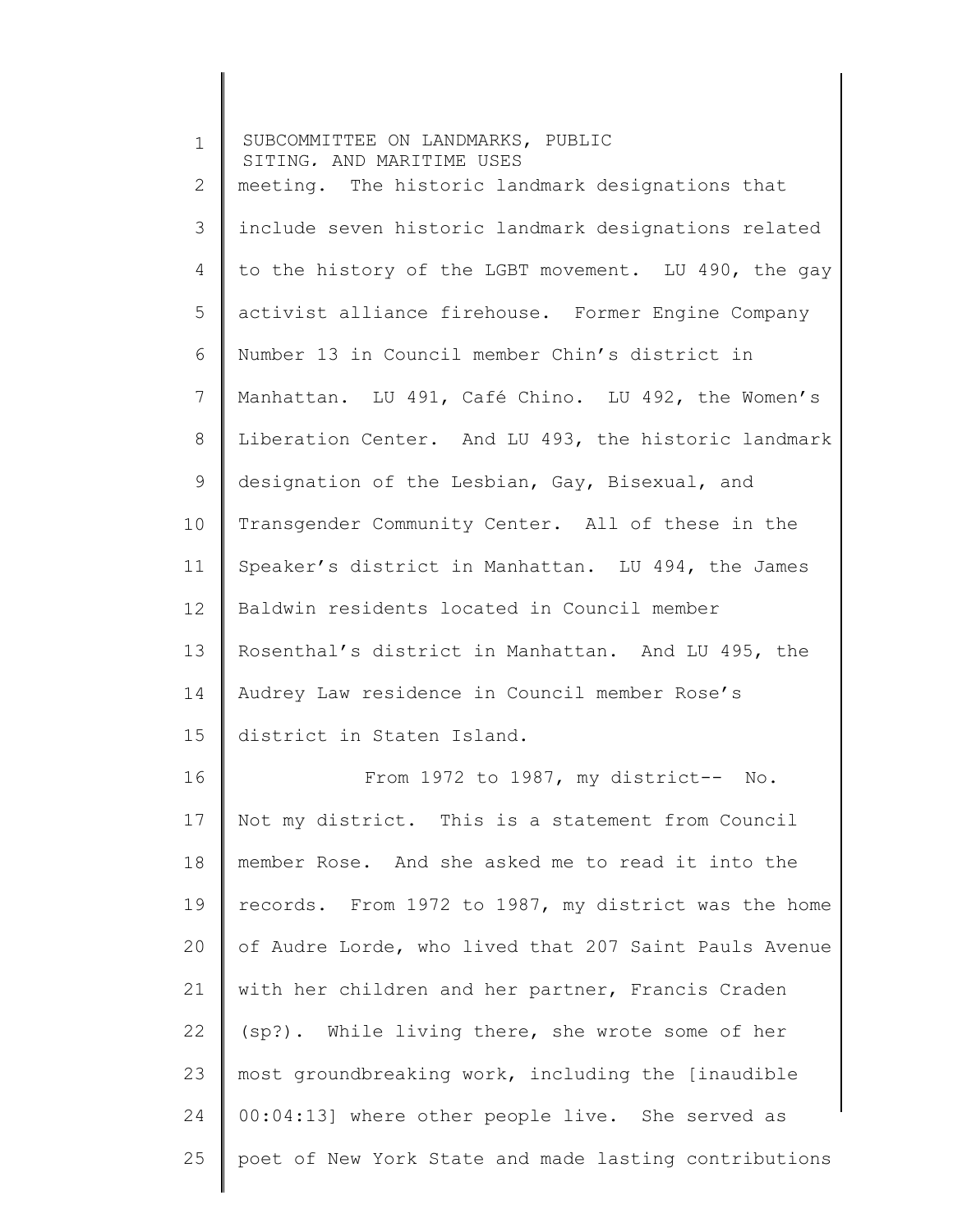1 2 3 4 5 6 7 8 9 10 11 12 13 14 15 16 17 18 19 20 21 22 23 24 SUBCOMMITTEE ON LANDMARKS, PUBLIC SITING, AND MARITIME USES through her speeches and her writings. I am proud to 5 say this was followed by a vote from the Landmarks Preservation Commission to designate Ms. Lorde's residence as a landmark of LGBT history. That designation is before this committee today and I encourage my colleagues to vote I as this is a fitting celebration of Ms. Lorde's contributions and ongoing struggle for LGBT equality. Seven historic landmark designations located in on Broadway below 14th Street in Council member Rivera's district in Manhattan. LU 481, the 817 Broadway building. LU 482, the 826 Broadway building, now the Stram (sp?) Building. LU 483, the 830 Broadway building. LU 484, the 832-834 Broadway building. LU 485, the 836 Broadway building. LU 486, the 840 Broadway building. And LU 487 the Roosevelt building. And to additional historic landmark designations. LU 488, the National Society of Colonial Danes in the state of New York headquarters located in Council member Power's district in Manhattan. And LU 489, the first Hungarian Reform Church located in Council member Kallos' district in Manhattan.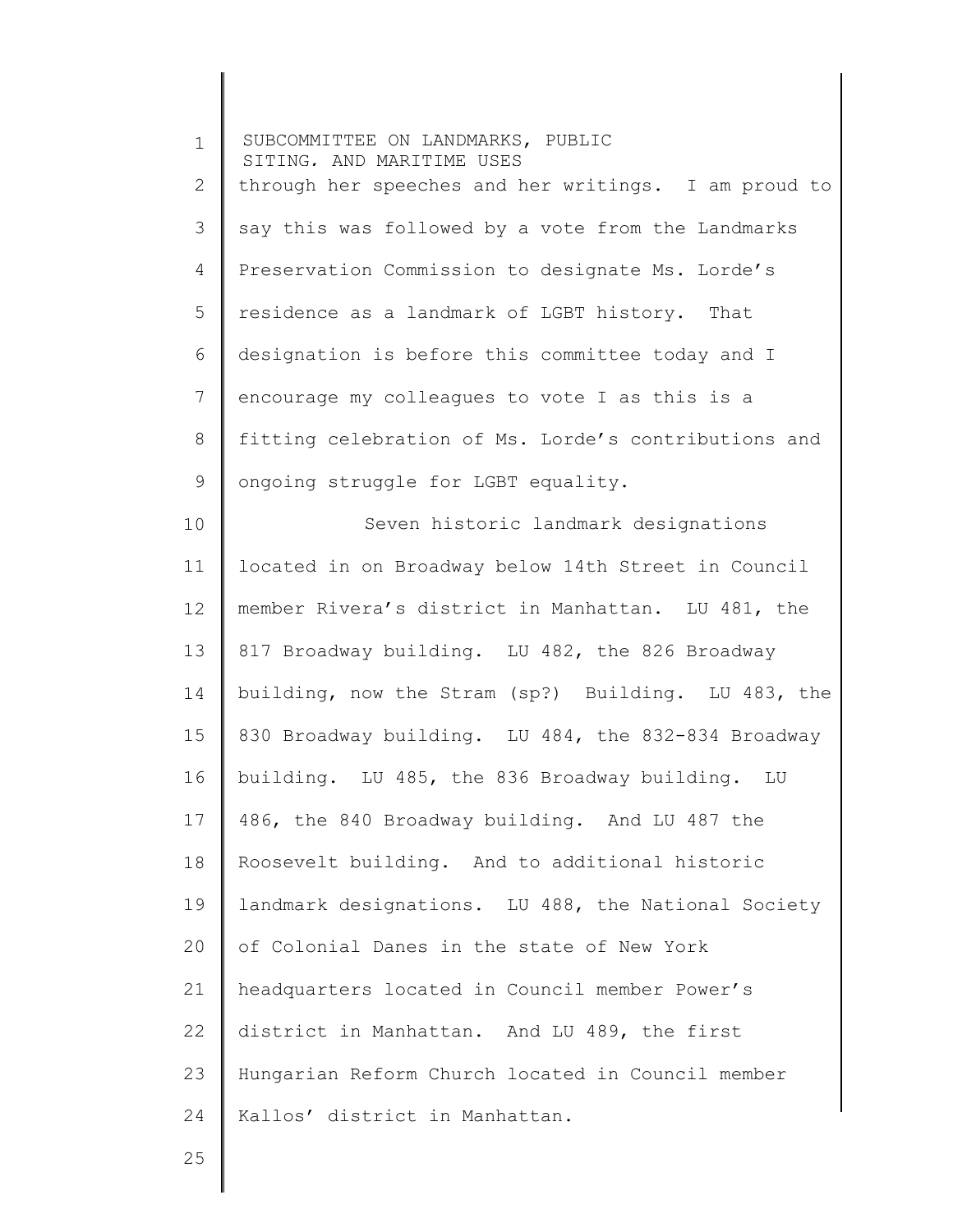| $\mathbf 1$ | SUBCOMMITTEE ON LANDMARKS, PUBLIC<br>SITING, AND MARITIME USES |
|-------------|----------------------------------------------------------------|
| 2           | We will also vote to approve pre-                              |
| 3           | considered LU 510, the Bronx Point NCPF [inaudible             |
| 4           | 00:06:51] submitted by HPD pursuant to article 16 of           |
| 5           | the Journal Municipal Law of New York State for                |
| 6           | approval of the designation of an urban development            |
| 7           | action area for property located at 2356 Lot two and           |
| 8           | 72. Block 2539 lot one and parts of lots two and               |
| 9           | three. And a [inaudible 00:07:31] portion of East              |
| 10          | 150 Street in the Bronx. An approval of an urban               |
| 11          | development action area project for such area. The             |
| 12          | proposed action would facilitate new property                  |
| 13          | accessible open space along the Harlem River                   |
| 14          | waterfront as part of a new mixed use development              |
| 15          | that would include approximately 1044 units of                 |
| 16          | affordable housing. Commercial and community                   |
| 17          | facility space. The project is located in Council              |
| 18          | member Ayala's district. We will also vote to                  |
| 19          | approve preconsidered LU 511 for the Brownsville               |
| 20          | South project in Council member-- submitted HPD                |
| 21          | pursuant to article 16 of the Journal Municipal law            |
| 22          | and section 197 C of the New York City Charter for             |
| 23          | the destination of property located on 47 New Locks            |
| 24          | Avenue, block 3855, lot 40. 609 dash 615 [inaudible            |
| 25          | 00:09:04] street, block 3628, lot nine and 120 dash            |
|             |                                                                |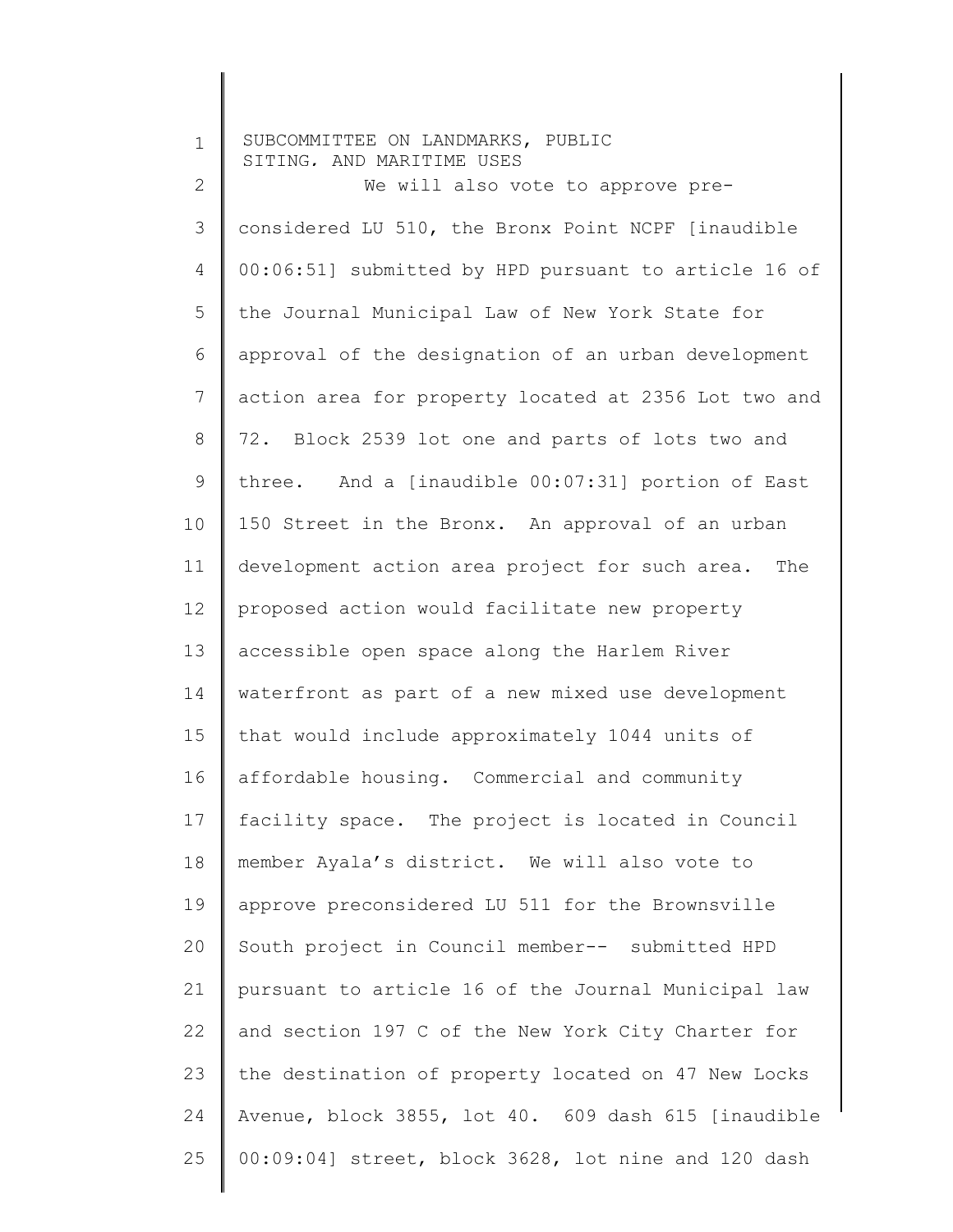| $\mathbf 1$     | SUBCOMMITTEE ON LANDMARKS, PUBLIC<br>SITING, AND MARITIME USES |
|-----------------|----------------------------------------------------------------|
| 2               | 122 Liberty Avenue block 3693, lots 22 and 23. In              |
| 3               | the borough of [inaudible 00:09:23] as an urban                |
| $\overline{4}$  | development action area. Approval of an urban                  |
| 5               | development area project for such an area and                  |
| 6               | approval-- sorry. An approval of the disposition of            |
| 7               | such properties to a developer selected by HPD.                |
| 8               | Okay. That one here? The project is located in                 |
| 9               | districts represented by Council member Barron and             |
| 10              | Council member Espinal. All items are supported by             |
| 11              | their affected Council members. In accordance with             |
| 12              | the wishes of the affected Council members, I will             |
| 13              | now call for a vote to approve LU numbers 481, 482,            |
| 14              | 483, 484, 485, 486, 487, 488, 489, 490, 491, 492,              |
| 15 <sub>1</sub> | 493, 494, and 495. And preconsidered LU number 510             |
| 16              | and 511. Counsel please call the role.                         |
| 17              | LEGAL COUNSEL: Treyger?                                        |
| 18              | COUNCIL MEMBER TREYGER: Aye.                                   |
| 19              | LEGAL COUNSEL: Barron?                                         |
| 20              | COUNCIL MEMBER BARRON: May I be excused to                     |
| 21              | explain my vote?                                               |
| 22              | CHAIRPERSON KOO: Yes. Please.                                  |
| 23              | COUNCIL MEMBER BARRON: Thank you, Mr.                          |
| 24              | Chair. Just speaking briefly on LU 511, which is the           |
| 25              | Brownsville South cluster. Part of this development            |
|                 |                                                                |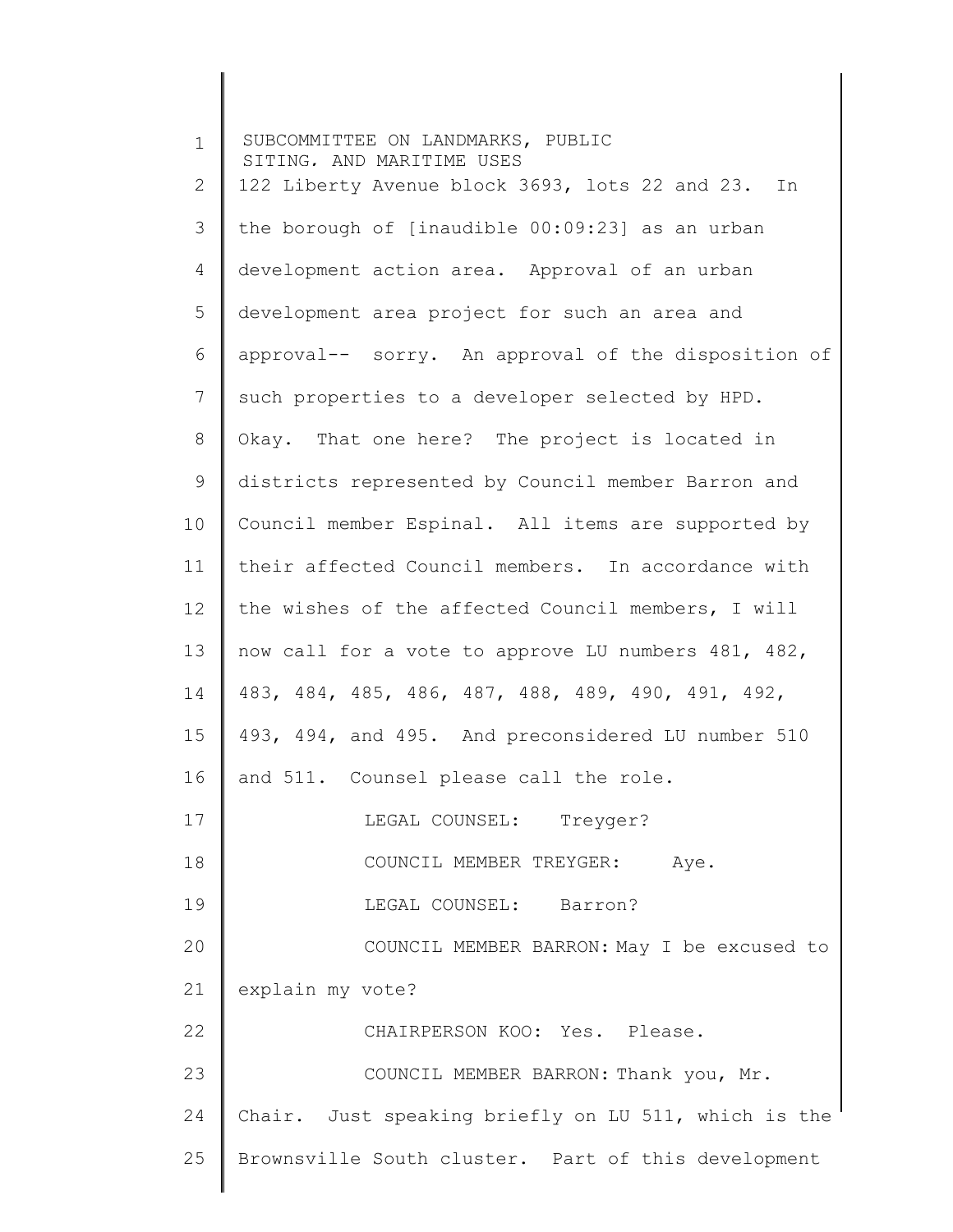| $\mathbf 1$ | SUBCOMMITTEE ON LANDMARKS, PUBLIC<br>SITING, AND MARITIME USES |
|-------------|----------------------------------------------------------------|
| 2           | is located inside of my district and these are small           |
| 3           | projects and we had some challenges to make sure               |
| 4           | that, in the end, all of the units that would be               |
| 5           | built would, in fact, be affordable at the income              |
| 6           | levels of those who presently live there. so, we are           |
| 7           | very pleased that, through some negotiations, I want           |
| 8           | to thank the staff that work with the HPD to come to           |
| 9           | another adjustment in setting the AMI's for those              |
| 10          | that would be qualified to apply and I'm very pleased          |
| 11          | that we're able to say that 56 percent of the units            |
| 12          | that are going to be built in the district that I              |
| 13          | represent will be at 50 percent of AMI or below. And           |
| 14          | that there will be no units at 80 percent and there            |
| 15          | will be some at 60 and 70 percent of AMI. So I'm               |
| 16          | very pleased on the work that was done and I want to           |
| 17          | commend the staff for the work that they did and I             |
| 18          | vote aye on all.                                               |
| 19          | LEGAL COUNSEL:<br>Koo?                                         |
| 20          | CHAIRPERSON KOO: I vote aye.                                   |
| 21          | LEGAL COUNSEL: By a vote of three in                           |
| 22          | the affirmative, zero in the negative, and zero                |
| 23          | abstentions, the items are recommended for referral            |
| 24          | to the Public Land Use Committee and the vote is held          |
| 25          | open.                                                          |
|             |                                                                |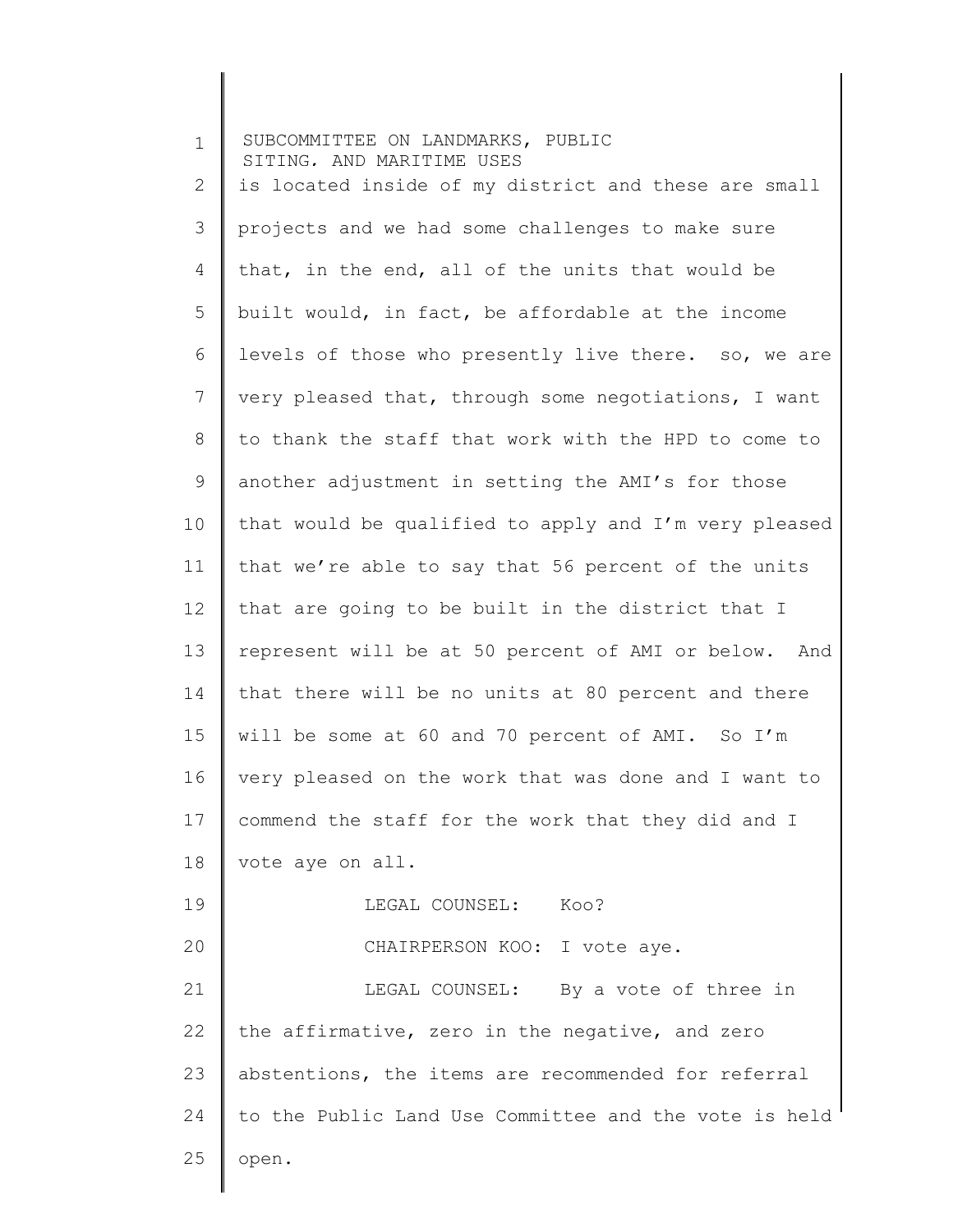| $\mathbf 1$  | SUBCOMMITTEE ON LANDMARKS, PUBLIC<br>SITING, AND MARITIME USES |
|--------------|----------------------------------------------------------------|
| $\mathbf{2}$ | CHAIRPERSON KOO: Okay. We will now                             |
| 3            | continue to move on onto another subject. We now               |
| 4            | move on to public hearings for today. Beginning with           |
| 5            | LU 527, the [inaudible 00:12:46] designation project           |
| 6            | approval and deposition approval for 7766-- dash 780           |
| 7            | Mai Tai Avenue to facilitate an affordable housing             |
| 8            | development containing approximately 59 units in               |
| $\mathsf 9$  | Council member Cornegy's district in Brooklyn. We              |
| 10           | are joined today by representatives of HPD and the             |
| 11           | developer. Mrs. Tobar and Andrew Murray. Yeah. You             |
| 12           | may begin after you identify your-- No. You have to            |
| 13           | $C = -$                                                        |
| 14           | LEGAL COUNSEL: Please raise your right                         |
| 15           | hands and identify yourselves.                                 |
| 16           | LACEY TALBERT:<br>Lacey Talbert, HPD.                          |
| 17           | Andrew Murray, Impact<br>ANDREW MURRAY:                        |
| 18           | Brooklyn.                                                      |
| 19           | LEGAL COUNSEL: Do you affirm to tell                           |
| 20           | the truth, the whole truth, and nothing but the truth          |
| 21           | in your testimony before the subcommittee and in               |
| 22           | response to all Council member questions?                      |
| 23           | Yes.<br>LACEY TALBERT:                                         |
| 24           | ANDREW MURRAY: Yes.                                            |
| 25           | CHAIRPERSON KOO: You may start. Yeah.                          |
|              |                                                                |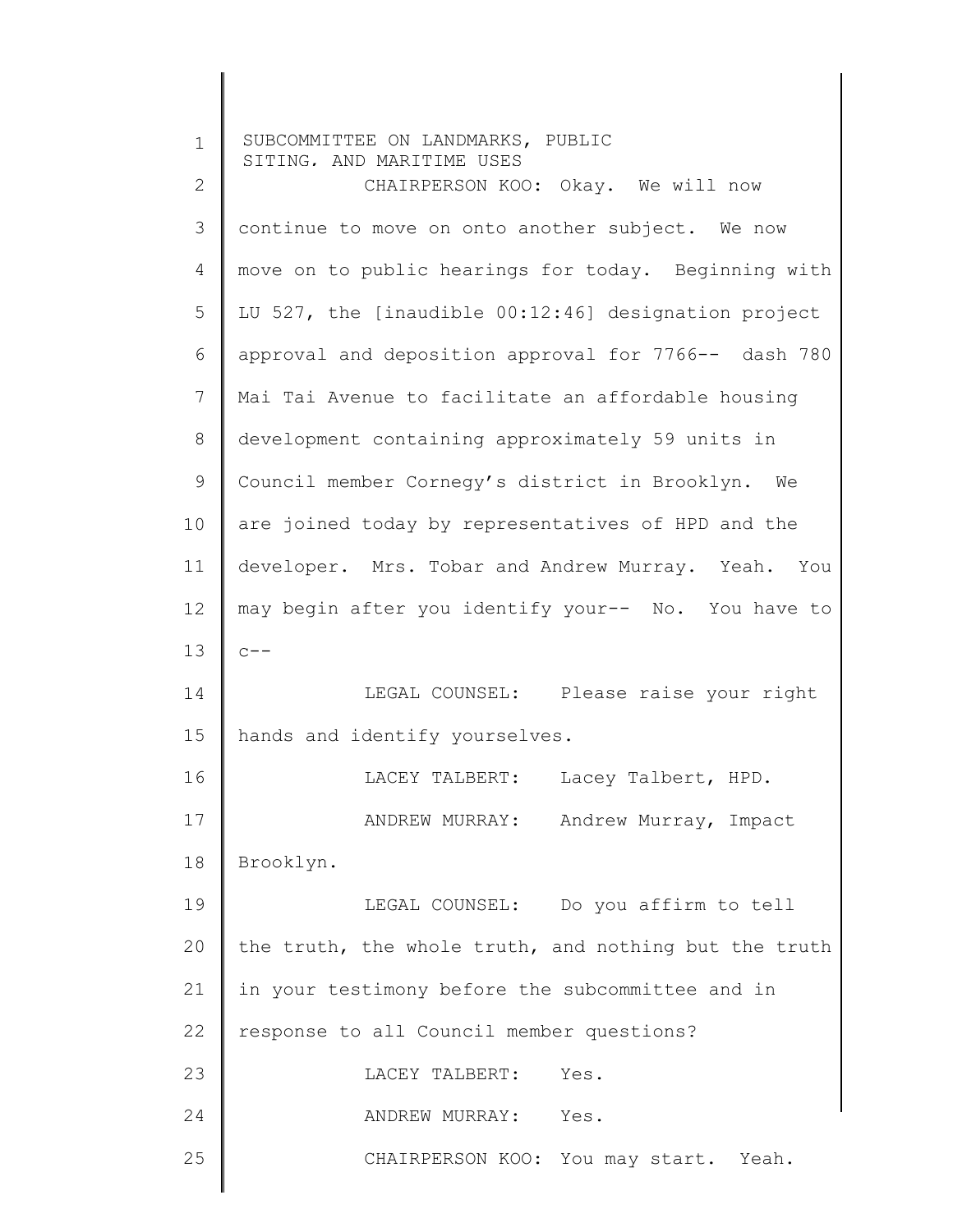| $\mathbf 1$    | SUBCOMMITTEE ON LANDMARKS, PUBLIC<br>SITING, AND MARITIME USES |
|----------------|----------------------------------------------------------------|
| $\overline{2}$ | LACEY TALBERT: I just want to make sure                        |
| 3              | you all have copies of the presentation and the                |
| 4              | testimony. We can give to the Sergeant. Okay. Land             |
| 5              | Use item number 527 is related to a ULRP application           |
| 6              | regarding the development of three city of and vacant          |
| $\overline{7}$ | lots at block 1754, lot 19, 20, and 22 in Brooklyn             |
| $8\,$          | Council District 36 for a project known as 776 780             |
| $\mathsf 9$    | Myrtle Avenue. The application seeks UDAP (sp?)                |
| 10             | Designation and project approval for the three lots            |
| 11             | as well as disposition and approval for two of the             |
| 12             | lots, lot 20 and 22. One of the three lots, lot 19,            |
| 13             | previously received approval for unrestricted                  |
| 14             | disposition by the Board of estimate and 1981, but             |
| 15             | was never sold and remained city-owned. 776 to 780             |
| 16             | Myrtle Avenue is slated for development under HPD's            |
| 17             | supportive housing loan program or SHLP which funds            |
| 18             | the rehabilitation and new construction of supportive          |
| 19             | housing for the home was, people with special needs,           |
| 20             | and other persons of low income. The development               |
| 21             | team, Impact Brooklyn, formerly known as the Pratt             |
| 22             | Area Community Council was selected through a                  |
| 23             | competitive process in 2013, our supportive housing            |
| 24             | request for qualification. They will provide                   |
| 25             | property management services, as well as act as the            |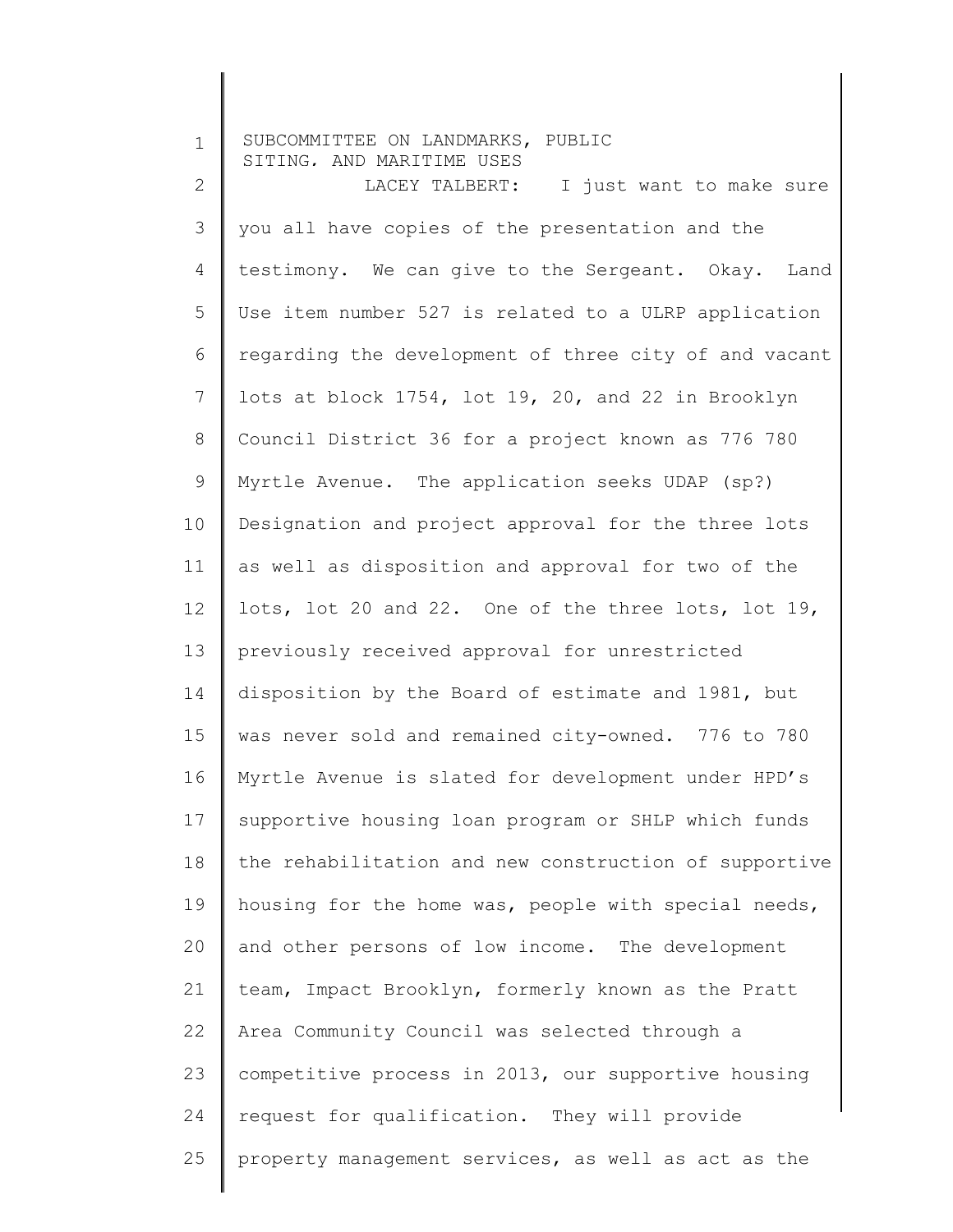| $\mathbf 1$    | SUBCOMMITTEE ON LANDMARKS, PUBLIC<br>SITING, AND MARITIME USES |
|----------------|----------------------------------------------------------------|
| $\mathbf{2}$   | supportive services provider. Impact Brooklyn                  |
| 3              | proposes to construct a nine story building with a             |
| 4              | total of approximately 15 nine affordable rental               |
| 5              | units, plus the superintendent's unit and ground-              |
| 6              | floor retail space. Upon completion, the building              |
| $\overline{7}$ | will contain approximately 45 Studios, a one bedroom           |
| 8              | units, six two-bedroom units, and one two-bedroom              |
| $\mathsf 9$    | unit for a superintendent. Under the SHLP                      |
| 10             | guidelines, 60 percent or approximately 36 of the              |
| 11             | units will be affordable for homeless households               |
| 12             | referred from social service agencies such as                  |
| 13             | Department of Homeless Services, or DHS, and the               |
| 14             | remaining approximately 23 units will be affordable            |
| 15             | rental units to be filled through HPD's marketing              |
| 16             | guidelines. The target incomes for this project will           |
| 17             | be up to 60 percent of the area median income, or              |
| 18             | AMI. Supportive housing tenants will pay up to 30              |
| 19             | percent of their income and rent. Affordable                   |
| 20             | households earning up to 60 percent of AMI or                  |
| 21             | approximately 44,820 dollars for one person to 57,660          |
| 22             | dollars for a three person household, will pay rents           |
| 23             | ranging from 843 dollars for a studio till 1290                |
| 24             | dollars for a two-bedroom. In response to community            |
| 25             | feedback, and, averaging is being contemplated for             |
|                |                                                                |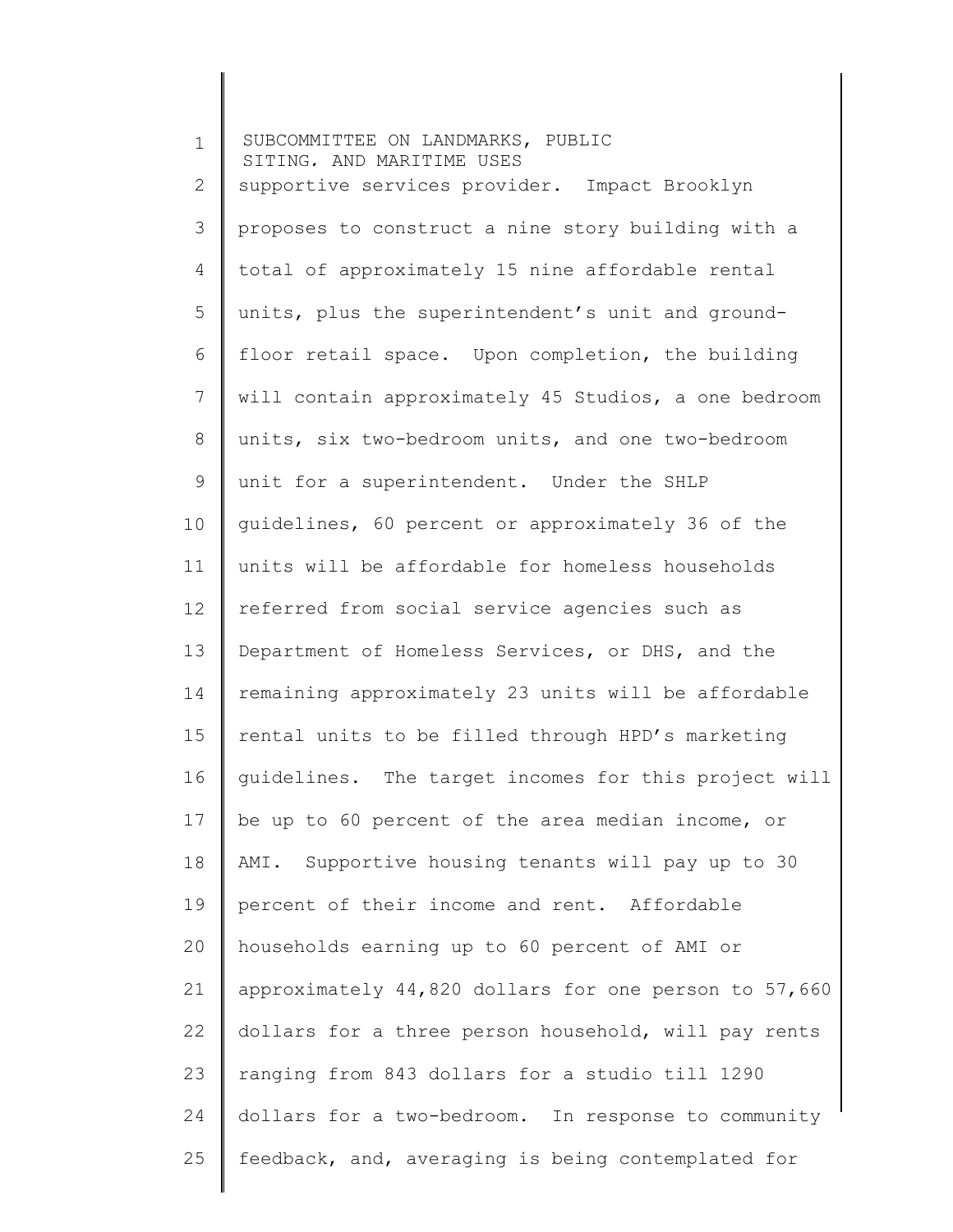1 2 3 4 5 6 7 8 9 10 11 12 13 14 15 16 17 18 19 20 21 22 23 24 25 SUBCOMMITTEE ON LANDMARKS, PUBLIC SITING, AND MARITIME USES this project, which would make households between 40 percent and 80 percent of AMI eligible or households earning approximately 29,880 dollars to 59,760 four one person to 38,440 dollars to 57,660 dollars for a three person household. If income averaging is used, rents will range from 522 dollars for a 40 percent AMIs studio till 1843 dollars for an 80 percent AMI two-bedroom. Amenities to be included in the project include supportive services space open to all residents and the building and a shared rear courtyard, community room, green roofs, laundry room, and enclosed by a sickles storage, as well as approximately 3000 square feet of ground-floor commercial space. In order to facilitate the development of this project, HPD is before the landmark subcommittee seeking approval of Land Use item number 527. And I will turn it over to Andrew from Impact to talk you through the project. ANDREW MURRAY: Hello. My name is Andrew Murray. I am a project manager at impact Brooklyn. Not to delve too far into the details over rupee what Lacey had just mentioned, but, again, this is a project. Three vacant lots on Myrtle Avenue across from the Marcy houses in northern Bed-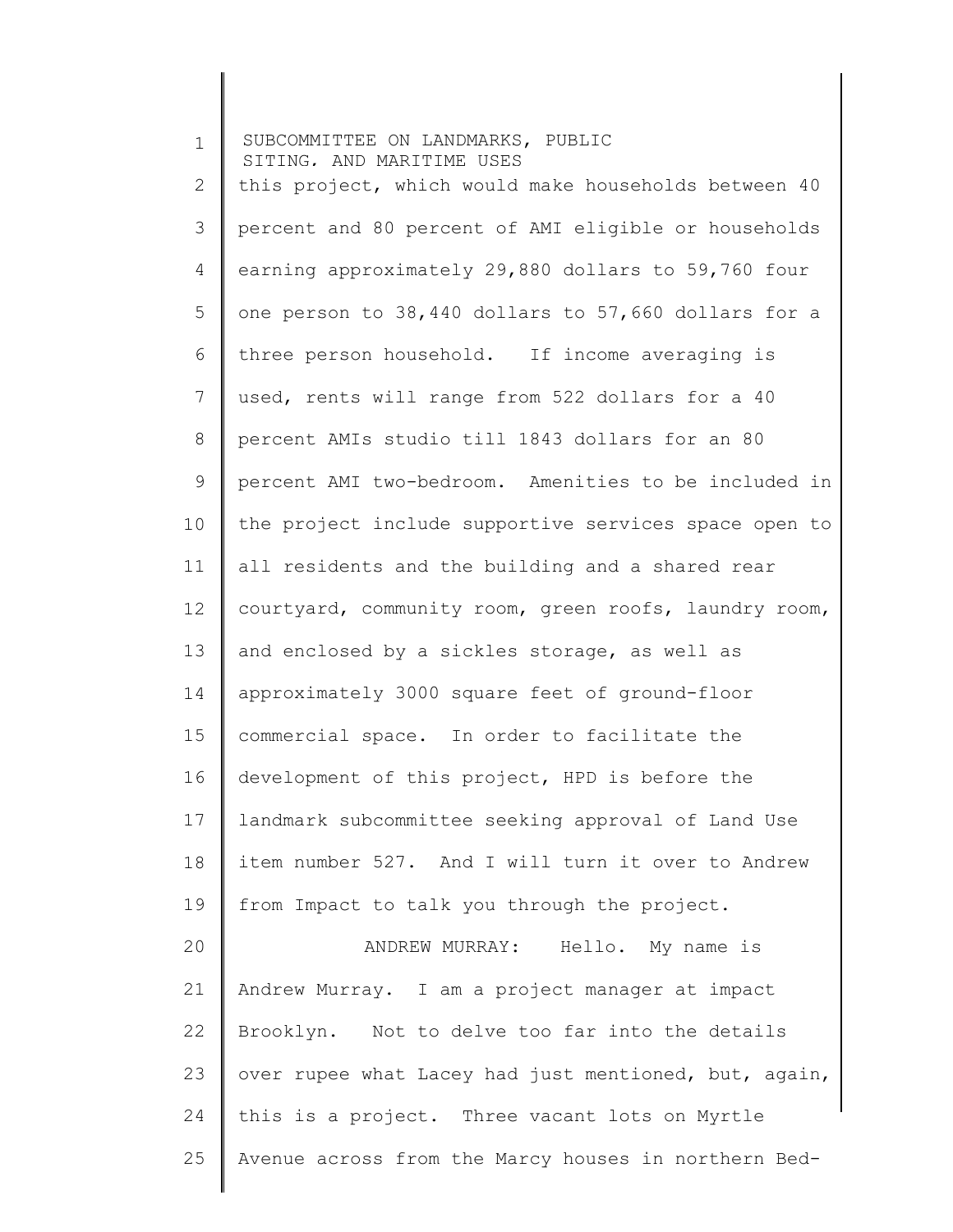1 2 3 4 5 6 7 8 9 10 11 12 13 14 15 16 17 18 19 20 21 22 23 24 25 SUBCOMMITTEE ON LANDMARKS, PUBLIC SITING, AND MARITIME USES Stuy. And the project-- Where the developer. We are Impact Brooklyn, formerly the Pratt Area Community Council. For over 15 years, we have been serving the communities, and neighborhoods of Central Brooklyn. We are a community development corporation dedicated to fair, affordable, equitable housing. We develop-- offer a myriad of services, some of which are behind me. So, to the project, specifically, as Lacey said, it is a proposed nine story building on Myrtle Avenue. It's mixed to use with ground-floor commercial. We will be offering on-site social services in the basement. 60 percent will be devoted to supportive housing. That will be 36 studio efficiency units. The remainder, minus one superintendent will be lottery appointed units. Again, Lacey had mentioned the estimated rents and income. We are considering income averaging, so that would mean, on average, 60 percent AMI, but there will be 40 and 80 percent units, as well. Again, I can go into greater detail of the unit distribution. We have 45 Studios, 81 bedroom units, six two-bedroom units, plus the on-site superintendent. The ground floor commercial space, which is, proximately, 3000 square feet we are considering a nonprofit social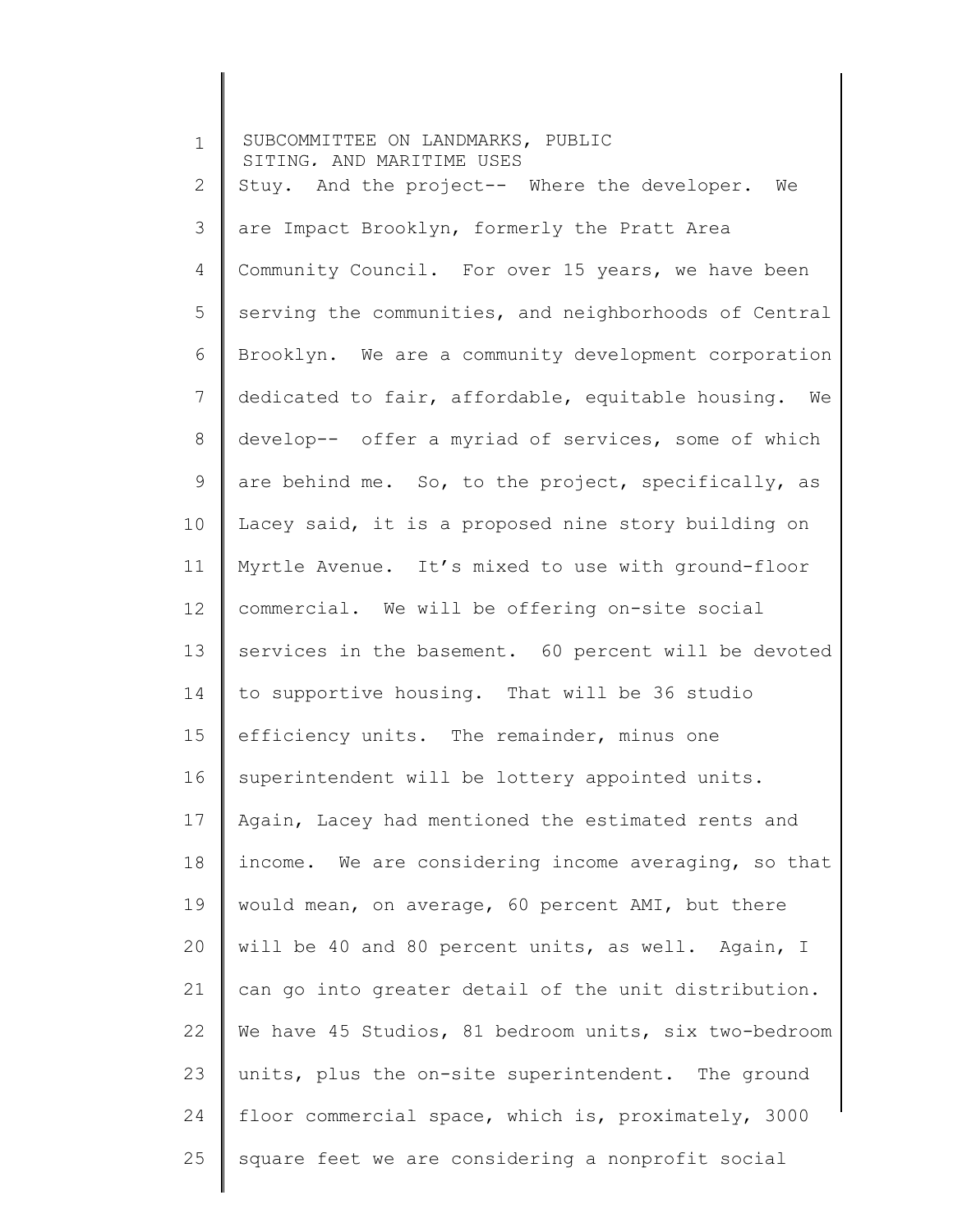1 2 3 4 5 6 7 8 9 10 11 12 13 14 15 16 17 18 19 20 21 22 23 24 25 SUBCOMMITTEE ON LANDMARKS, PUBLIC SITING, AND MARITIME USES enterprise tenant. Namely, they will be a café slash comm-- kitchen space and they are also a workforce development provider, so they will be working for- with members of the community ages 16 to 24 who are both out of school and without work. And that tenant currently is Grand Lo Café. They have a space down by Essex Crossing. We will be utilizing several passive house principles, not the least of which is the VRF. Excuse me. My acronyms to get mixed up sometimes. That is the variable refrigerant flow. Also a tightly insulated envelope, you know, to cut down energy costs, create efficiencies. We will also be utilizing several other green components. We have a green roof, white roof, blue roof. We are considering rain gardens in the front of the building. We have a-- the green roof will be accessible to residents. We have a sunken courtyard, rear yard. We are also considering 35 to 45 kilowatts of solar paneling to be placed on top of the roof and we also, of course, as in the on-site social services which will be placed in the basement of the property. We are planning on six to eight staff, but that does not include on-site security, which will be 24/7. We would be offering an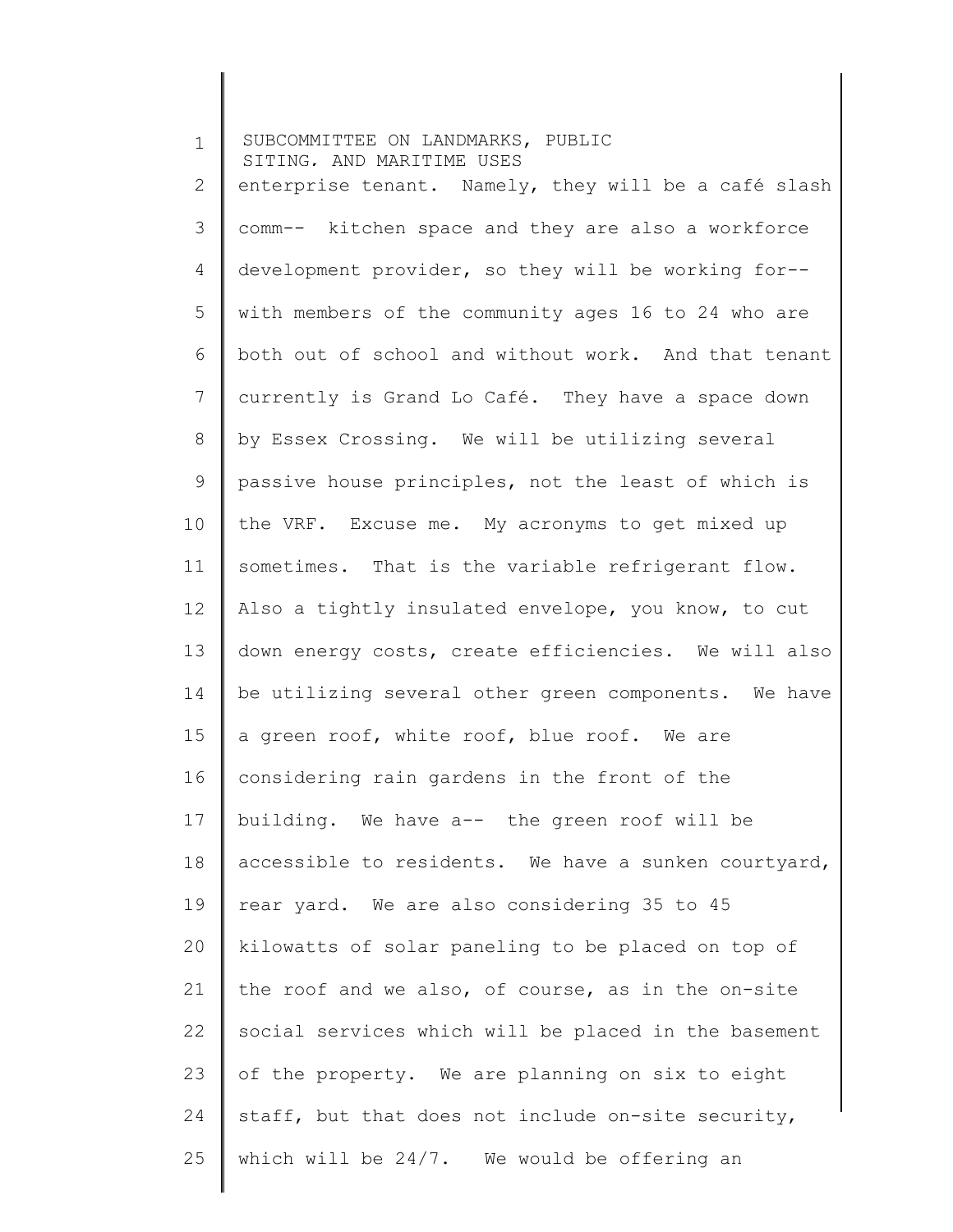| $\mathbf 1$  | SUBCOMMITTEE ON LANDMARKS, PUBLIC<br>SITING. AND MARITIME USES |
|--------------|----------------------------------------------------------------|
| $\mathbf{2}$ | amenity-- many services, including case management,            |
| 3            | harm reduction, substance use counseling, and many             |
| 4            | things to help gear the population in a more helpful           |
| 5            | direction. This is a design-- the site plan, you're            |
| 6            | looking from the top from the Birdseye view of the             |
| 7            | building. As you can see, there was a green roof.              |
| 8            | We are currently, again, proposing the roof solar              |
| 9            | paneling on top of the ninth floor. In the rear you            |
| 10           | have the sunken courtyard and yard, as well. This              |
| 11           | will be, again, nine stories. It is on three lots,             |
| 12           | 75 by 100 square feet total. Here you have images of           |
| 13           | the seller and ground-floor. As I mentioned, you               |
| 14           | will-- we will be putting the social services in the           |
| 15           | basement. They will have community rooms. Able to              |
| 16           | utilize the back courtyard, and as well as the                 |
| 17           | ground-floor which will also be housing the                    |
| 18           | commercial tenant which we are proposing, again, will          |
| 19           | be a café slash commercial kitchen. Lastly, this is            |
| 20           | our project timeline. We were certified in April.              |
| 21           | We have gone through the processes since we last met           |
| 22           | with the city planning commission in late July.<br>We          |
| 23           | are anticipating ULRP approvals sometime within the            |
| 24           | next few months and, finally, we hope to close after           |
| 25           | submitting a state tax credit application to the               |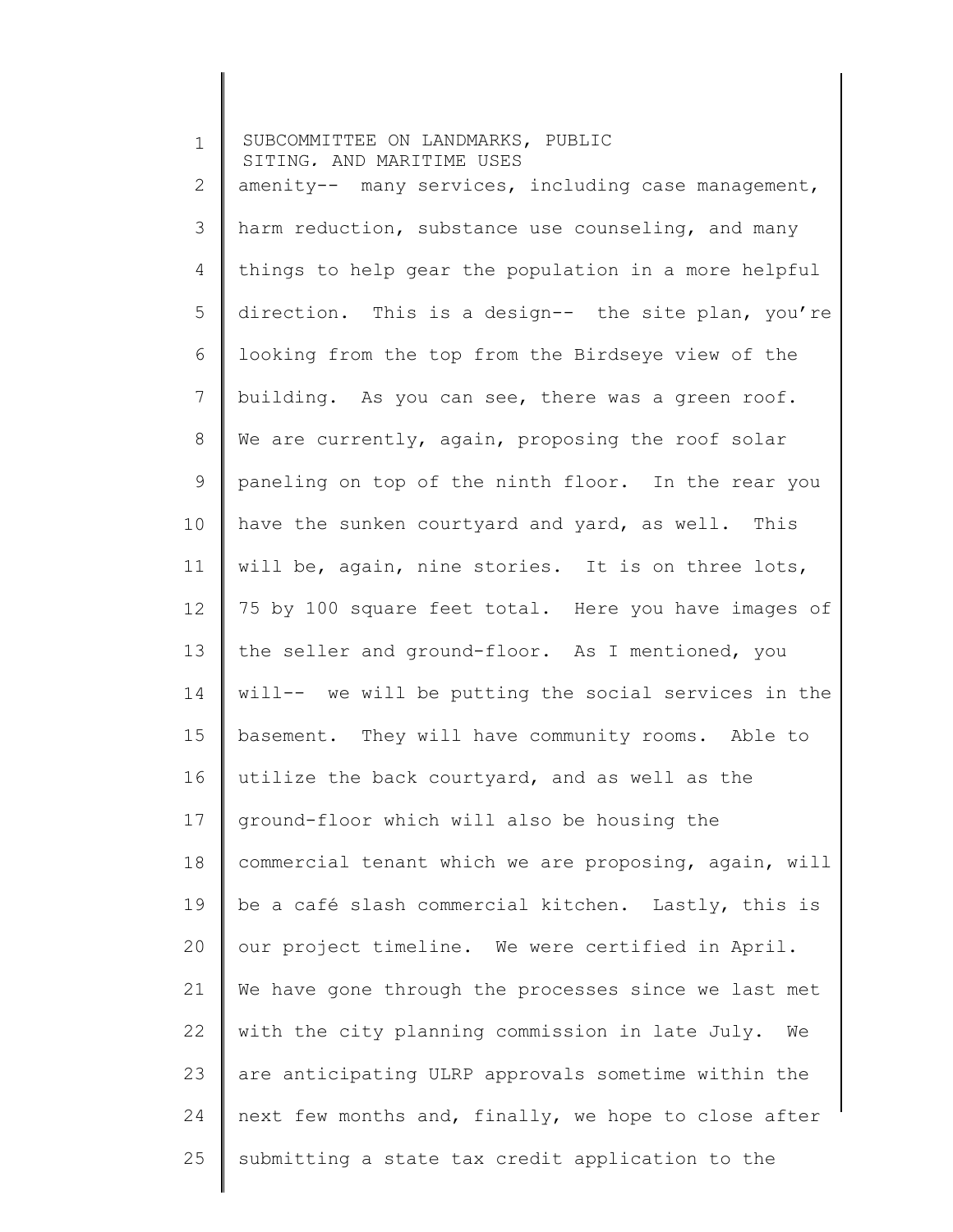1 2 3 4 5 6 7 8 9 10 11 12 13 14 15 16 17 18 19 20 21 22 23 24 25 SUBCOMMITTEE ON LANDMARKS, PUBLIC SITING, AND MARITIME USES housing committee renewal for fall of 2020 and ultimately finishing construction within two years leasing up by fall 2022. And any questions, please do not hesitate. CHAIRPERSON KOO: Thank you very much. I'm sorry. I had to go across the street to vote for-- so, I am asking Council member Barron to take over the chair. Thank you. CHAIRPERSON BARRON: Thank you. Thank you much for your presentation. I just have a few questions. I believe you said that 36 units are Studios? ANDREW MURRAY: Yes. CHAIRPERSON BARRON: Okay. So, the question that I have is to you have the dimensions of the studio apartments? ANDREW MURRAY: Yes. I do. On average, the studios will run 360 square-- net square feet. 360 for all-- CHAIRPERSON BARRON: 360. Okay. ANDREW MURRAY: And that's of the 45 studios total on average. CHAIRPERSON BARRON: So there are 45 studios?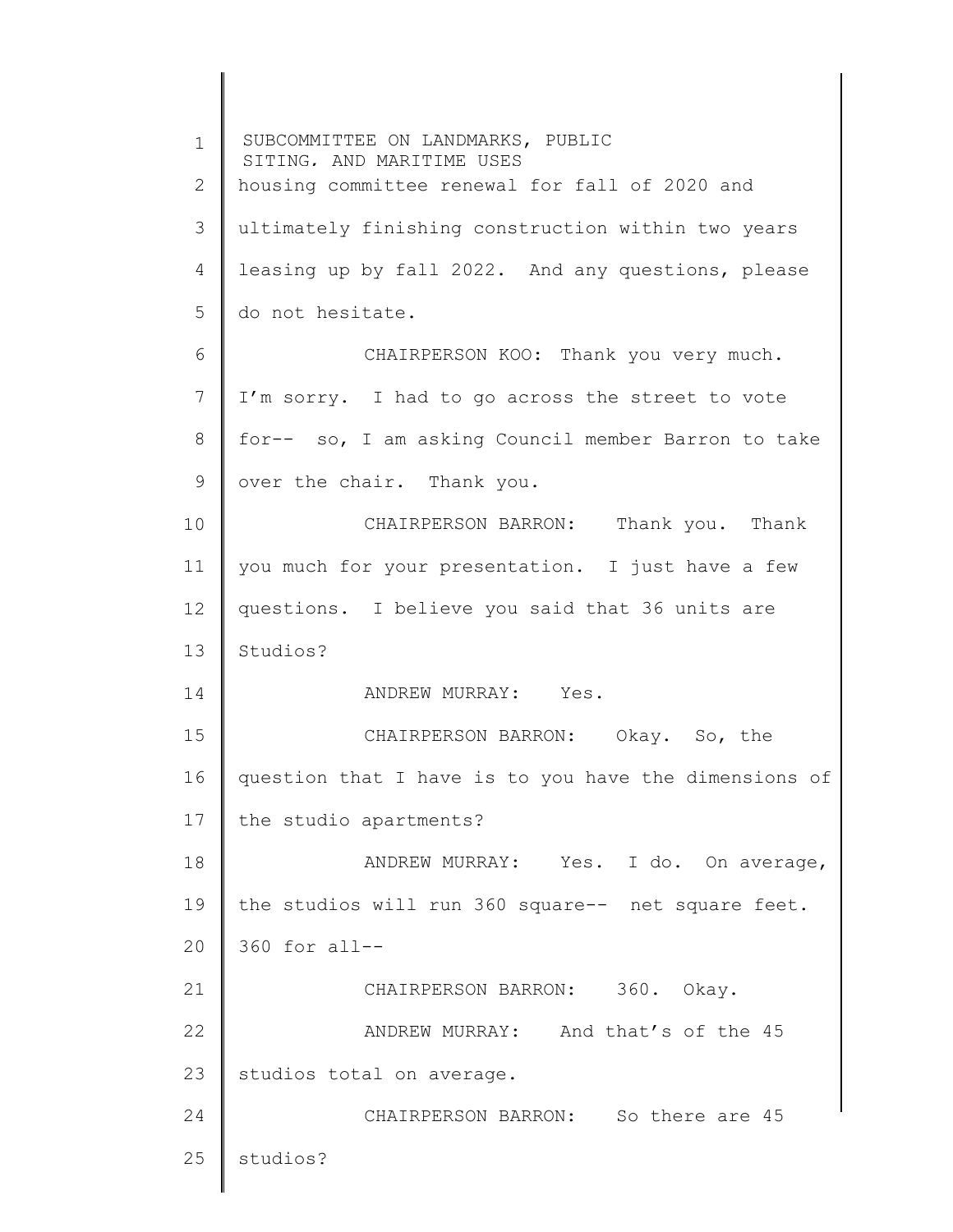1 2 3 4 5 6 7 8 9 10 11 12 13 14 15 16 17 18 19 20 21 22 23 24 25 SUBCOMMITTEE ON LANDMARKS, PUBLIC SITING, AND MARITIME USES ANDREW MURRAY: 45 in the building, but  $36--$ CHAIRPERSON BARRON: 36 are reserved for-- ANDREW MURRAY: for the supported residents. CHAIRPERSON BARRON: And the other question that I have, then, is which of those units are-- that are one and two family-- two bedroom apartments will be eligible for those who are in supportive, as well? ANDREW MURRAY: Uh-- CHAIRPERSON BARRON: Because there weren't that many that you indicated were a part of the program. ANDREW MURRAY: Yeah. The one and two bedroom units are designated currently for the lottery for the 40 to 80 percent AMI. The 36 dwelling units, with respect to the supportive residents are all studios. CHAIRPERSON BARRON: All of those-- Okay. So all of the supportive personnel-- or all of the supportive residents will be in studio apartments.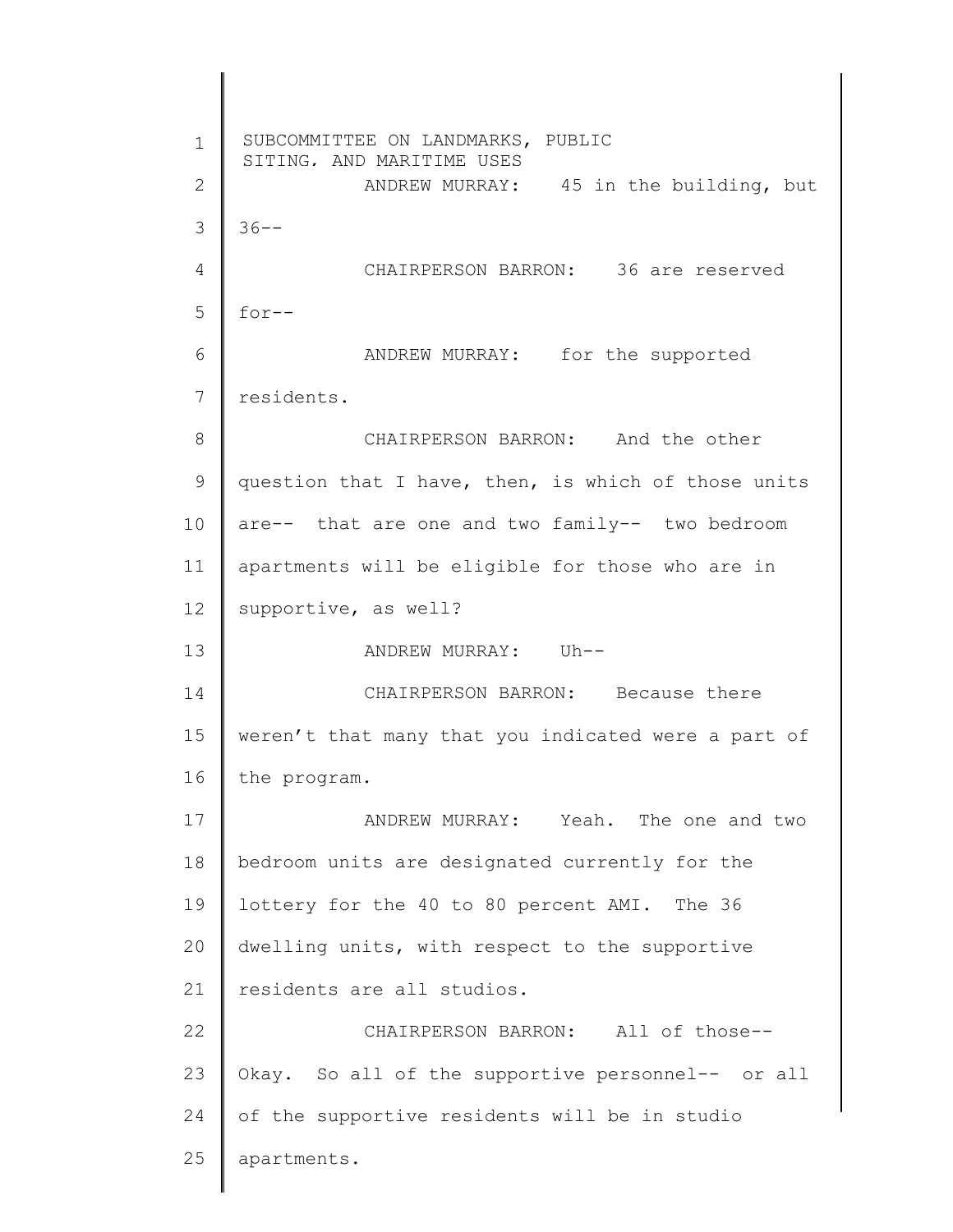1 2 3 4 5 6 7 8 9 10 11 12 13 14 15 16 17 18 19 20 21 22 23 24 25 SUBCOMMITTEE ON LANDMARKS, PUBLIC SITING, AND MARITIME USES ANDREW MURRAY: Yes. And these specifically are going to be residents aged 55 and older. CHAIRPERSON BARRON: Oh. ANDREW MURRAY: Yeah. CHAIRPERSON BARRON: That's important to know. ANDREW MURRAY: Yes. CHAIRPERSON BARRON: That's good. And the solar panels that you are planning on having, what will they provide? What energy will they provide? ANDREW MURRAY: As it is currently drawn up and, of course, this can change, but we are planning, as proposed-- again, it's the early stages. About 35 to 45 kilowatt of energy and that will most likely provide energy electricity for the common area. CHAIRPERSON BARRON: Common areas. Okay. Okay. Great. ANDREW MURRAY: Which is pretty extensive, of course, in a nine story building.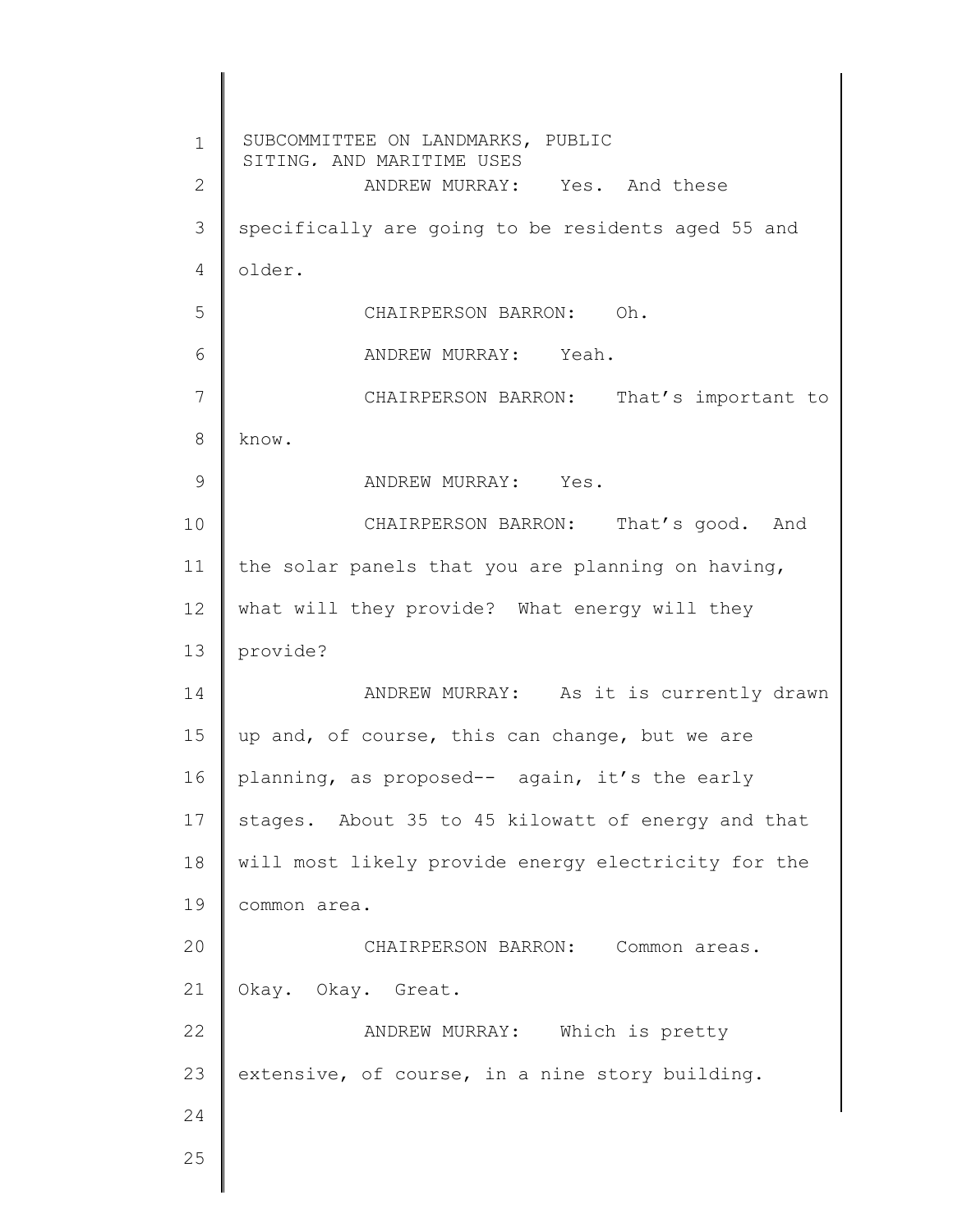1 2 3 4 5 6 7 8 9 10 11 12 13 14 15 16 17 18 19 20 21 22 23 24 SUBCOMMITTEE ON LANDMARKS, PUBLIC SITING, AND MARITIME USES CHAIRPERSON BARRON: Yes. Are there any other questions from any other panels? Okay. Thank you so much. ANDREW MURRAY: Thank you. CHAIRPERSON BARRON: We're not doing that. [background comments] CHAIRPERSON BARRON: Thank you. Are there any members of the public who wish to testify on these items? Seeing none, I close today's public hearing and these items are laid over. Next, we will hear designations in the Sunset Park neighborhood of Brooklyn represented by Council member Menchaca. LU 496 is the Sunset Park South historic District. LU 497 is the Sunset Park North Historic District. LU 498 is the Sunset Park 50th Street Historic District, and LU 499 is the Central Sunset Park 50th Street Historic District. We will also hold a public hearing on LU 528, the LPC designation of the Bay Ridge Parkway, Doctors Row Historic District in Council member Brannan's district, also in Brooklyn. I will now recognize Council member Menchaca to offer up remarks.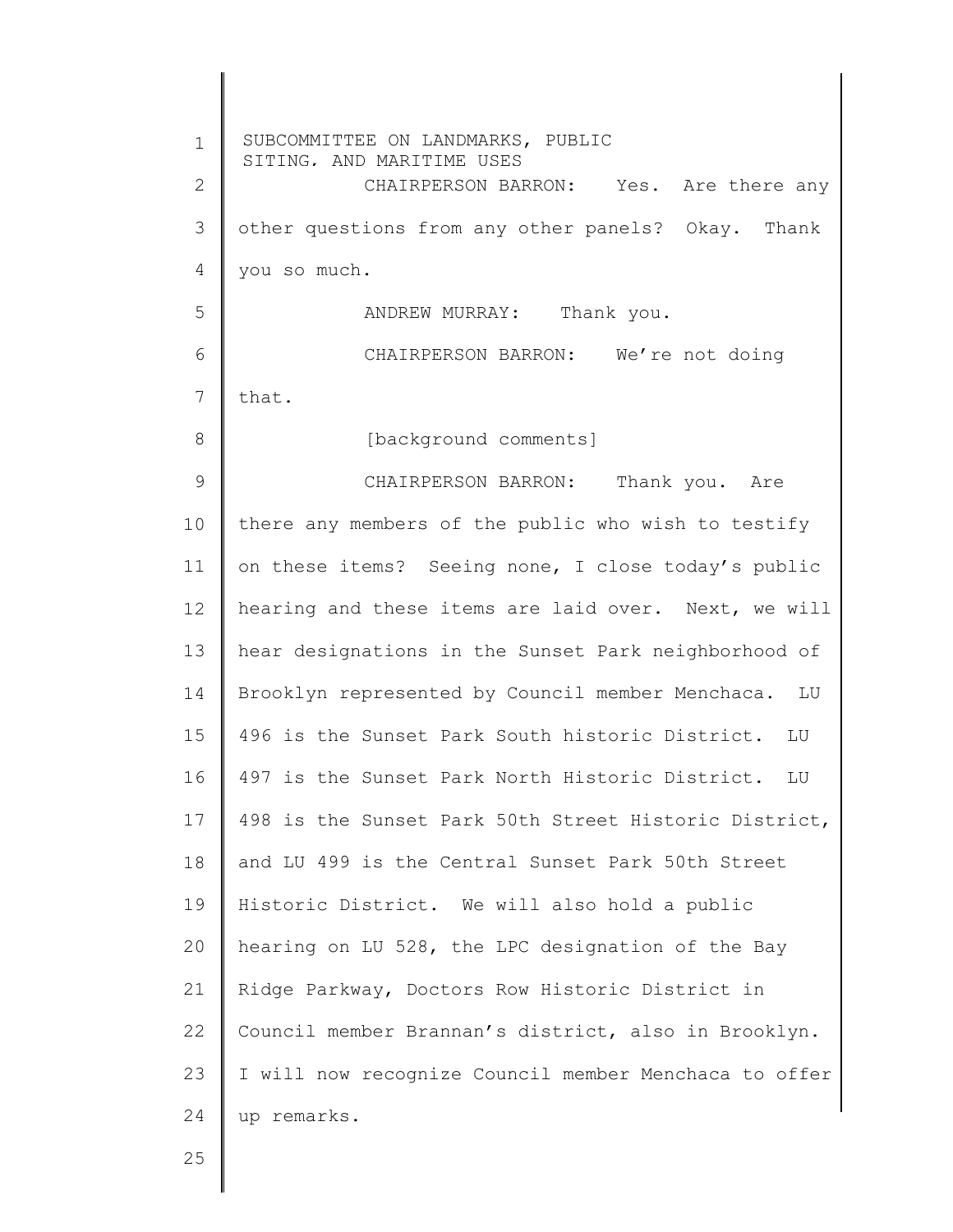| $\mathbf 1$  | SUBCOMMITTEE ON LANDMARKS, PUBLIC<br>SITING, AND MARITIME USES |
|--------------|----------------------------------------------------------------|
| $\mathbf{2}$ | COUNCIL MEMBER MENCHACA:<br>Thank you,                         |
| 3            | Chair Barron, for giving me this opportunity to say            |
| 4            | hello and welcome. [Speaking foreign language]<br>This         |
| 5            | application that we are seeing before us has an                |
| 6            | incredible story that is rooted in the power of                |
| 7            | Sunset Park and the voices of the people who live in           |
| 8            | there, who work there, and care for Sunset Park.<br>The        |
| 9            | application before you also has an incredible story            |
| 10           | about the landmarks team at the city, listening and            |
| 11           | really understanding the needs of Sunset Park. And             |
| 12           | the beautiful thing about it was that, like many               |
| 13           | stories that start without seeing eye to eye,                  |
| 14           | discussion and dialogue, productive dialogue happened          |
| 15           | and both pressures be getting into understand that             |
| 16           | there was a common ground and research was done and            |
| 17           | petitions were signed, photographs were taken,                 |
| 18           | stories were told, and what you see is the result of           |
| 19           | that an incredible work and residents in Sunset Park           |
| 20           | did not stop and nor should have they. And the                 |
| 21           | government did not stop and nor should have they.              |
| 22           | And we didn't stop until we got to a point where we            |
| 23           | are today. In these designations that really, and a            |
| 24           | lot of ways, they are historic for historic                    |
| 25           | districts, but they also are unprecedented in a way            |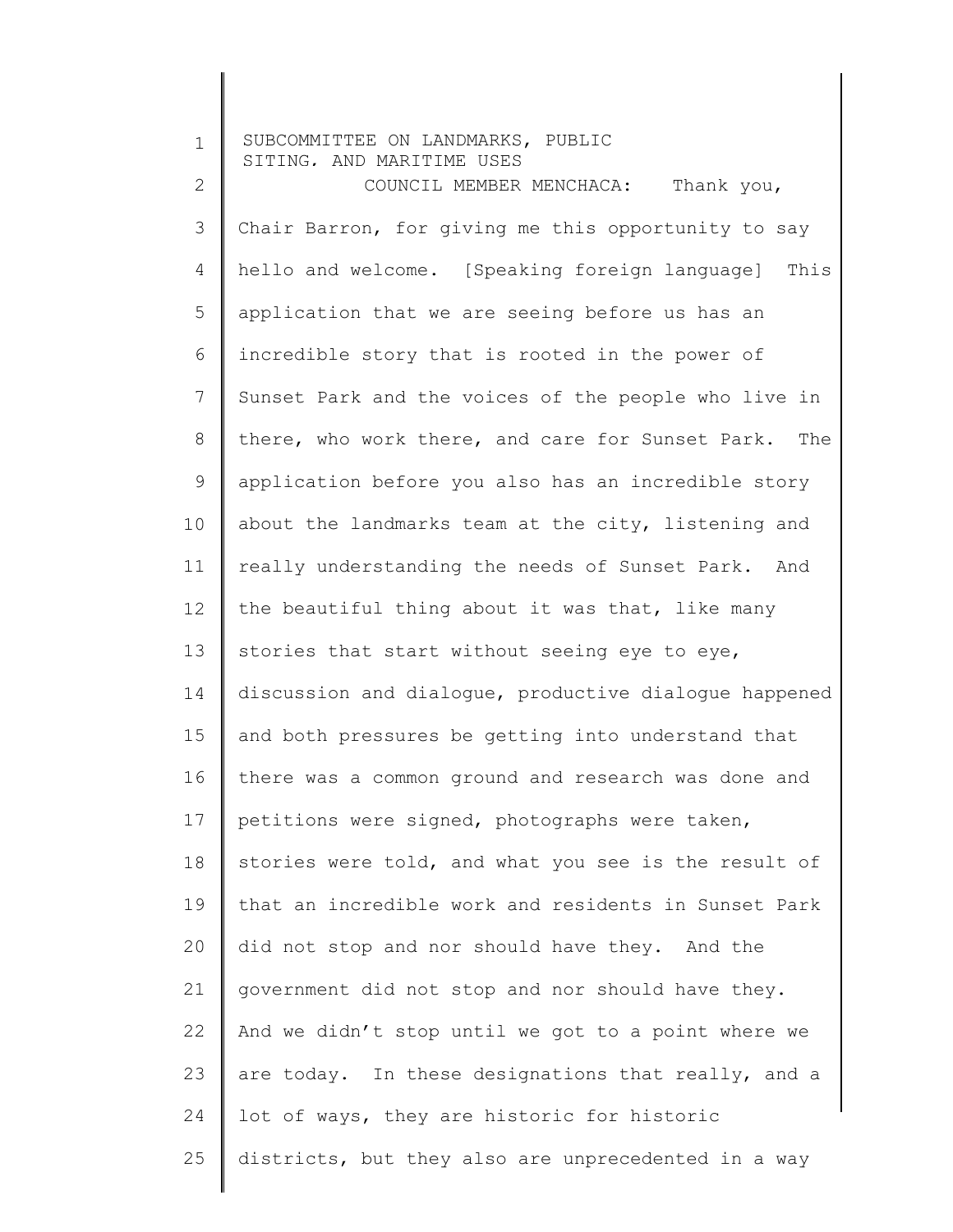1 2 3 4 5 6 7 8 9 10 11 12 13 14 15 16 17 18 19 20 21 SUBCOMMITTEE ON LANDMARKS, PUBLIC SITING, AND MARITIME USES and in the way that they came out. And I think that was a big gesture from the landmarks preservation commission that said Sunset Park deserves something different and we got that. And so these blocks are beautiful blocks and I hope that, if you are listening and don't know Sunset Park, to calm and see these beautiful blocks to really see the appreciation of the work that our communities have done to keep these blocks in tact being because we are facing some incredible pressures of gentrification and pressures of foreign investment that are coming in and buying these buildings, tearing them down, and destroying the fabric of our community. And that, we are saying no to today. So I'm really proud to be representing these incredible, incredible families and the incredible organizations that are behind them and the nonprofit and the energy. So, I'm just so proud moment-- A proud person. A proud New Yorker today. Thank you. CHAIRPERSON BARRON: Thank you, Council

22 23 24 25 member. We had joined today by representatives of the Landmark Preservation Commission. We have Kate McHale and Anthony Fabre. Fabre. And before you begin, counsel will swear you in.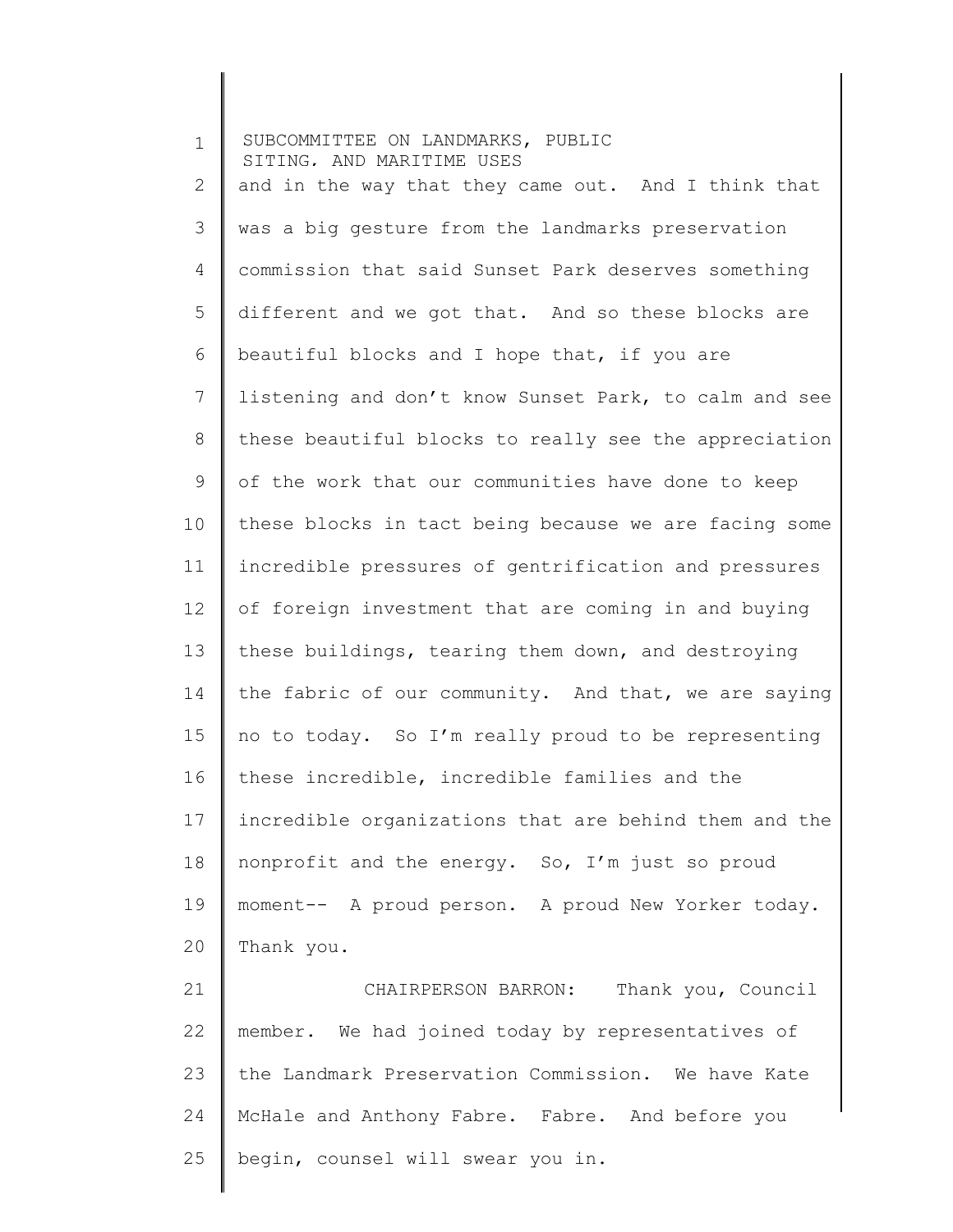1 2 3 4 5 6 7 8 9 10 11 12 13 14 15 16 17 18 19 20 21 22 23 24 25 SUBCOMMITTEE ON LANDMARKS, PUBLIC SITING, AND MARITIME USES LEGAL COUNSEL: Please raise your right hands. Do you affirm to tell the truth, the whole truth, and nothing but the truth and your testimony before the subcommittee and in response to all Council member questions? ANTHONY FABRE: I do. KATE MCHALE: I do. CHAIRPERSON BARRON: Thank you. Thank you. You may begin. KATE MCHALE: Okay. Thank you. Good afternoon, Council member Barron and subcommittee members. I am Kate Lemos McHale, director of research at the Landmarks Preservation Commission. Thank you for the opportunity to present these four districts in Sunset Park today. The Sunset Park Historic districts, shown here on our map of New York City landmarks and historic districts are the result of an extensive study of the Sunset Park neighborhood in response to requests from the Sunset Park Landmark Committee and with the strong support of Council member Menchaca. We thank you for that. Their designation is aligned with an agency priority under Chair Carol to study communities underrepresented by landmarks. We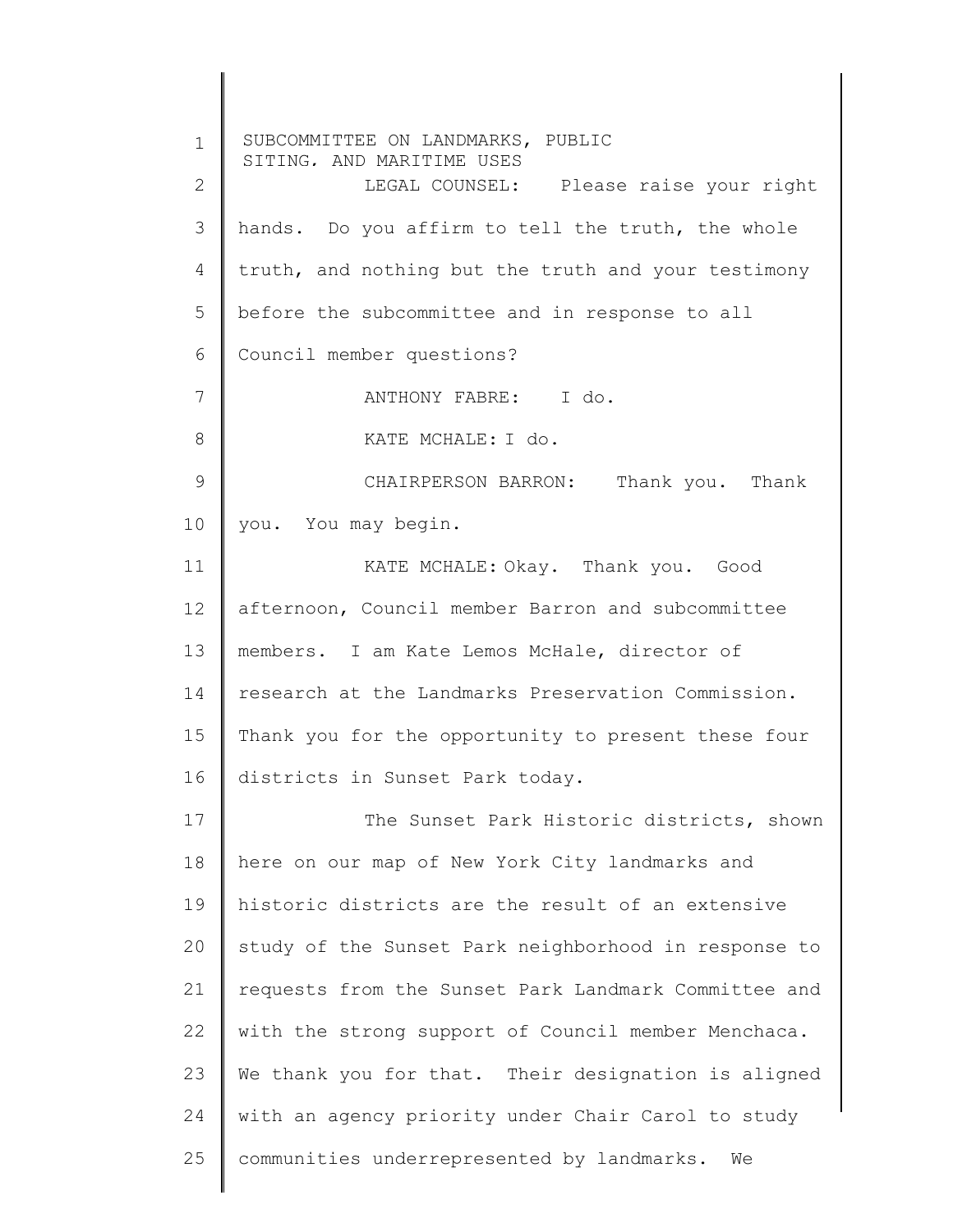| $\mathbf 1$ | SUBCOMMITTEE ON LANDMARKS, PUBLIC<br>SITING, AND MARITIME USES |
|-------------|----------------------------------------------------------------|
| 2           | studied a large area encompassing the blocks between           |
| 3           | fourth and seventh avenues and 60th and 40th Streets,          |
| 4           | shown here. And such a large study area, we                    |
| 5           | developed a framework for identifying historic                 |
| 6           | district boundaries that should include intact rows            |
| 7           | of buildings that exemplify Sunset Park's historical           |
| 8           | and architectural development and incorporate blocks           |
| $\mathsf 9$ | with the strongest character, highest integrity, and           |
| 10          | cohesiveness that, together, create a distinct sense           |
| 11          | of place. As part of our process of studying and               |
| 12          | proposing has storage districts, we need to extend             |
| 13          | says owner outreach and we held two public meetings            |
| 14          | in Sunset Park to describe our proposal and speak              |
| 15          | with homeowners about working with the Landmarks               |
| 16          | Commission. Chinese and Spanish language                       |
| 17          | interpretation services were offered at both these             |
| 18          | meetings for anyone who needed translation.                    |
| 19          | Following our outreach, the four districts were                |
| 20          | calendared in January 2019. They contain a total of            |
| 21          | 539 properties and consist of the most cohesive and            |
| 22          | intact concentrations of high quality architecture in          |
| 23          | Sunset Park, representing its primary periods of               |
| 24          | development. At the public hearing on May 7th, 26              |
| 25          | people spoke in favor of all four districts,                   |
|             |                                                                |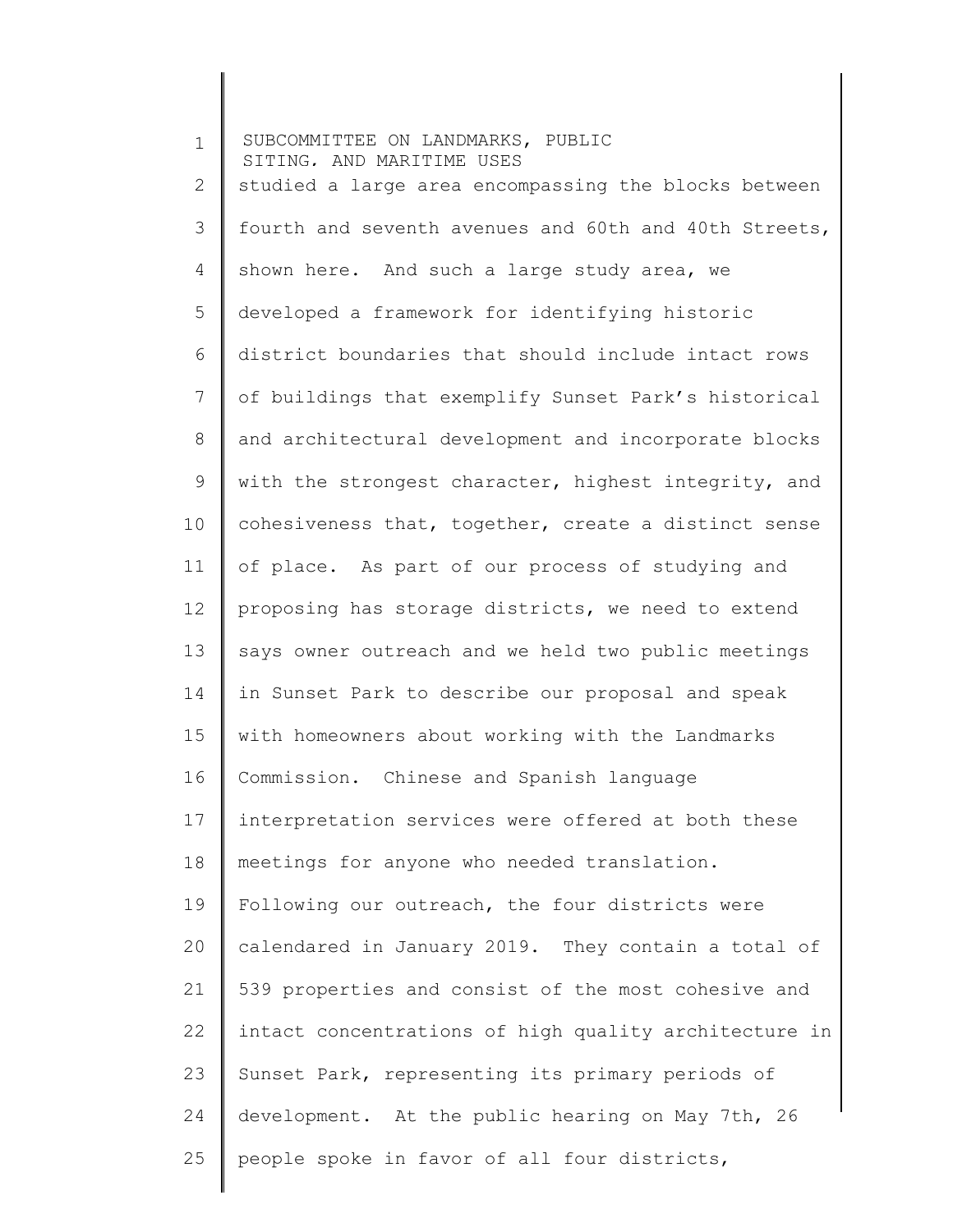1 2 3 4 5 6 7 8 9 10 11 12 13 14 15 16 17 18 19 20 21 22 23 24 25 SUBCOMMITTEE ON LANDMARKS, PUBLIC SITING, AND MARITIME USES including Carlos Menchaca, Council member Menchaca, and representatives from the Sunset Park, landmarks, committee and its business improvement District, the Historic Districts Council, the New York Landmarks Conservancy, the Society for the Architecture of the City. Testimony related to specific districts included one person who spoke in favor of Sunset Park 50th Street, one in favor of Central Sunset Park, and six who spoke and opposition to Sunset Park South. The Commission also received 42 written submissions in favor of all for historic districts including from Assembly member Felix Ortiz in Community Board Seven, as well as two written submissions in favor of Sunset Park South, eight in favor of 50th Street, four in favor of the Central Sunset Park, and one in favor of Sunset Park North. The Commission also received five written submissions supposed to one or more of the districts. Sunset Park's historical development was closely connected to its working waterfront, in particular the vast complex of Bush terminal and the arrival of public transportation through the area. Long consistent rows of houses were designed by Brooklyn architects for speculative developers, as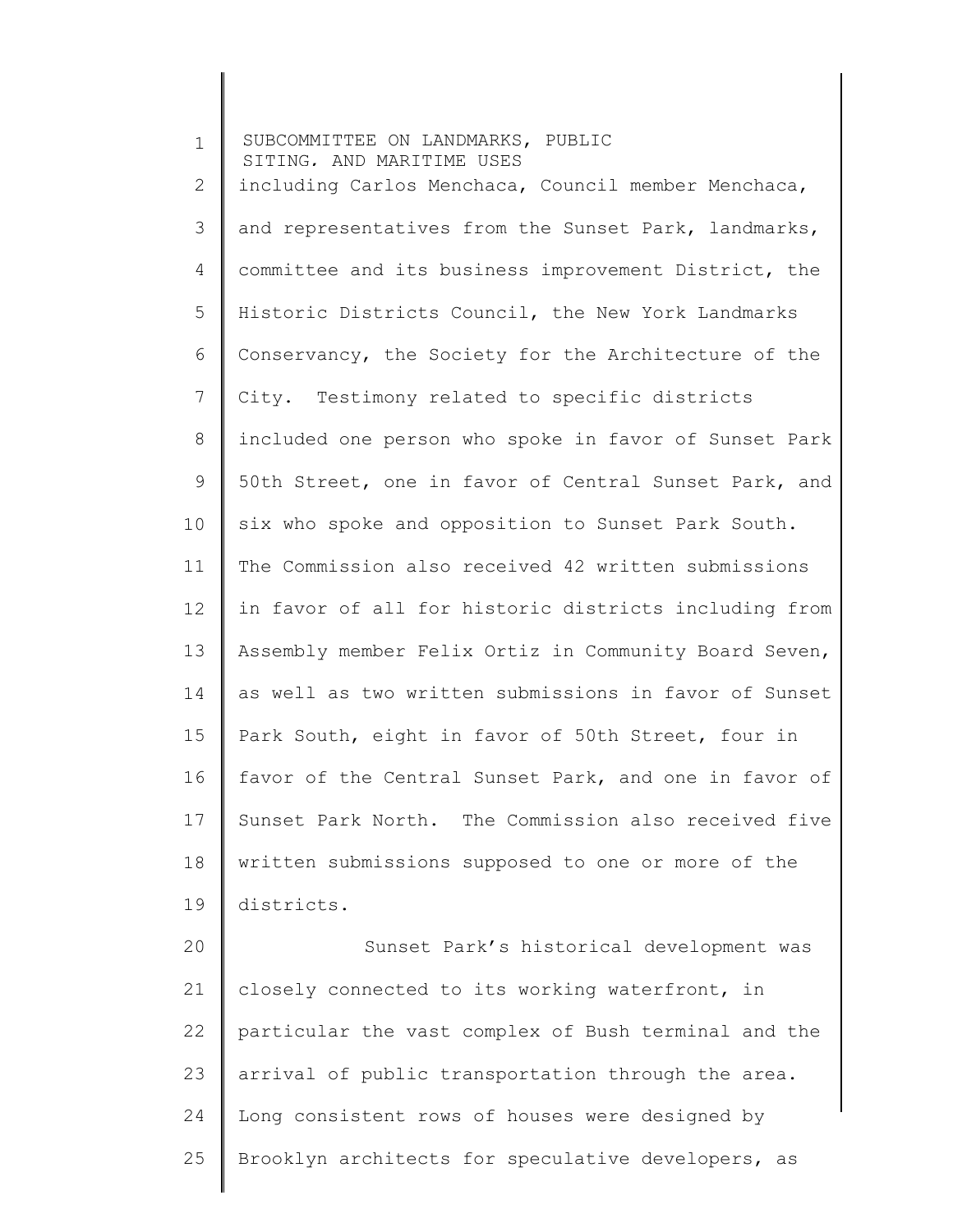1 2 3 4 5 6 7 8 9 10 11 12 13 14 15 16 17 18 19 20 21 22 23 24 25 SUBCOMMITTEE ON LANDMARKS, PUBLIC SITING, AND MARITIME USES many as two and three family homes. Early owners and residents of Sunset Park include German, Irish, Italian, Danish, Finnish, and Swedish immigrants and today the neighborhood retains lively emigrant communities and character. The neighborhood took its name from the park completed in 1911. This amenity, along with the extension of an elevated railway along Third Avenue and 1893 and the announced man of the planned fourth Avenue subway in 1905 spurred rapid residential development, which was essentially completed by World War I. These maps show Sunset Park in 1898 and 1903, vividly illustrating the extent of development and just a five year period as an extended eastward from the industrial port. And just a note on the layout of these slides, our maps are rotated and so East is generally down, West is up towards the poor, and North is to the right. There are three major phases of development and Sunset Park. Late 19th century development as typically characterized by row houses with brown stone and brick façades with flat fronts or projecting bays such as the row shown on the left here on 58th Street. Early 20th century development between 1901 in 1909 we see more two-family row houses and with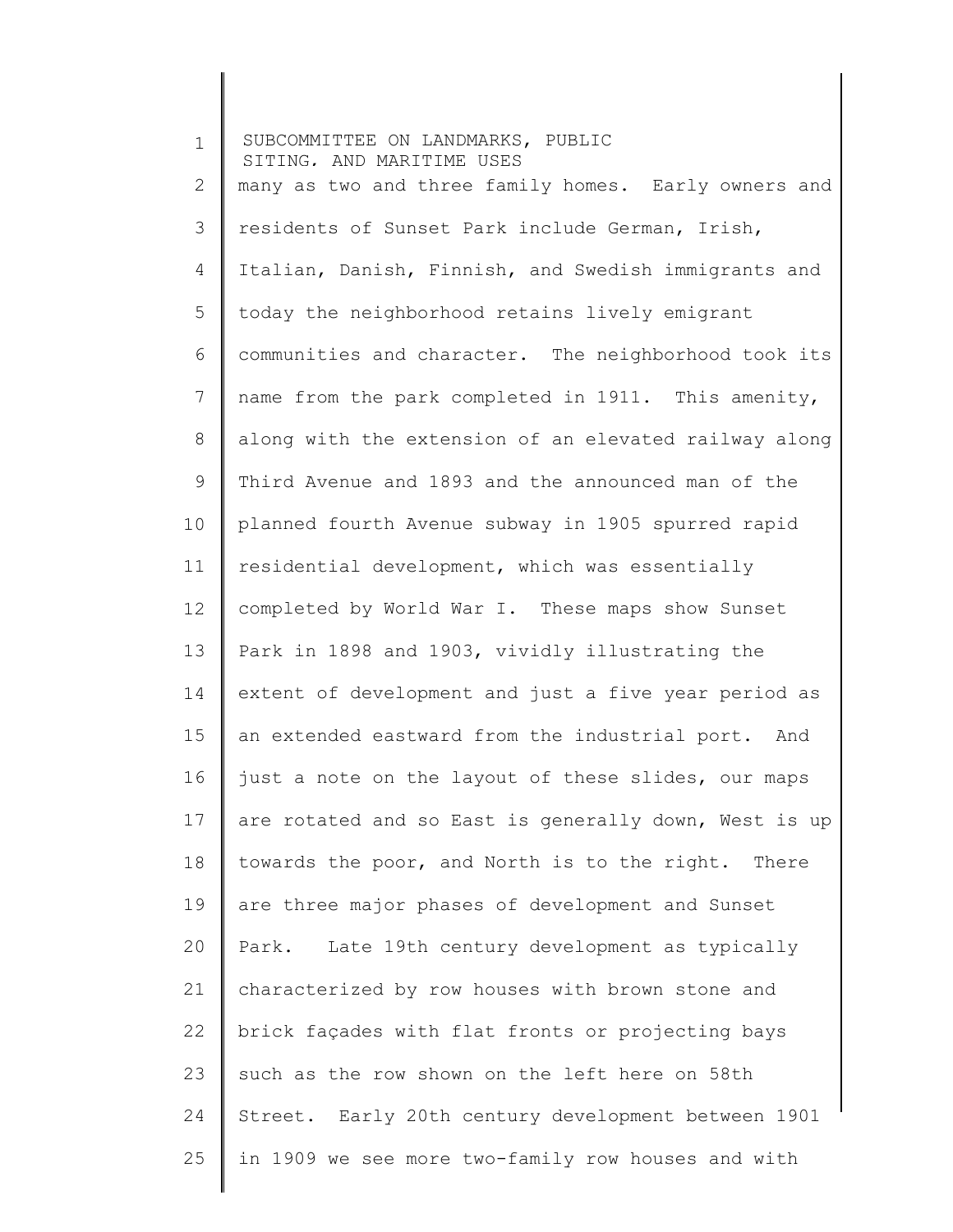1 2 3 4 5 6 7 8 9 10 11 12 13 14 15 16 17 18 19 20 21 22 23 24 25 SUBCOMMITTEE ON LANDMARKS, PUBLIC SITING, AND MARITIME USES more ornate elements constructed throughout the neighborhood and development between 1910 and 1920, after the subway extended through the neighborhood is generally characterized by larger apartment buildings, flats, and tenements, such as the one shown on the right, which became a finished co-op. This map of building dates and all four districts represents the general distribution of these primary periods of development throughout the neighborhood. Sunset Park's older 19th century buildings tend to be close third of Fourth Avenue at the top of the map. Buildings constructed after the turn of the century are more prevalent in the blocks between fifth and seventh avenues and to gather these four districts contain the strongest concentrations of the three periods of development history in Sunset Park. So, now, I'll just take you quickly through each one. The Sunset Park South historic District consists of approximately 285 residential buildings located between 54th and 59th streets and fourth and fifth avenues. This historic district has a high level of integrity, as is shown in the dominantly green color on the map. A portion of 57th Street contains buildings either with major alterations or of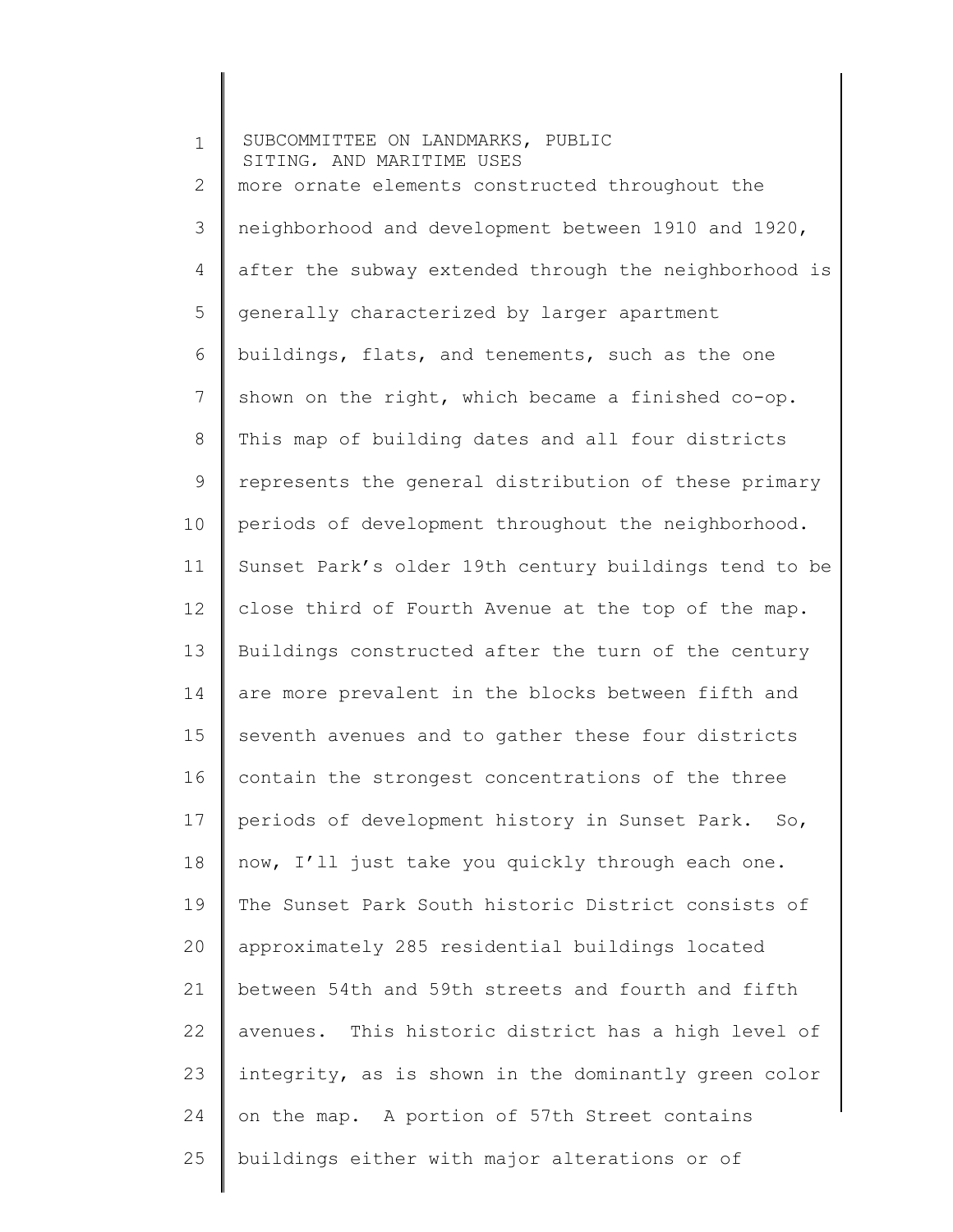1 2 3 4 5 6 7 8 9 10 11 12 13 14 15 16 17 18 19 20 21 22 23 24 25 SUBCOMMITTEE ON LANDMARKS, PUBLIC SITING, AND MARITIME USES different scales and building dates that did not reflect to the historic character of surrounding streets and this portion of 57th Street was not included in the district. The area includes a strong concentration of Sunset Park's oldest buildings. It was mostly constructed in the 1890s. And it contains a rows of stone and brick fronted houses shown on this map of row house typologies and what the map shows is the different materials that are used in the façades, as well as the different bay shapes, but what we found really are very strong rows of consistent style and shape. And in these images we see stone and break row houses within the Sunset Park South historic district featuring angled and round days, intact stoops and railings, and carved and molded ornaments. The houses often incorporate decorative elements and alternating patterns to differentiate houses and long rows. These images from 56th Street show examples of the rich ornamentation found in the neighborhood in this historic district. Sunset Park 50th Street historic district consists of two rows of 25 houses framing 50th Street between fourth and fifth avenues. Constructed between 1897 and 1903, this section of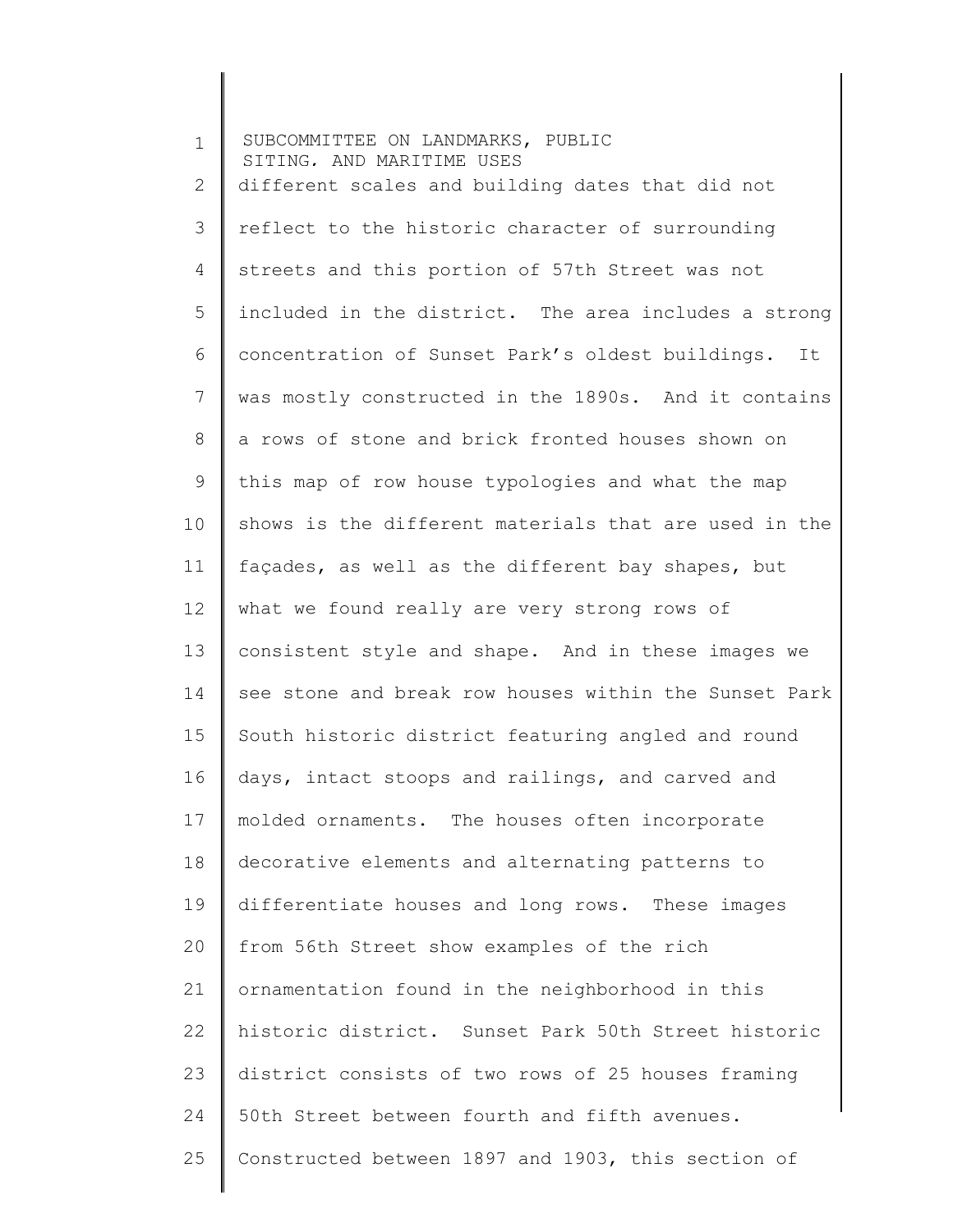| $\mathbf 1$ | SUBCOMMITTEE ON LANDMARKS, PUBLIC<br>SITING, AND MARITIME USES |
|-------------|----------------------------------------------------------------|
| 2           | 50th Street is one of the neighborhood's finest                |
| 3           | historic box, notable for its cohesive rows of                 |
| 4           | remarkably well preserved brownstone fronted houses.           |
| 5           | All of the houses here were designed by just to                |
| 6           | architects, so it is incredibly consistent. The                |
| 7           | houses on this blog feature hives stoops, projecting           |
| $8\,$       | bays, and richly textured brownstone fronts. Their             |
| $\mathsf 9$ | façades combine the rough surfaces and curb linear             |
| 10          | ornament of the Romanesque revival style with the              |
| 11          | angular forms and classical details of the                     |
| 12          | Renaissance revival style. With its unified row and            |
| 13          | high degree of historical integrity, the Sunset Park           |
| 14          | 50th Street historic District remains one of its               |
| 15          | neighborhoods stand out blocks. The Central Sunset             |
| 16          | Park historic District consists of approximately 148           |
| 17          | buildings located on 47th and 48th Street between              |
| 18          | fifth and sixth avenues and along Sixth Avenue.                |
| 19          | Constructed between 1897 and 1906, the central area            |
| 20          | incorporates some of that area has outstanding turn            |
| 21          | of the century residential architecture and includes           |
| 22          | intact blocks found along Sixth Avenue that extend             |
| 23          | the character of the mid-blocks and strengthen the             |
| 24          | sense of place. The districts consistency and age              |
| 25          | type and high integrity is shown on these maps.<br>The         |
|             |                                                                |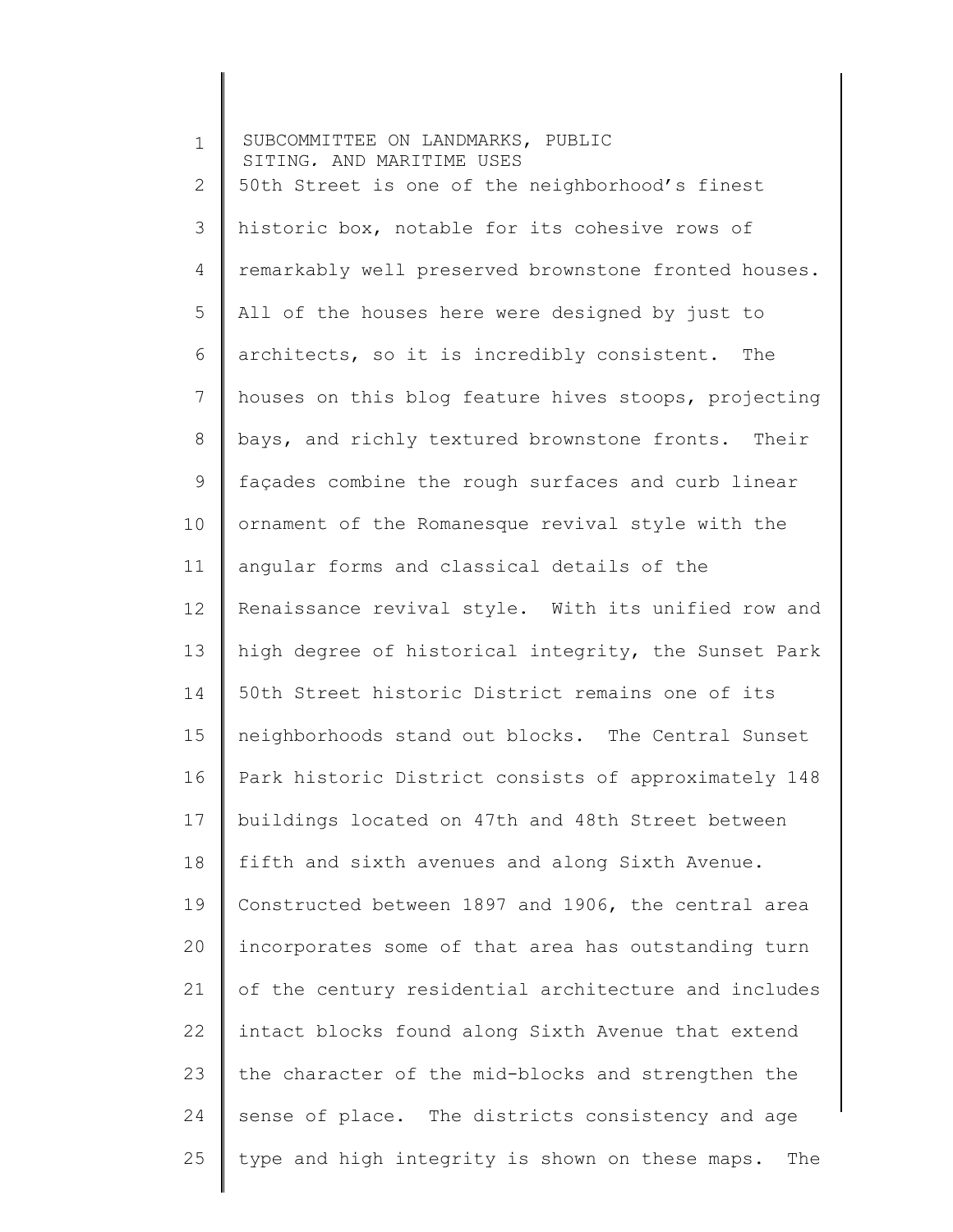1 2 3 4 5 6 7 8 9 10 11 12 13 14 15 16 17 18 19 20 21 22 23 24 25 SUBCOMMITTEE ON LANDMARKS, PUBLIC SITING, AND MARITIME USES districts row houses are clad in bright, limestone, brownstone, or a combination and its streetscapes feature consistent cornice lines, a rid them of projecting bays, and high stoops with intact iron railings and elaborate carved ornament. And here you can see some examples of the intricate carved detail and stoops within the Central Park-- Central Sunset Park historic district. And, finally, the Sunset Park North historic District consists of approximately 56 buildings on the south side of 44th Street between fifth and seventh Avenue. The two well-preserved blocks overlooking Sunset Park are notable for their cohesive rows of limestone and brick fronted houses and apartment houses all representing the neighborhoods architectural development just following the turn of the 20th century. These blocks have a special character along the park. They include a unique row of limestone fronted houses, one of the neighborhood's most intact and consistent blocks of brick flat fronted row houses, and for apartment buildings designed in 1913 with an eclectic mix of classical and arts and crafts detailing. Overlooking Sunset Park on a sloping hill, this block has a strong sense of place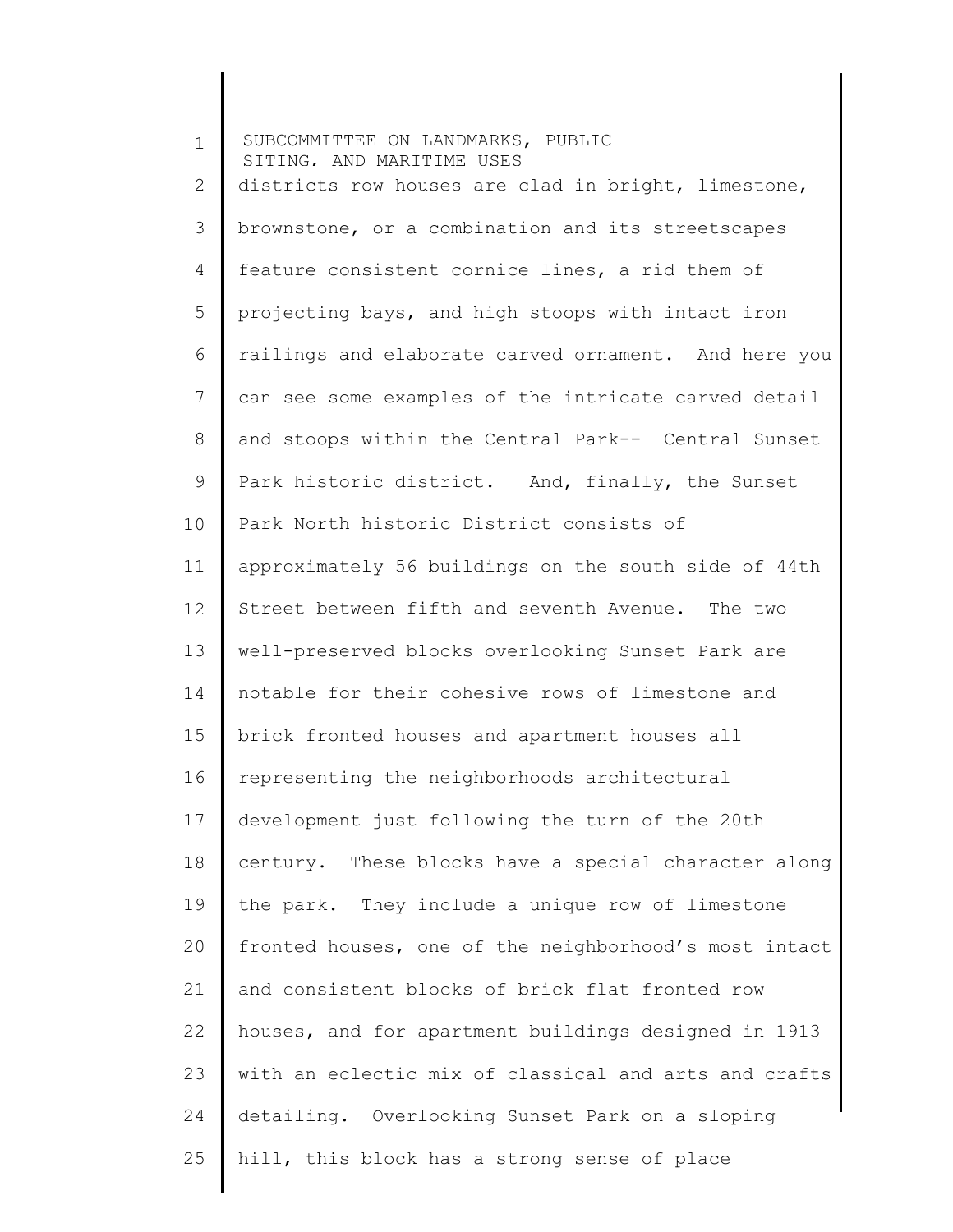1 2 3 4 5 6 7 8 9 10 11 12 13 14 15 16 17 18 19 20 21 22 23 24 25 SUBCOMMITTEE ON LANDMARKS, PUBLIC SITING, AND MARITIME USES highlighted by its fine architecture and natural topography. With their geographical distribution throughout the neighborhood, the four historic districts capture the primary periods of development and resulting range of residential building typologies in Sunset Park. Together, they tell the story of Sunset Park's development history and capture its most significant architecture and streetscapes. Thank you. And I am happy to answer any questions. CHAIRPERSON BARRON: Thank you. Are there any questions from the panel or comments? COUNCIL MEMBER MENCHACA: Yeah. I just want to ask-- you know, so much of the presentation really was rooted an analysis that your team put so much time and effort in going out into the community. How important it was for the community to organize so early and present so much information to this process? How important was that work from the community? KATE MCHALE: Oh, it's very important and we appreciate it very much. We, of course, have taken to our own sanity and our own analysis and we took them five that was provided to us and then, you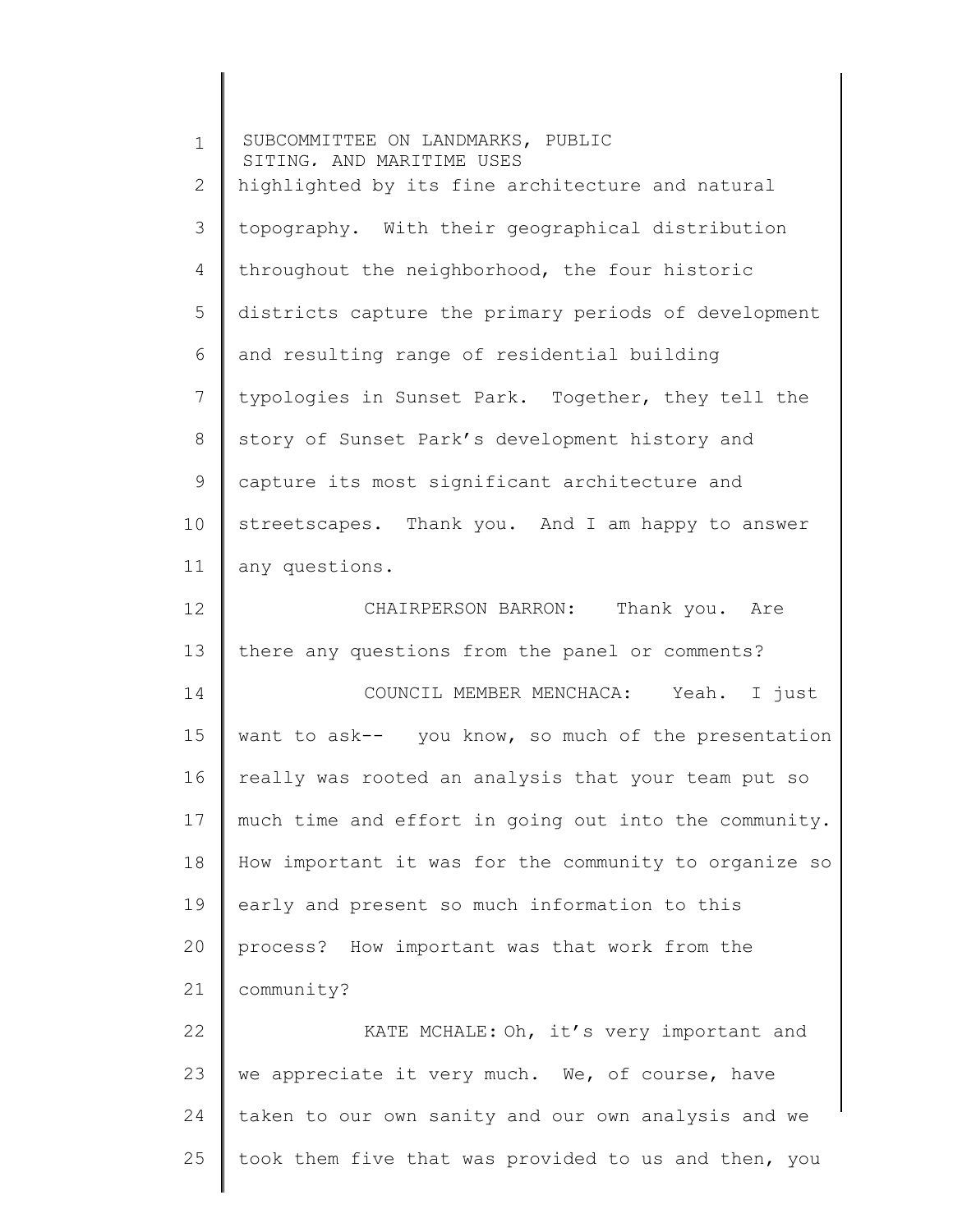1 2 3 4 5 6 7 8 9 10 11 12 13 14 15 16 17 18 19 20 21 22 23 24 25 SUBCOMMITTEE ON LANDMARKS, PUBLIC SITING, AND MARITIME USES know, really at the whole neighborhood and area to analyze the request way then that broader area and not really allowed us to definitively identify the strongest areas that, together, tell such an important story of the neighborhood's development. COUNCIL MEMBER MENCHACA: And I think that's just an important point to make about the kind of ground swells support. The committee-- not just the committee. The community board and all the business is and I think it's just like an important part of this story and narrative. And the last question I have is we are looking at for applications at once. I remember at one point we thought that was just never going to be possible and that was hard because I think no one wanted to let go of that possibility and here we are with four different districts, noncontiguous, never really happened before. Can you talk about the importance of how or what makes it so important to look at four districts and one neighborhood together? KATE MCHALE: Well, it was. And, as you said, I think we came at this in a creative way and a lot of the discussions that we had about how to do that and the support that we had from all of you is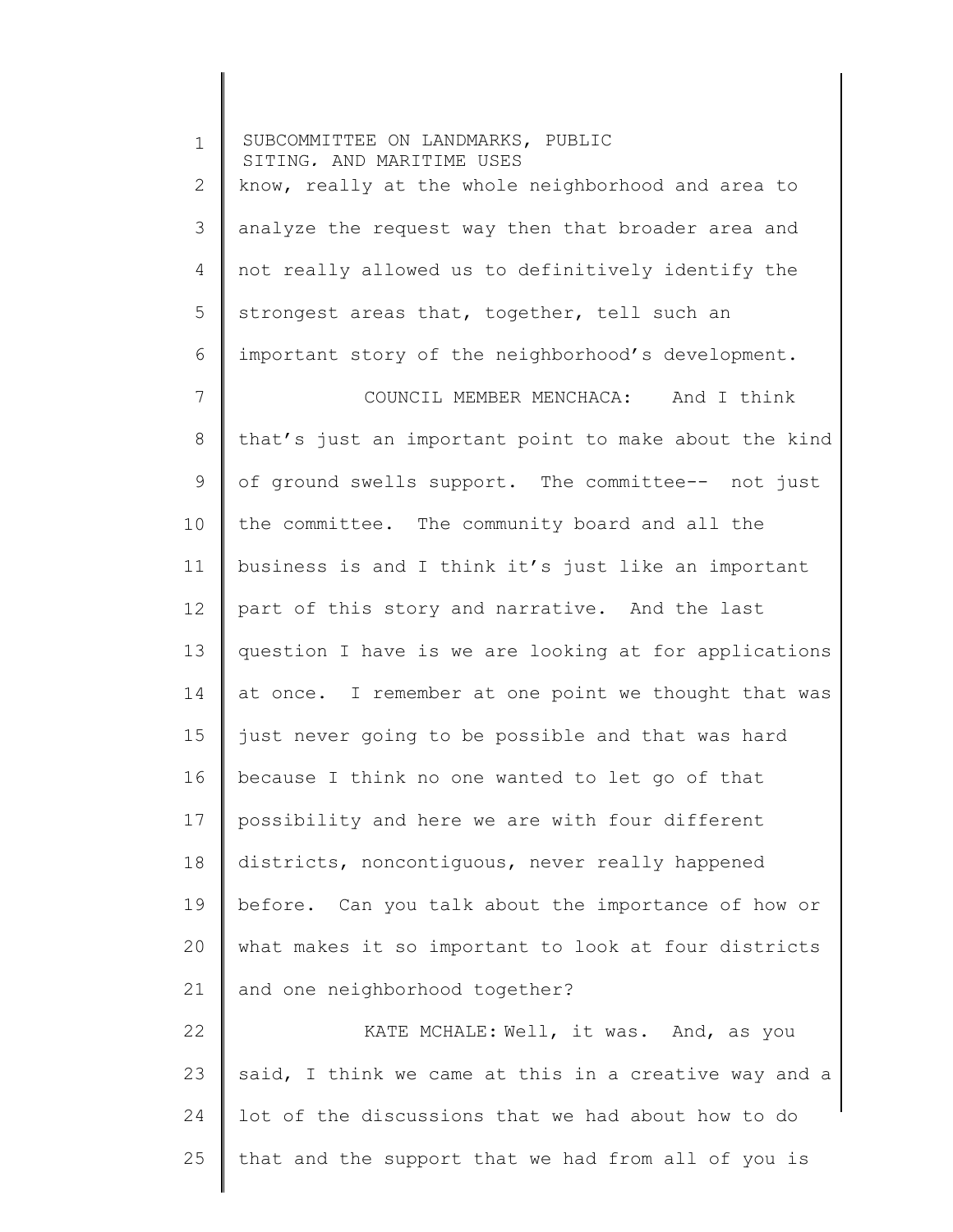| $\mathbf 1$ | SUBCOMMITTEE ON LANDMARKS, PUBLIC<br>SITING. AND MARITIME USES |
|-------------|----------------------------------------------------------------|
| 2           | so important. And this is a district that has these            |
| 3           | areas, but in between are areas where there have been          |
| 4           | more changes or the development has led to the, you            |
| 5           | know, less consistency in the streetscapes. And just           |
| 6           | in terms of how to really recognize and protect those          |
| 7           | areas that stand out and that are-- really retain              |
| 8           | their historic character, I think it was a wonderful           |
| 9           | sort of process and the framework that was developed           |
| 10          | to really to get to this was very important.                   |
| 11          | COUNCIL MEMBER MENCHACA: I couldn't                            |
| 12          | agree more and that's exactly what we are doing. We            |
| 13          | are protecting Sunset Park. Thank you.                         |
| 14          | KATE MCHALE: Thank you.                                        |
| 15          | CHAIRPERSON KOO: Thank you, Council                            |
| 16          | member. Now, we will move on to LU 528. Doctor's               |
| 17          | Yeah. Do you want to give testimony or--<br>Row.               |
| 18          | [background comments]                                          |
| 19          | CHAIRPERSON KOO: Yeah.                                         |
| 20          | COUNCIL MEMBER MENCHACA: There are                             |
| 21          | other ones, I'm sorry.                                         |
| 22          | KATE MCHALE: Okay. Good afternoon,                             |
| 23          | Council member Koo and subcommittee members. I am              |
| 24          | Kate Lemos McHale of the Landmarks Preservation                |
| 25          | Commission. Thank you for this opportunity to                  |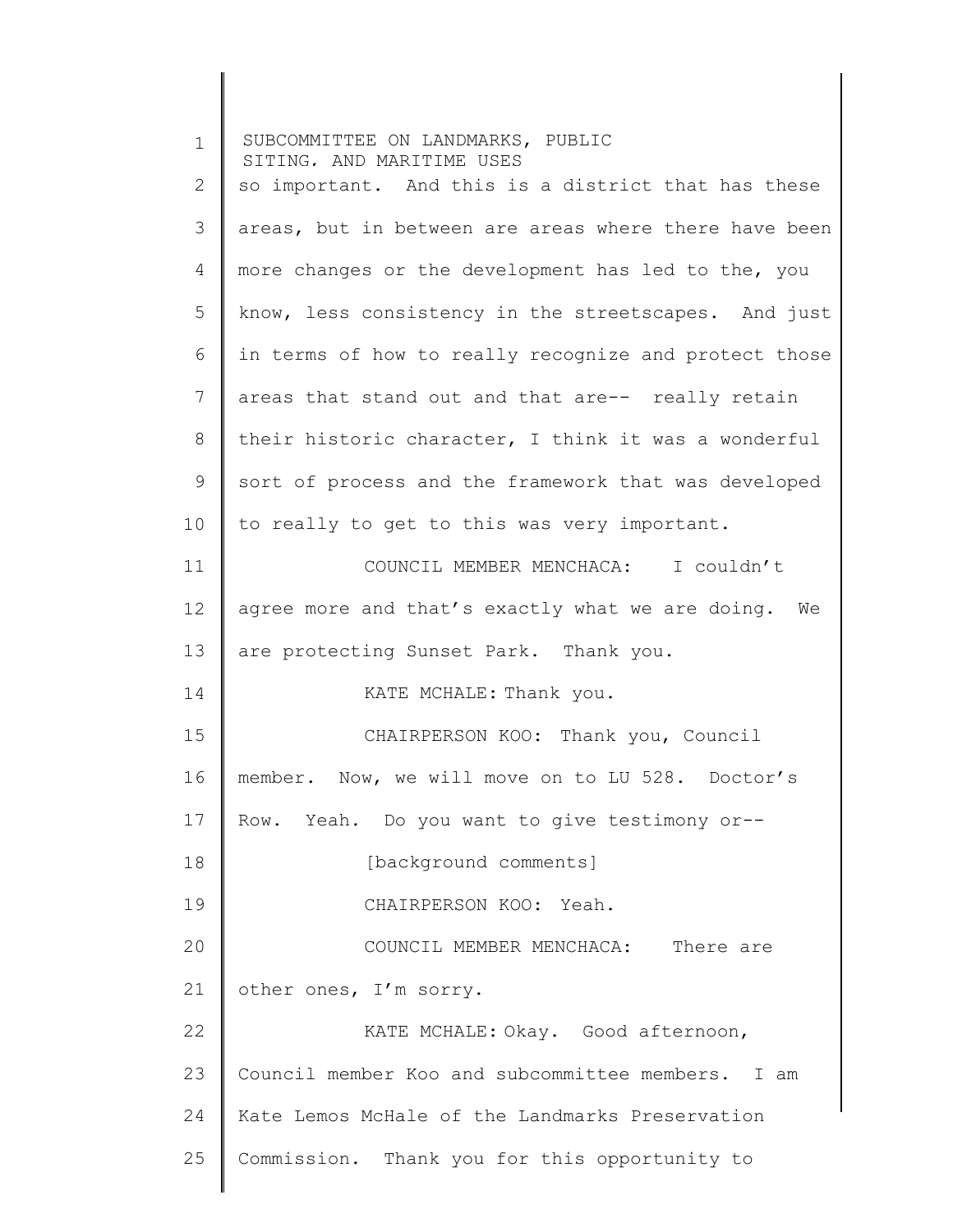1 2 3 4 5 6 7 8 9 10 11 12 13 14 15 16 17 18 19 20 21 22 23 24 SUBCOMMITTEE ON LANDMARKS, PUBLIC SITING, AND MARITIME USES present the Bay Ridge Parkway doctor's Row historic District designated on June 25. The historic district is the first in Bay Ridge and as are the Sunset Park districts the first and Sunset Park and is a distinguished example of the neighborhood's transformation from a suburban resort community to a middle-class urban neighborhood in the early 20th century. In addition to the high quality of its architecture, it has acquired a noteworthy association and as a doctor's Row, thanks to the number of medical professionals who have lived and had offices on the block. Both historically and currently. The historic district is located between fourth and fifth avenues in the Bay Ridge neighborhood of Brooklyn, as shown on this map. A request to evaluate the block came from the community with support from Council member Brannan and Community Board 10. At its public hearing on May 14, and in written testimony, the commission received support from the 11 organizations and individuals including State Senator Andrew Gounardes, Council member Justin Brannan, Brooklyn Community Board 10, Historic Districts Council, and the New York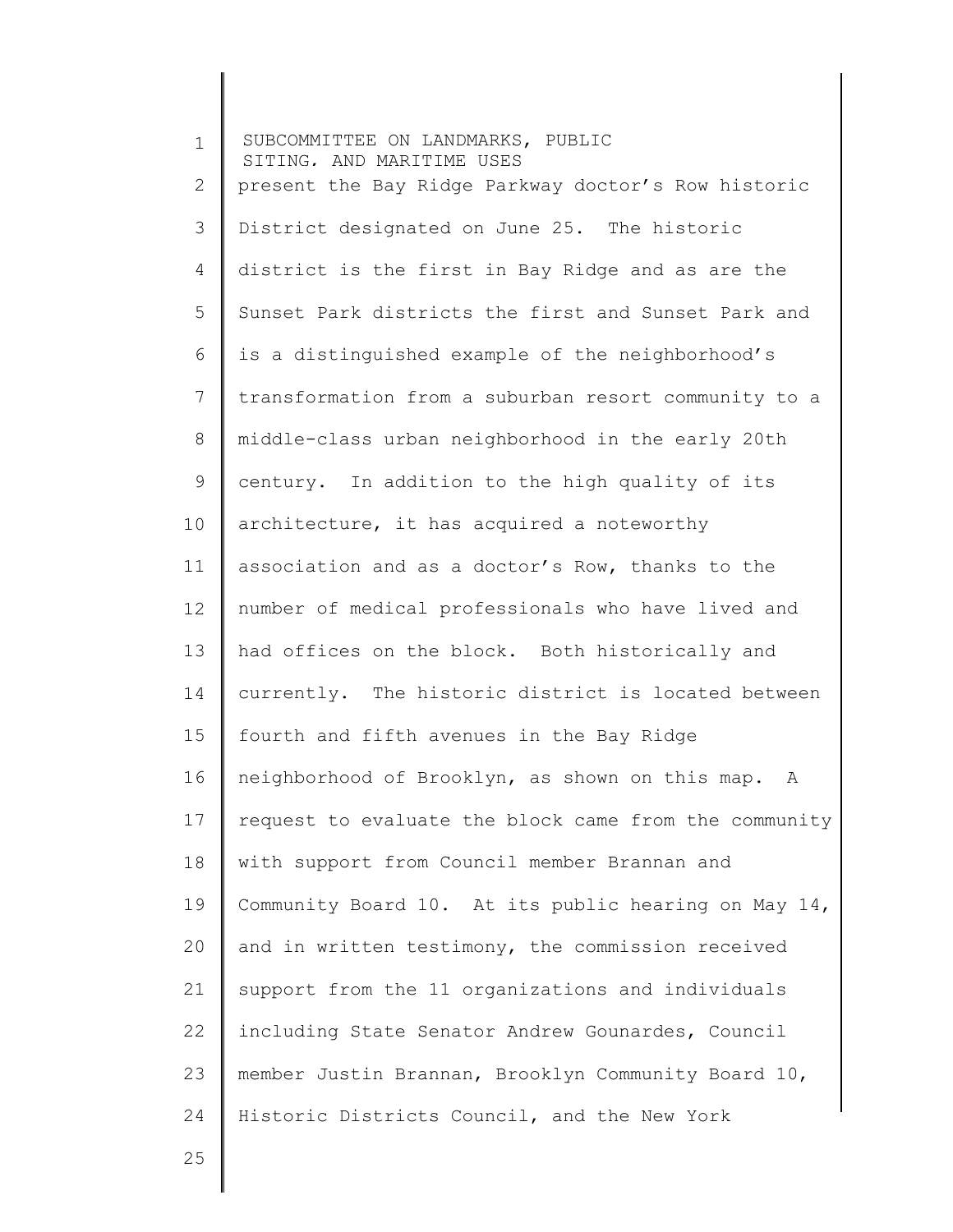1 2 3 SUBCOMMITTEE ON LANDMARKS, PUBLIC SITING, AND MARITIME USES Landmarks Conservancy. There was no opposition to designation.

4 5 6 7 8 9 10 11 12 13 14 15 16 17 18 19 20 21 22 23 24 25 Bay Ridge was primarily an agricultural community until the late 19th century when resorts and suburban residences were constructed along the shore. Bay Ridge Parkway was originally envisioned as a Boulevard to connect to the Shore Drive along New York Bay and the historic district is a prominent tree-lined block. The plan to construct the fourth Avenue subway line, announced in 1903, was the primary catalyst for rapid speculative development in a rage and jubilant Realty man, as you can see in this advertisement. It reached 86th Street in Bay Ridge and in 1916. Bay Ridge development company was organized in 1904 and its secretary builder, Arthur Douglas Constant, was charged with constructing row houses on both sides of Bay Ridge Parkway between fourth and fifth avenues, shown here and an advertisement from 1907 at work, quote, calculated to supply a long felt want for one family houses in Bay Ridge and will constitute the only complete block of such residences in the section, end quote. The entire block was constructed in segments over seven years between 1906 and 1913, primarily between 1906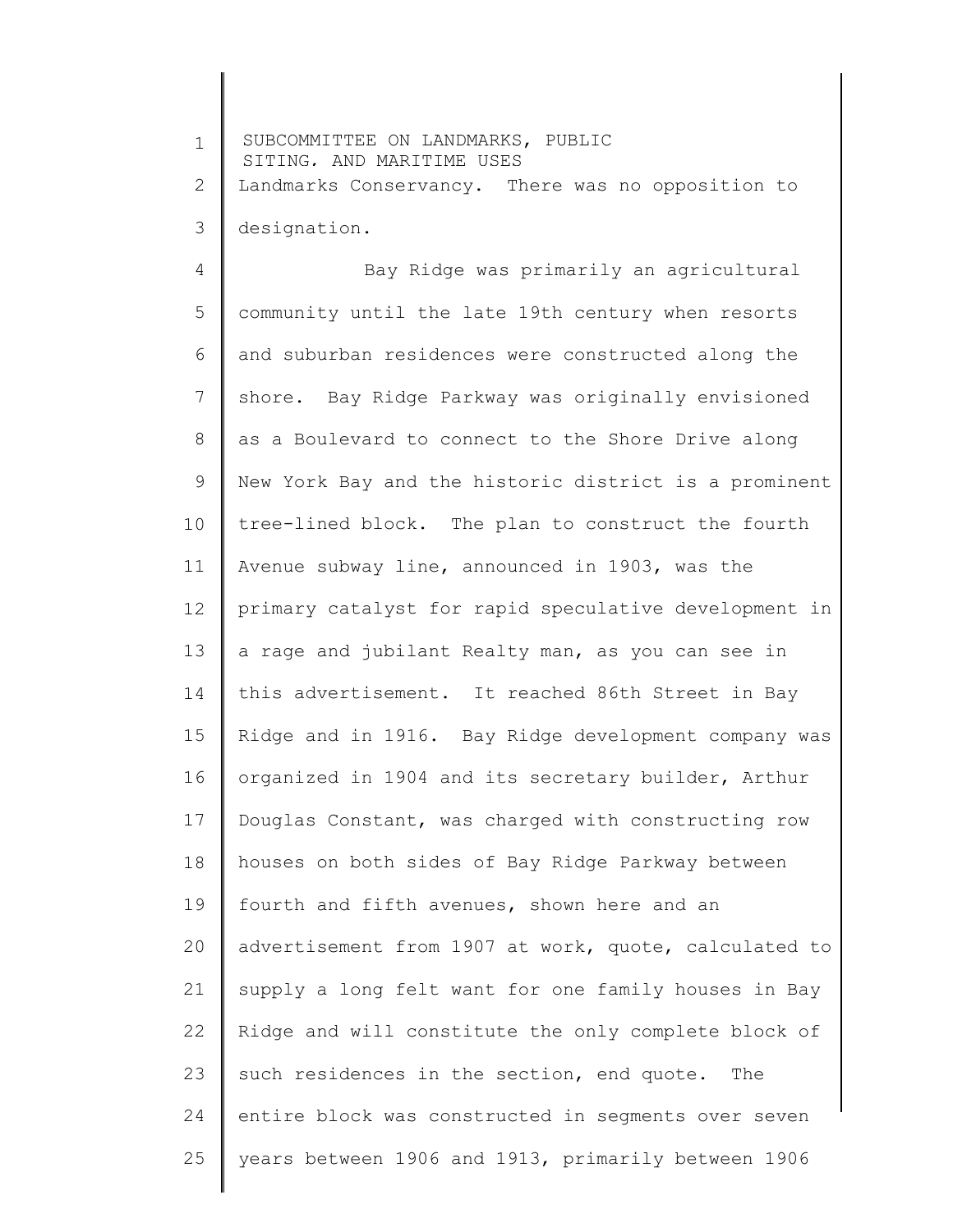| $\mathbf 1$ | SUBCOMMITTEE ON LANDMARKS, PUBLIC<br>SITING, AND MARITIME USES |
|-------------|----------------------------------------------------------------|
| 2           | and 1909. A.D. Constant constructed most of the                |
| 3           | buildings and the rows were designed by just two               |
| 4           | architects. Benjamin Driesler, a prolific Brooklyn             |
| 5           | architect and William Flanagan. The block developed            |
| 6           | was a cohesive appearance over all. In our                     |
| 7           | evaluation and boundary analysis of the potential              |
| 8           | district, LPC staff studied a broader area and found           |
| 9           | that this lot, in particular, stands out within the            |
| 10          | larger neighborhood context due to its high                    |
| 11          | architectural quality and consistency, which, in               |
| 12          | combination with the Parkways Boulevard feeling,               |
| 13          | creates a strong sense of place and historic                   |
| 14          | character. Within the historic district, the row               |
| 15          | houses are set back behind spacious area ways and are          |
| 16          | primarily characterized by limestone façades, bowed            |
| 17          | or angled fronts, low stoops, stone window and door            |
| 18          | surrounds, and embellished cornices typical of the             |
| 19          | Renaissance revival style. The north side of the               |
| 20          | block is shown here. It's architecturally very                 |
| 21          | consistent. On the right is a brick building at the            |
| 22          | eastern end of the block which was constructed to              |
| 23          | house a doctor's office, a trend that would become             |
| 24          | ubiquitous in later years. The south side of the               |
| 25          | street includes brick row houses shown on the left,            |
|             |                                                                |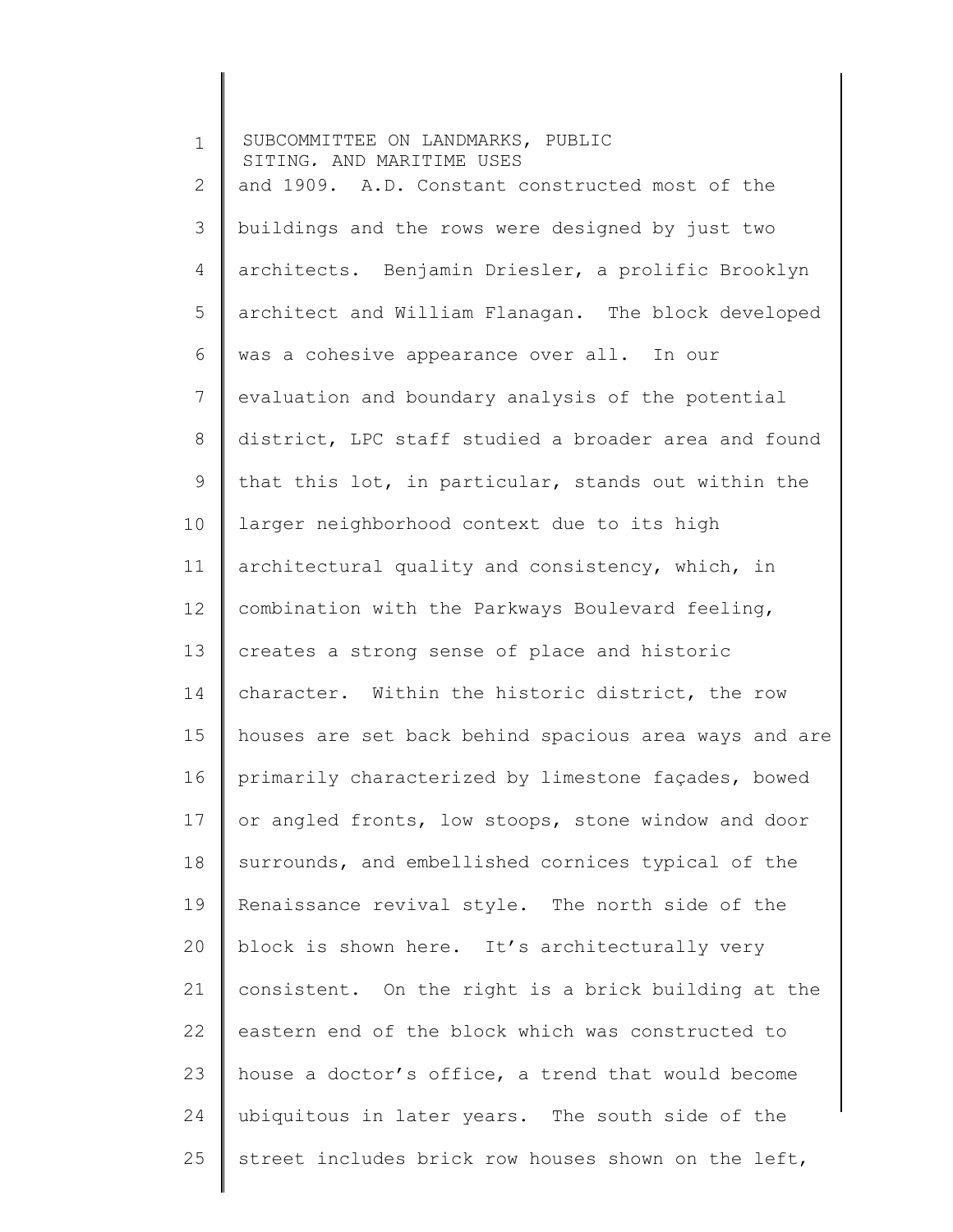1 2 3 4 5 6 7 8 9 10 11 12 13 14 15 16 17 18 19 20 21 22 23 24 25 SUBCOMMITTEE ON LANDMARKS, PUBLIC SITING, AND MARITIME USES limestone fronted row houses similar to the north side shown on the right, including eight with colonial revival entrances that were advertised as house colonials and described by the Bay Ridge development company as having, quote, and exterior design and that is something entirely new in house building, end quote. As this map illustrates, the historic district has a high level of integrity. Alterations are mostly limited to the replacement of doors and windows, changes to area waves, or the addition of a basement doctor's office entrance, such as shown on the left. Since this data and telephone directory has provided information regarding medical professionals who live door had offices on this block between 1910 and 1960, indicating a rapid increase in medical professionals on the block. Among the first reference to it as a doctor's Row appears to be from a Brooklyn Daily Eagle real estate advertisement in 1949. By 1950 and continuing into the 1960s, as shown on this map, well over half of the buildings house to doctors and other medical professionals, either with offices or in residence. Other blocks in the city have been referred to as Doctors Row, including examples within LPC designated districts in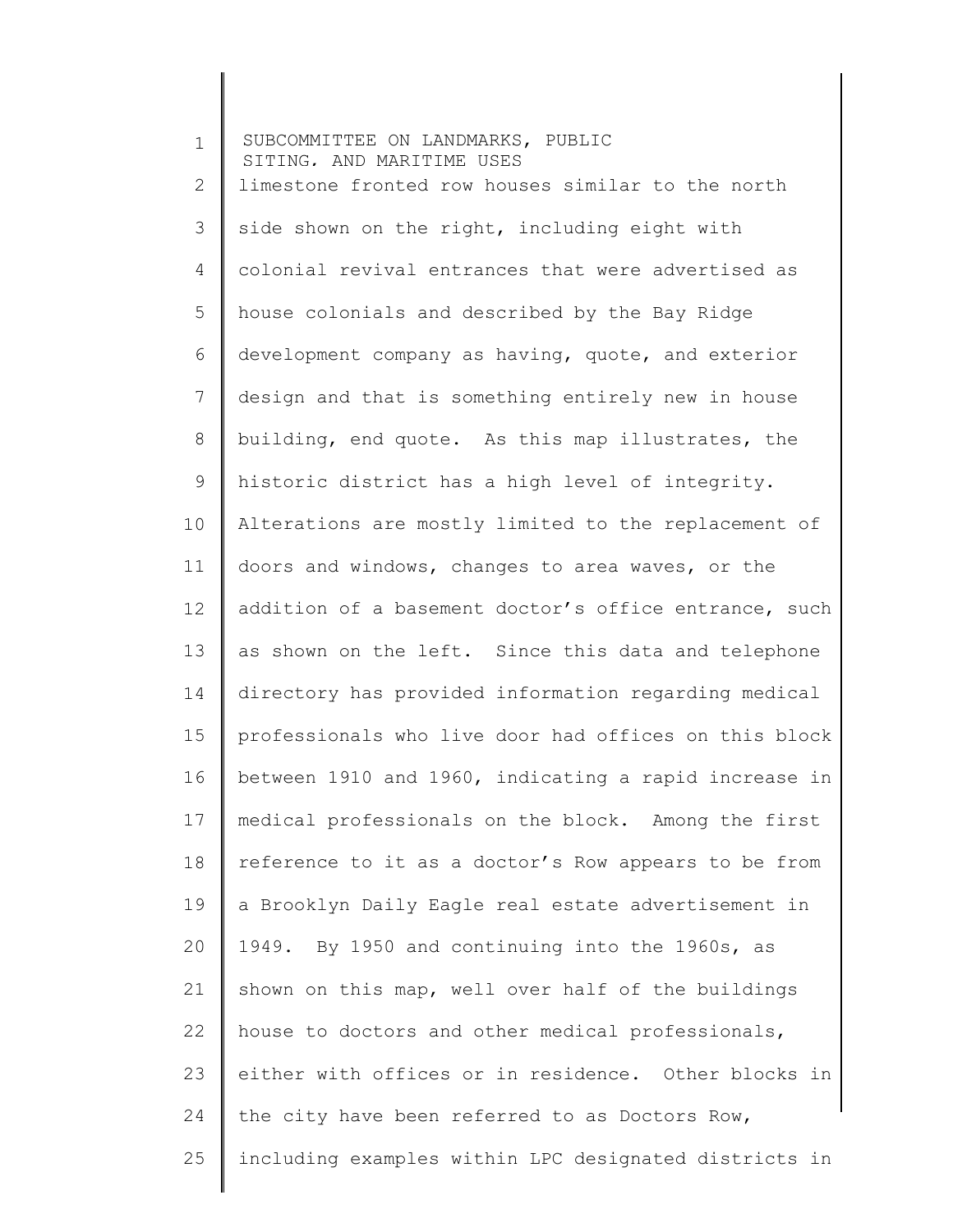| $\mathbf 1$  | SUBCOMMITTEE ON LANDMARKS, PUBLIC<br>SITING, AND MARITIME USES |
|--------------|----------------------------------------------------------------|
| $\mathbf{2}$ | the South Bronx, Manhattan, and Brooklyn. The term             |
| 3            | seems to have typically been used for promotional              |
| 4            | real estate purposes and to emphasize particularly             |
| 5            | elegant blocks with in a neighborhood. In these two            |
| 6            | photos taken in 1907 and 2019, 112 years apart, you            |
| 7            | can see the block still looks very much as it did in           |
| 8            | the first decade of the 20th century. It strongly              |
| 9            | reflects the architectural and historical development          |
| 10           | of this section of Bay Ridge and still houses                  |
| 11           | doctors' offices. Thank you for the opportunity to             |
| 12           | present his historic district. I am happy to answer            |
| 13           | any questions.                                                 |
| 14           | CHAIRPERSON KOO: Thank you very much.                          |
| 15           | Yeah. There are no questions from Council members.             |
| 16           | KATE MCHALE: Okay. Thanks.                                     |
| 17           | CHAIRPERSON KOO: Thank you. You are                            |
| 18           | excused. Now, we are proceeding to public panels.              |
| 19           | First we have Yvette-- huh? Asho?                              |
| 20           | [background comments]                                          |
| 21           | CHAIRPERSON KOO: Aquire [sp?]?                                 |
| 22           | YVETTE AQUIRE: Yeah.                                           |
| 23           | CHAIRPERSON KOO: Juan-- No. Jane                               |
| 24           | Jimenez and Nina Malkin.                                       |
| 25           |                                                                |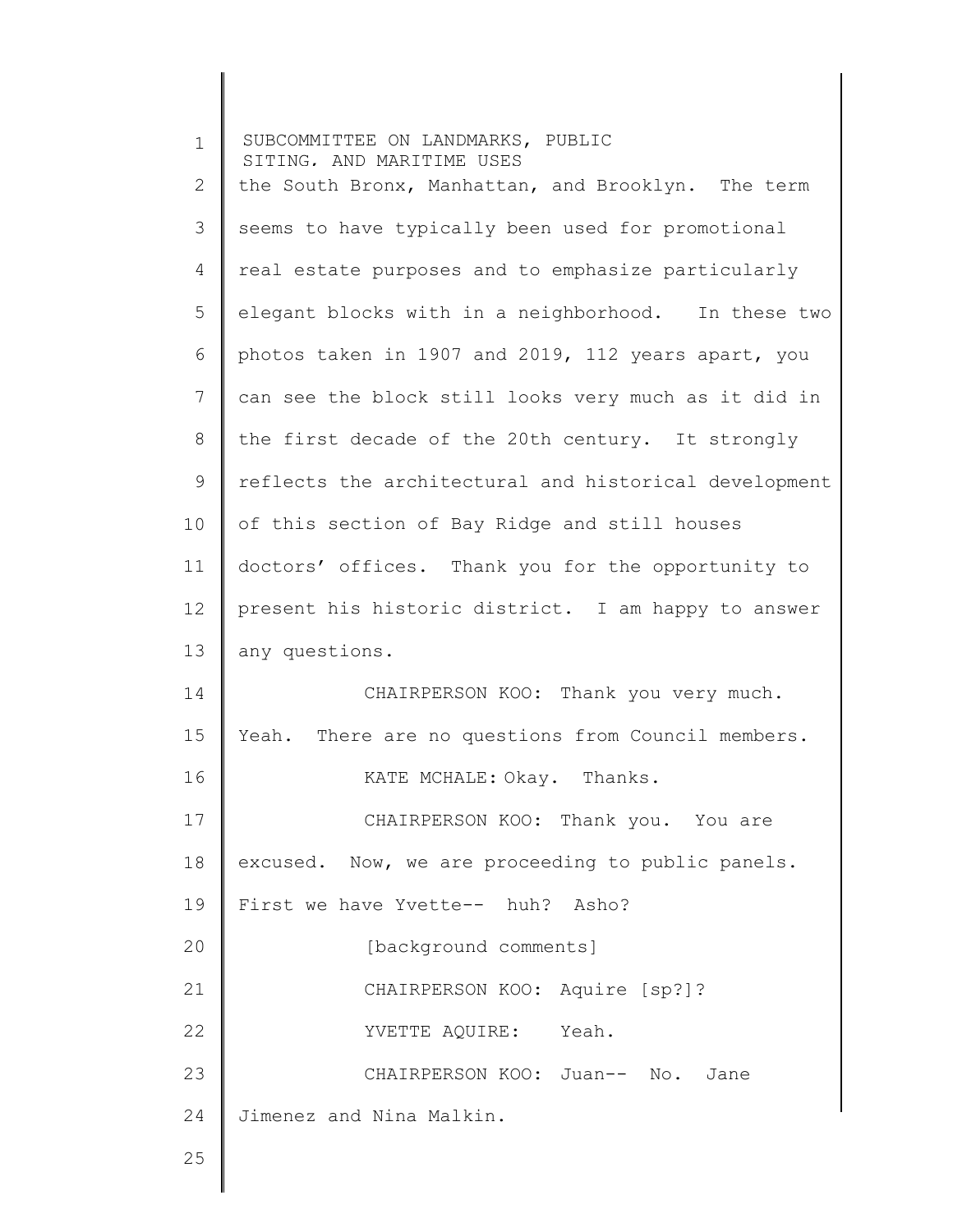1 2 3 4 5 6 7 8 9 10 11 12 13 14 15 16 17 18 19 20 21 22 23 24 25 SUBCOMMITTEE ON LANDMARKS, PUBLIC SITING, AND MARITIME USES YVETTE AQUIRE: Should all three people-- CHAIRPERSON KOO: Yeah. Three people [inaudible 00:49:56]. [background comments] CHAIRPERSON KOO: You may begin after you identify yourself. Yeah. You just take-- Whoever want to go first, go first. [background comments] YVETTE AQUIRE: Ah. Okay. Is it on now? Okay. I usually could use-- CHAIRPERSON KOO: Start over. YVETTE AQUIRE: Okay. My name is Yvette [inaudible 00:50:41]. I'm a resident of Sunset Park. I own a brownstone on 47th street since 1974. I've been in this community from the time I was a child. We have been working on this process of maintaining our brownstones from the time that I could remember, going back at least 30 or 40 years. We have had the support of every Council person for the past 20 years. We've had the support of Carlos Menchaca for the past seven years. We've had the support of Silas Gonzalez for 10 and a half years, almost 11 years. We had to support of Alex-- Angel Rodriguez before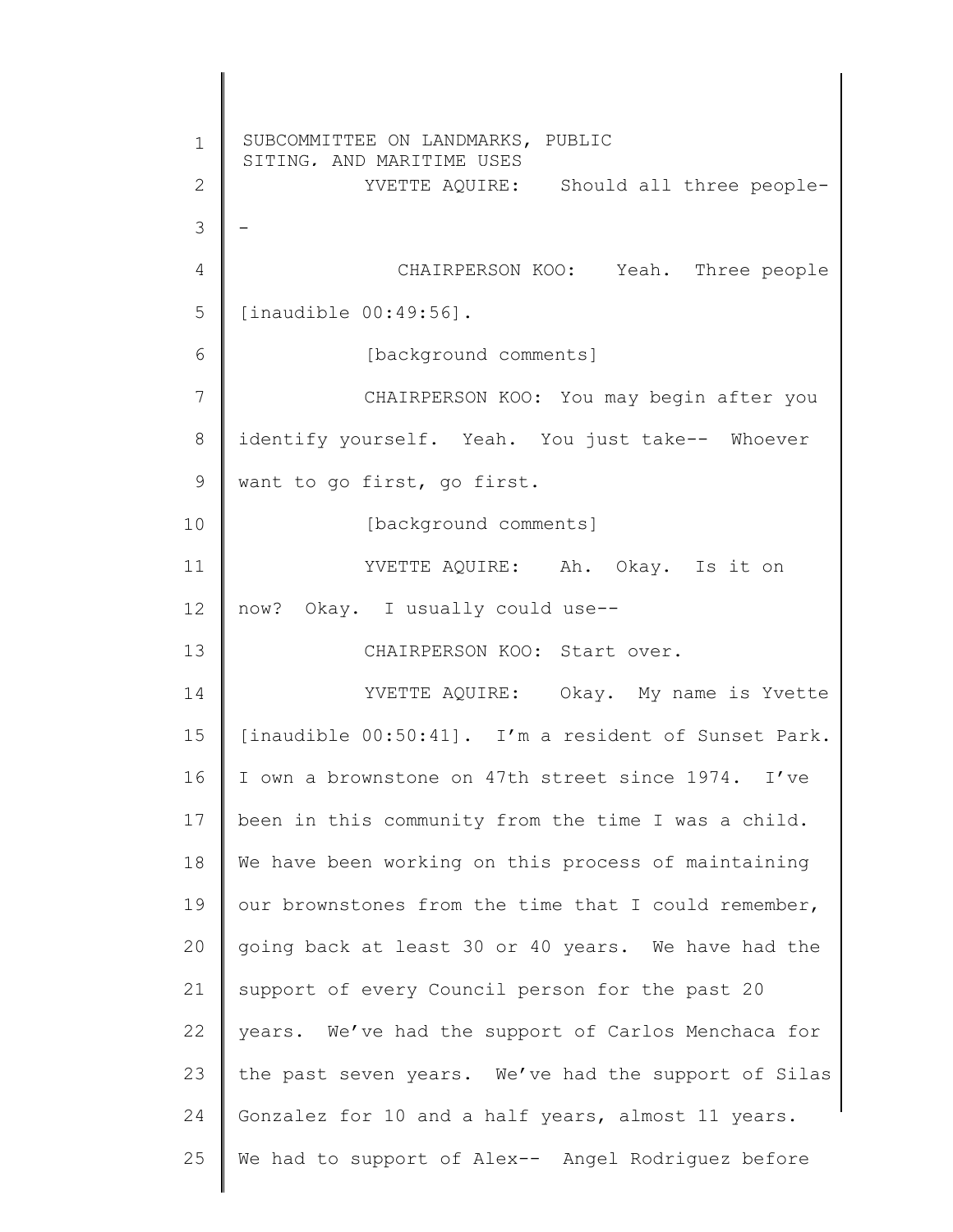| $\mathbf 1$ | SUBCOMMITTEE ON LANDMARKS, PUBLIC<br>SITING, AND MARITIME USES |
|-------------|----------------------------------------------------------------|
| 2           | then, so this is a history of support from our                 |
| 3           | elected officials. We have our Congresswoman who               |
| 4           | has-- Anita Velasquez for the last 20 years who has            |
| 5           | also been very supportive of this movement and the             |
| 6           | maintenance of these brownstones have been kept by             |
| 7           | this community. We have all protected them like they           |
| 8           | were our babies and we have-- we're very grateful to           |
| $\mathsf 9$ | have gotten to this point and so we really would love          |
| 10          | to make sure that this supported and that we get               |
| 11          | through this process. Thank you.                               |
| 12          | JAN JIMENEZ: Thank you, Chair Koo. My                          |
| 13          | name is Jan Hudes [sp?] Jimenez. I live at 554 48th            |
| 14          | street in Brooklyn in the Central-- what's being               |
| 15          | called the Central Sunset Park designated area. I              |
| 16          | have been a homeowner there with my husband for 20             |
| 17          | years. So, I'm going to read my statement just                 |
| 18          | because it'll be more efficient, I think. The land             |
| 19          | marking initiative before you represents a unique              |
| 20          | opportunity to celebrate the built environment of              |
| 21          | Sunset Park by protecting blocks that best rest of             |
| 22          | the neighborhoods historic contribution to Brooklyn            |
| 23          | and New York City. Of four historic districts                  |
| 24          | designated by the Landmark Preservation Committee              |
| 25          | instill a sense of place, history, and pride for all           |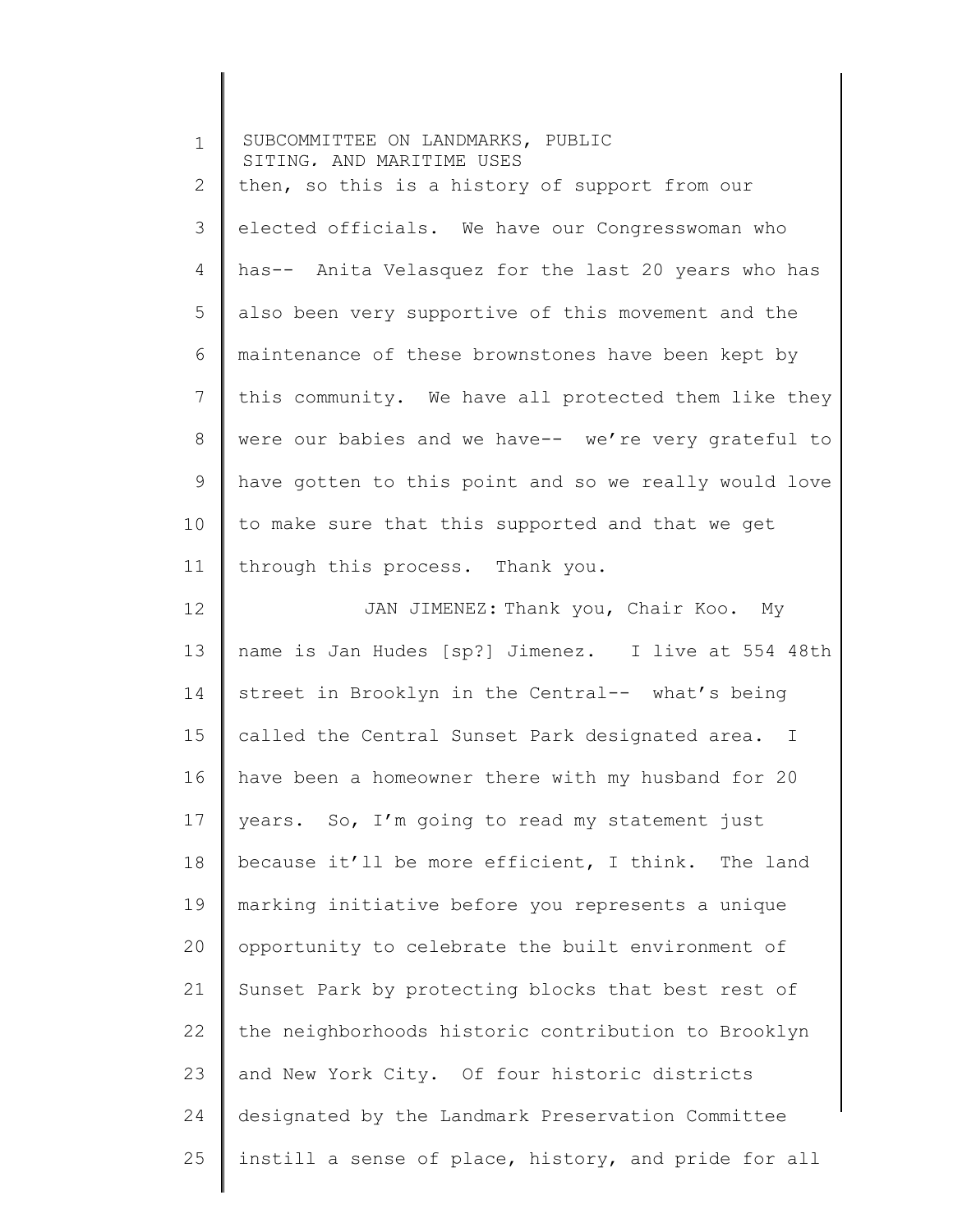| $\mathbf 1$    | SUBCOMMITTEE ON LANDMARKS, PUBLIC<br>SITING. AND MARITIME USES |
|----------------|----------------------------------------------------------------|
| 2              | who live, work, and simply stroll through our                  |
| 3              | beautiful neighborhood of Sunset Park. This proposal           |
| 4              | is the culmination of an amazing neighborhood effort           |
| 5              | to preserve the architectural integrity of a small             |
| 6              | portion of Sunset Park. I'm very fortunate to live             |
| $\overline{7}$ | on a block that is still visually cohesive and                 |
| 8              | showcases the architectural form and beauty that               |
| 9              | creates the type of beautiful streetscapes that we             |
| 10             | are seeking to preserve. My husband and I were block           |
| 11             | captains for this effort and, with neighbors who               |
| 12             | speak the many languages on our block, we had                  |
| 13             | conversations about this initiative with residents             |
| 14             | and every home on our block. Without exception, we             |
| 15             | heard overwhelming support for preservation efforts            |
| 16             | as our neighbors expressed dismay over the                     |
| 17             | architectural changes being made on surrounding                |
| 18             | blocks as loops, cornices, and lentils are replaced,           |
| 19             | rooftop additions are built, grand parlor floor                |
| 20             | windows are diminished in size with brick infill and           |
| 21             | entire stone façade are replaced by brick or tile.             |
| 22             | In the most disturbing instances, we see an entire             |
| 23             | house is being demolished from the ground up and               |
| 24             | replaced with out of context and out of scale new              |
| 25             | building. When such changes happen to even a single            |
|                |                                                                |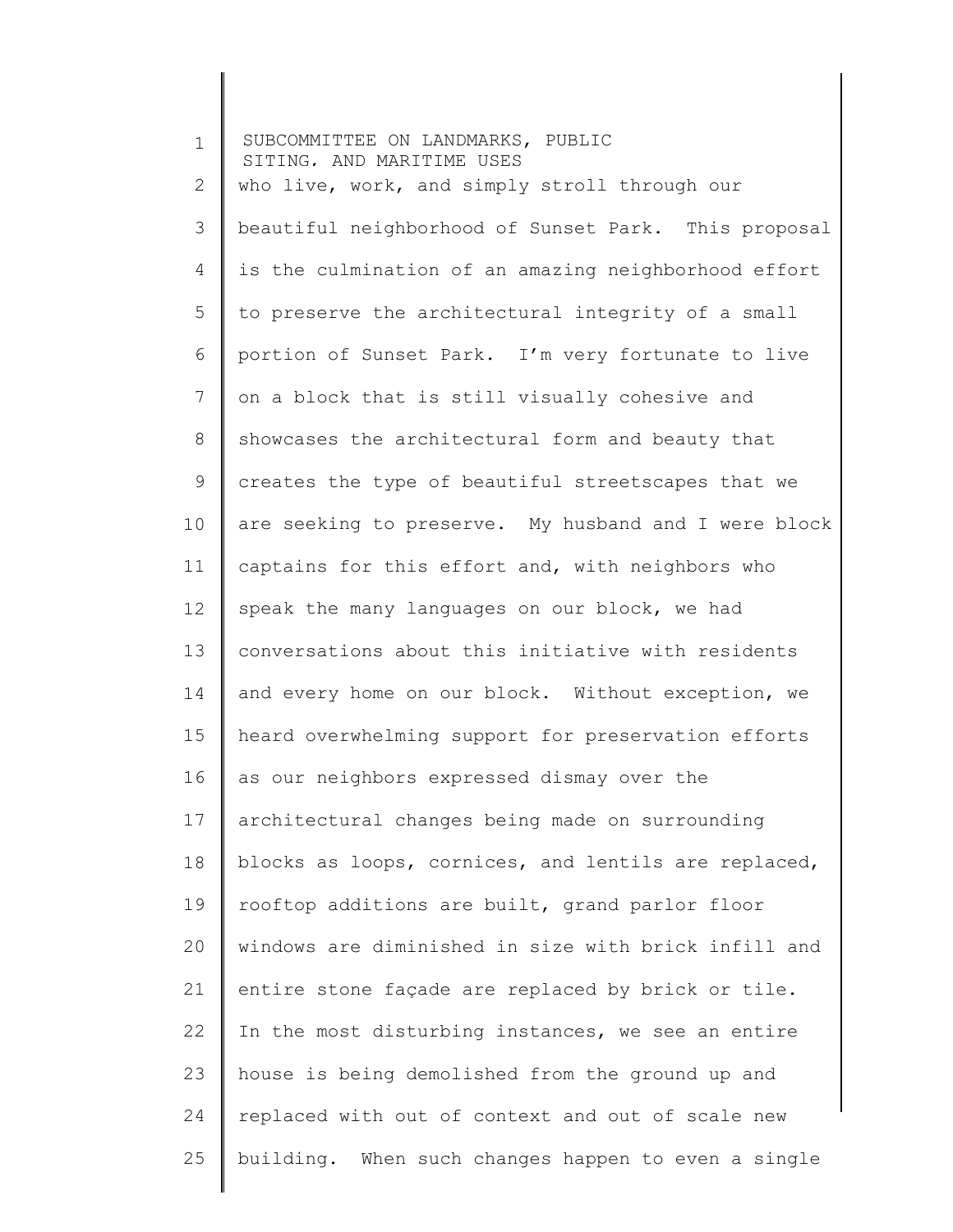| $\mathbf 1$  | SUBCOMMITTEE ON LANDMARKS, PUBLIC<br>SITING, AND MARITIME USES |
|--------------|----------------------------------------------------------------|
| $\mathbf{2}$ | building, the impact reverberates up and down the              |
| 3            | block. It diminishes the visual glory of our streets           |
| 4            | and that forever altered a block that stood in                 |
| 5            | harmony for more than a century. Sunset Park is in             |
| 6            | danger of losing its sense of place and its                    |
| 7            | neighborhood feel. These characteristics that make             |
| 8            | our wonderful neighborhood special and unique foster           |
| 9            | a sense of authentic human attachment and longing.             |
| 10           | They inspire us to care for our built environment              |
| 11           | and, with their preservation, will contribute to               |
| 12           | legacy as community history and pride on which future          |
| 13           | generations will build. I encourage you to accept              |
| 14           | our application. To approve application. Thank you.            |
| 15           | CHAIRPERSON KOO: Thank you. Next. Yeah.                        |
| 16           | NINA MALKIN: Yeah. Hi, everyone. How's                         |
| 17           | that? Better? My name is Nina Malkin. I live on                |
| 18           | 54th street and I'm a relative new, to Sunset Park             |
| 19           | where my husband and I are there for 15 years. When            |
| 20           | we were looking for houses, we looked all over                 |
| 21           | Brooklyn, all over Queens, a little bit Jersey.                |
| 22           | Forgive us. We kept coming back to Sunset Park                 |
| 23           | because it was just so beautiful and we thought how            |
| 24           | could regular people live in these beautiful homes?            |
| 25           | But all we saw around us as we walked up and down the          |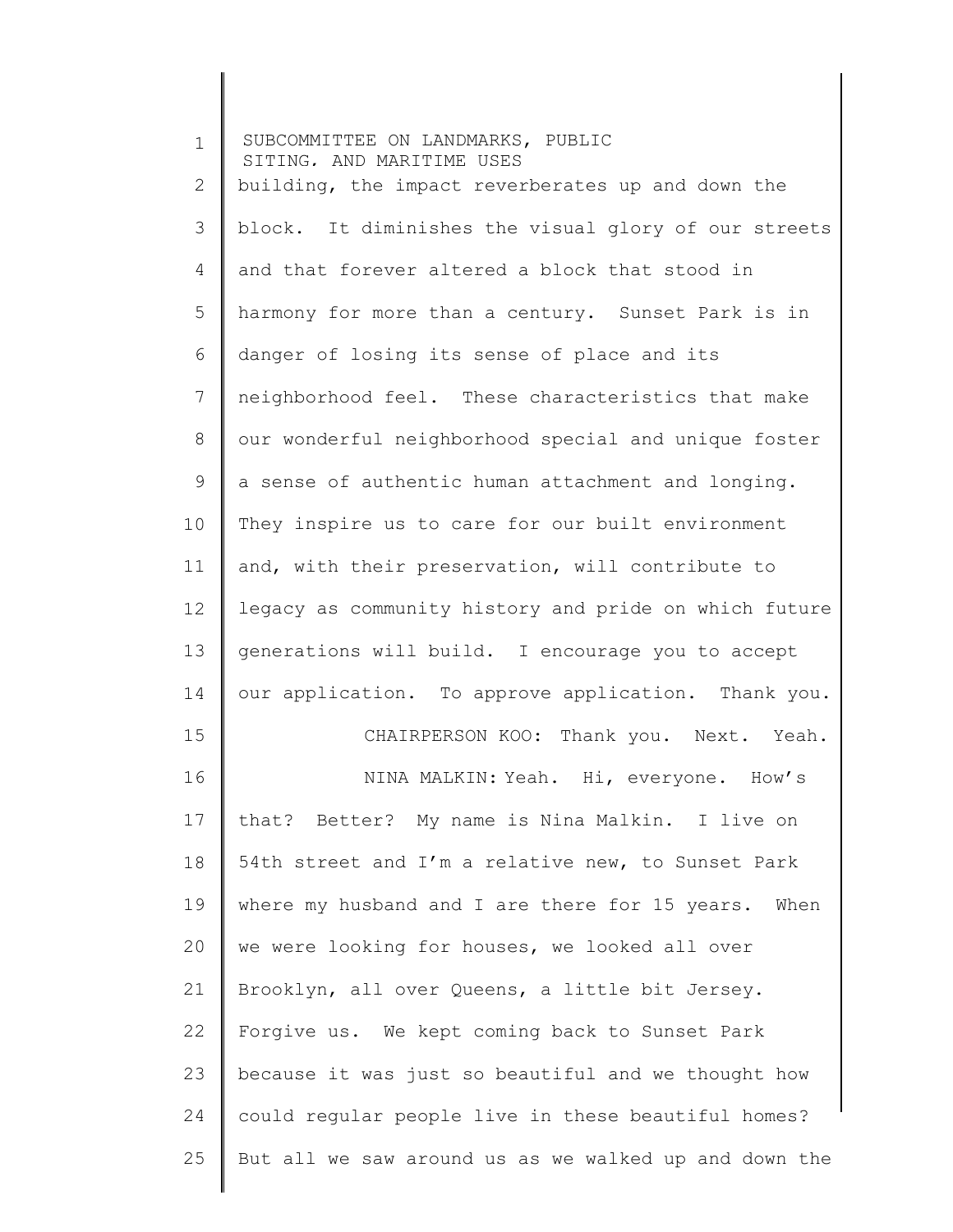1 2 3 4 5 6 7 8 9 10 11 12 13 14 15 16 17 18 19 20 21 22 23 24 25 SUBCOMMITTEE ON LANDMARKS, PUBLIC SITING, AND MARITIME USES blocks were regular people and their children playing on the stoops and their dogs being walked and curbed and taken care of and their gardens being small little courtyard gardens being maintained. Then we kept coming back and back and, until we found that we looked in and our charger opted we were like, this is home. When we do, we felt like we belonged here because it felt like everybody belonged here. Everybody deserves a beautiful place to live in these were the kind of-- I mean, I'm out Brooklyn native and these were the kind of two family and three family homes that I, you know, grew up around only- just not that nice. And when we started to see some of the development that was going on in the neighborhood by people who didn't actually live there, it was very disturbing to us. We thought, what's going on? What are they doing to our beautiful place? And started to lose, not just its beauty, but it's feel. People didn't look ni- newer people didn't look each other in the eye and didn't say hello. And when we found out that we could get involved in trying to landmark the neighborhood, that's one hour block and everybody else's block really started to come together and I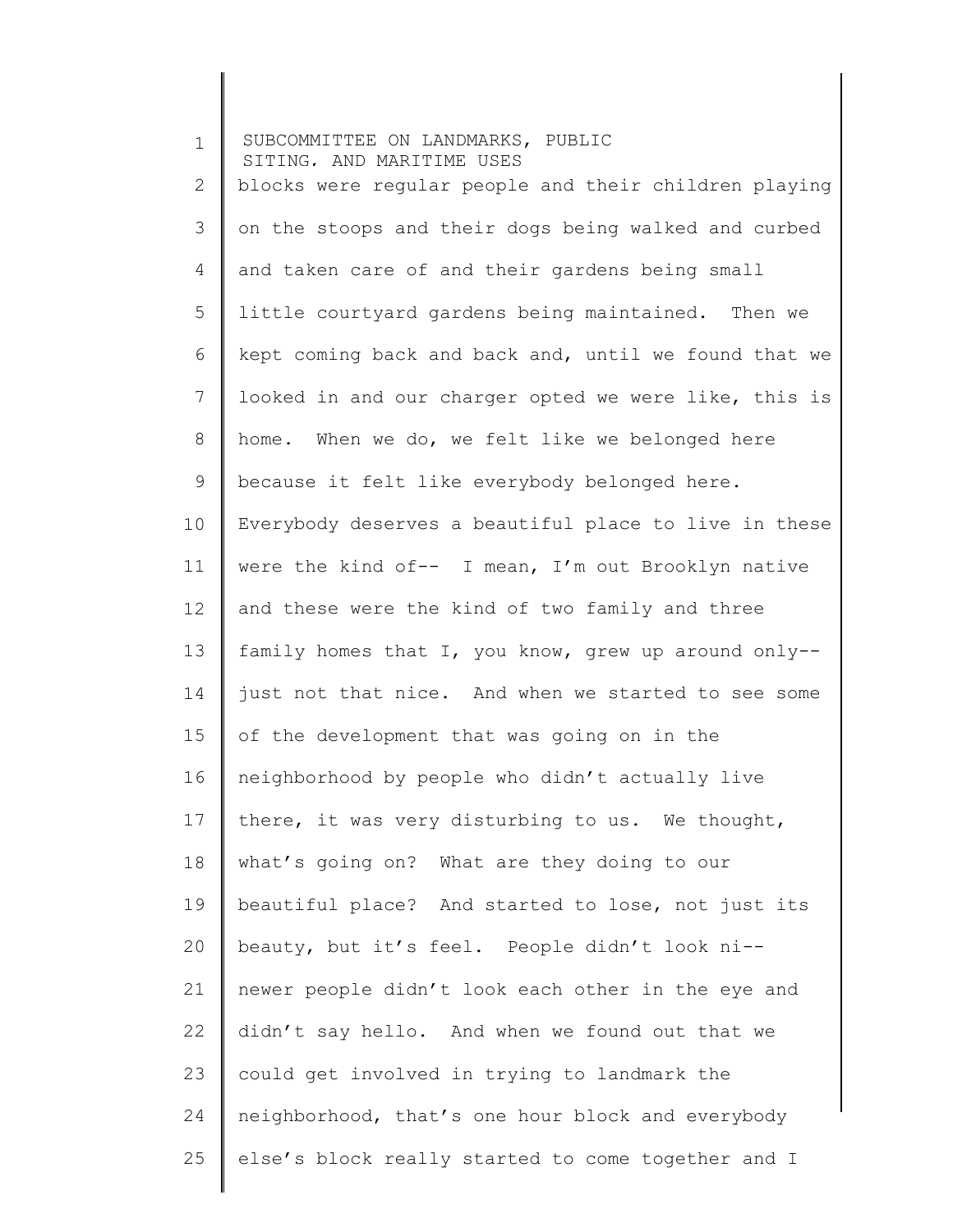| $\mathbf 1$ | SUBCOMMITTEE ON LANDMARKS, PUBLIC<br>SITING, AND MARITIME USES |
|-------------|----------------------------------------------------------------|
| 2           | started to meet ladies and gentlemen from other                |
| 3           | blocks that I didn't know so well. So, I don't                 |
| 4           | really have a prepared statement, but I do want to             |
| 5           | think the LPC for their efforts, the Sunset Park               |
| 6           | landmarks committee led by Lynn Massimo [sp?] for              |
| 7           | getting this off the ground, the Council, and Mr.              |
| 8           | Menchaca for everything that you all have done.                |
| 9           | Thanks so much and please do approve our application.          |
| 10          | CHAIRPERSON KOO: Thank you. Next panel                         |
| 11          | Maria Roger. Lynn Massimo. Sure. Jason Stutz. You              |
| 12          | want to do four? Cynthia Phyllis.                              |
| 13          | LEGAL COUNSEL: We've got to take the                           |
| 14          | vote for it.                                                   |
| 15          | CHAIRPERSON KOO: Oh. Oh.                                       |
| 16          | LEGAL COUNSEL: So before they begin.                           |
| 17          | CHAIRPERSON KOO: Yeah. Yeah. Before you                        |
| 18          | quys start, we have to make the-- We have to take a            |
| 19          | vote for Council member Miller. Yeah. You want to              |
| 20          | call [inaudible 00:58:12].                                     |
| 21          | LEGAL COUNSEL: On LU number 481, 482,                          |
| 22          | 483, 484, 485, 486, 487, 488, 489, 490, 491, 492,              |
| 23          | 493, 494, and 495 and preconsidered LU number 510 and          |
| 24          | 511, Council member Miller, how do you vote?                   |
| 25          | COUNCIL MEMBER MILLER: Aye on all.                             |
|             |                                                                |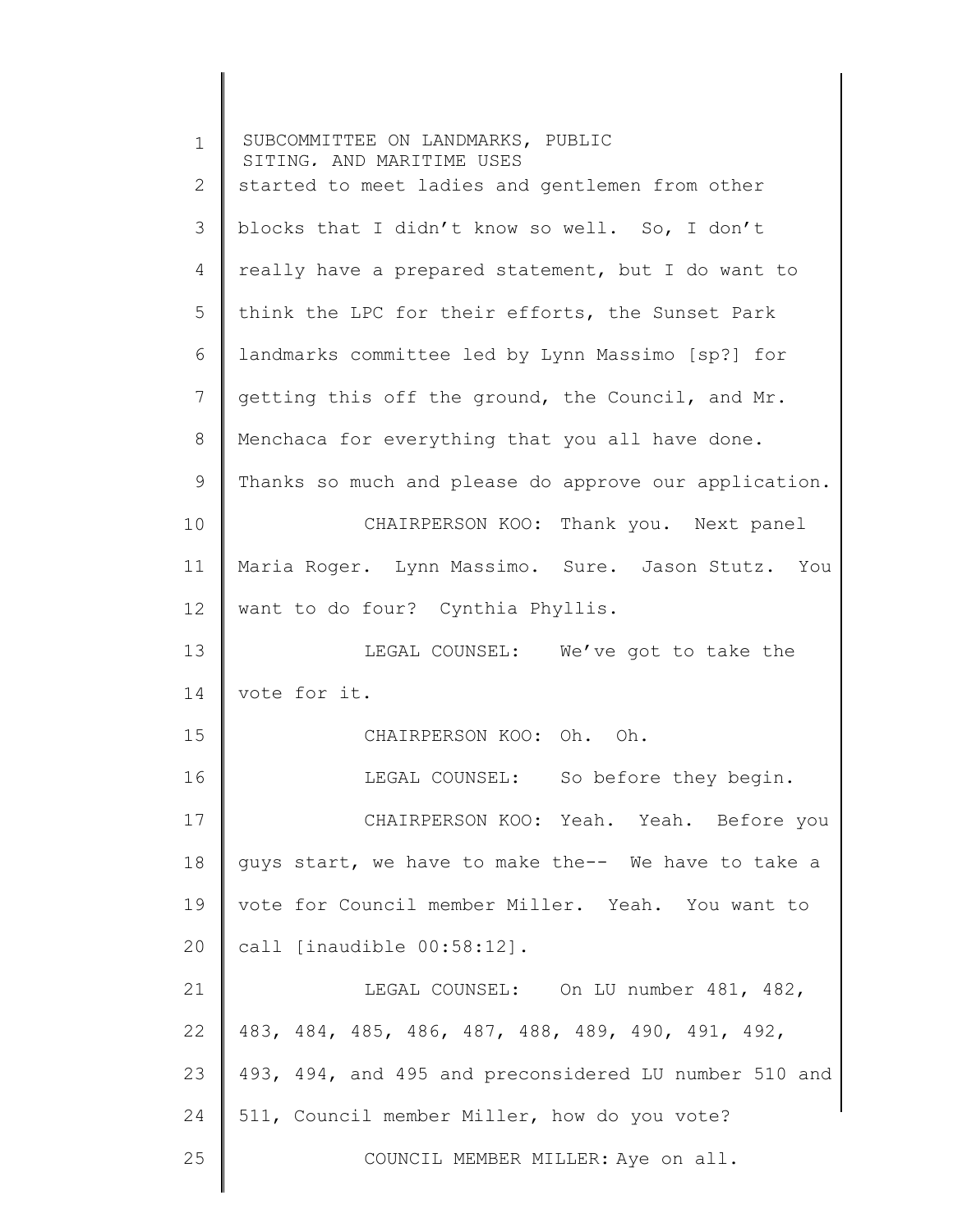1 2 3 4 5 6 7 8 9 10 11 12 13 14 15 16 17 18 19 20 21 22 23 24 25 SUBCOMMITTEE ON LANDMARKS, PUBLIC SITING, AND MARITIME USES LEGAL COUNSEL: Thank you. With a vote of four in the affirmative and zero in the negative in zero abstentions, the items are recommended for full Land Use Committee. CHAIRPERSON KOO: Thank you, Council member Miller. Now, you guys can start after you identify yourself. Yeah. LYNN MASSIMO: Is this thing on? No. CHAIRPERSON KOO: No. Please speak to the mic. Yeah. LYNN MASSIMO: Is this thing on? My name is Lynn Massimo. I live at 526 47th Street in Brooklyn. Thank you, Council member Koo for chairing today and for the other Council members who are here. And for Council member Menchaca who has been with us at every meeting, thank you. [background comments] LYNN MASSIMO: In 2012, I spearheaded the Sunset Park Landmarks Committee, which is a grassroots organization that has been fighting for a land marking detection for our neighborhood for seven years. But, before the incarnation of this particular effort, in the 1980s, the Sunset Parkers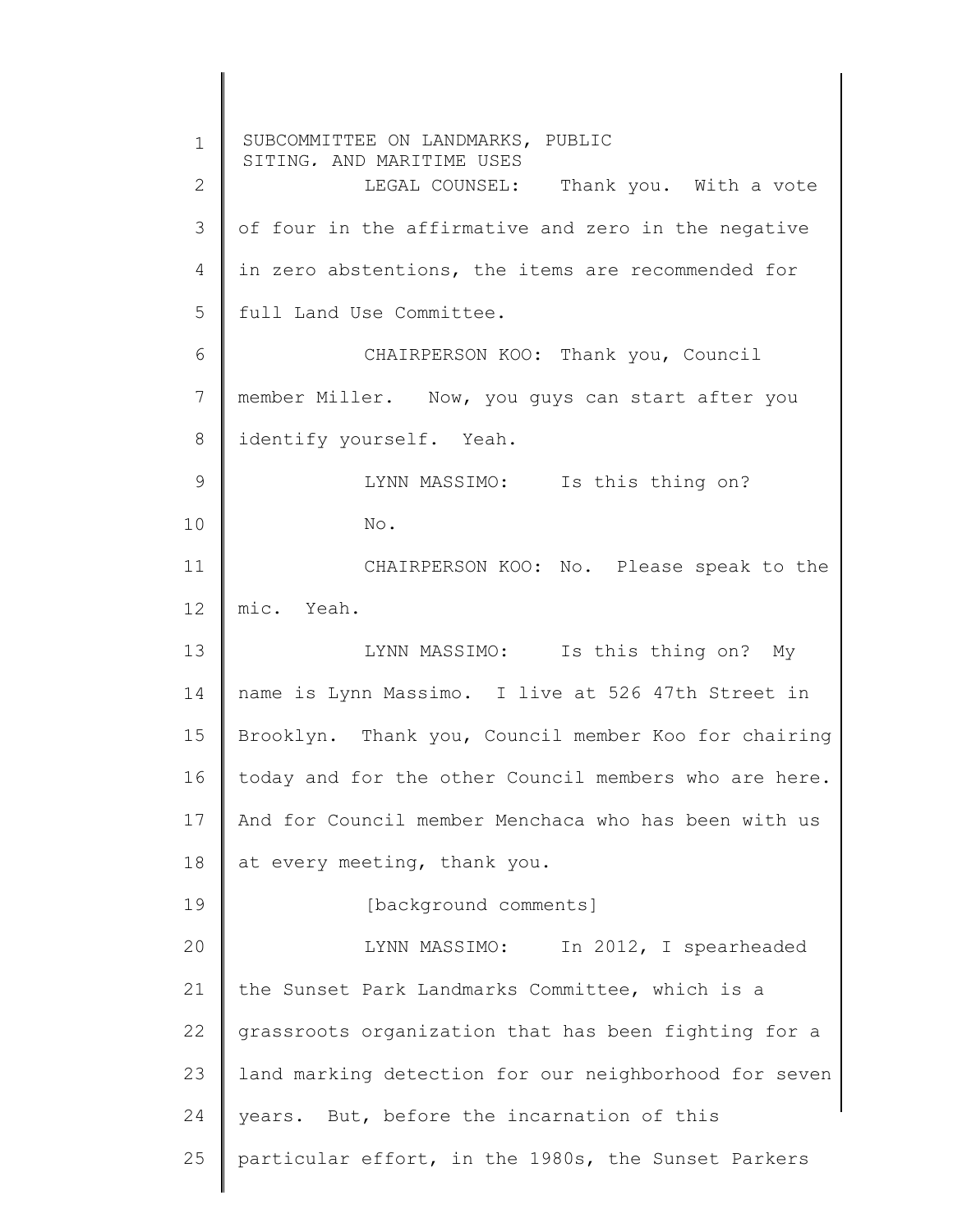| $\mathbf 1$     | SUBCOMMITTEE ON LANDMARKS, PUBLIC<br>SITING. AND MARITIME USES |  |
|-----------------|----------------------------------------------------------------|--|
| 2               | fought for protection and successfully got the                 |  |
| 3               | neighborhood onto the national register. So, today,            |  |
| 4               | you are seeing the culmination of decades of Sunset            |  |
| 5               | Parkers passionate dedication to preserving our                |  |
| 6               | neighborhood. On many of blocks, generations of                |  |
| $7\phantom{.}$  | Sunset Parkers has kept their row houses intact and            |  |
| 8               | looking historic, but rampant out of context                   |  |
| 9               | renovations are erasing that history. I have                   |  |
| 10 <sub>o</sub> | included some photos of the beautiful and then the             |  |
| 11              | other two pages are of the rampant out of context              |  |
| 12              | renovations. That history, which is both the history           |  |
| 13              | of architecture and the history of an immigrant                |  |
| 14              | community, it deserves to honored and preserved. And           |  |
| 15              | while preserving the history, we can still embrace             |  |
| 16              | the future. On Friday, solar panels were installed             |  |
| 17              | on my roof and it sailed through the LPC approval              |  |
| 18              | process. So, we've got past and future, you know,              |  |
| 19              | happy together. So, and when I speak, please here              |  |
| 20              | not only my single voice, but the voice of literal             |  |
| 21              | thousand that support preserving in Sunset Park. Our           |  |
| 22              | organization did an enormous amount of outreach.<br>We         |  |
| 23              | did more than 16 outreach events in the neighborhood.          |  |
| 24              | We gave more than seven and walking tours. We gave             |  |
| 25              | trolley tours. We have a trolley. We had trolley               |  |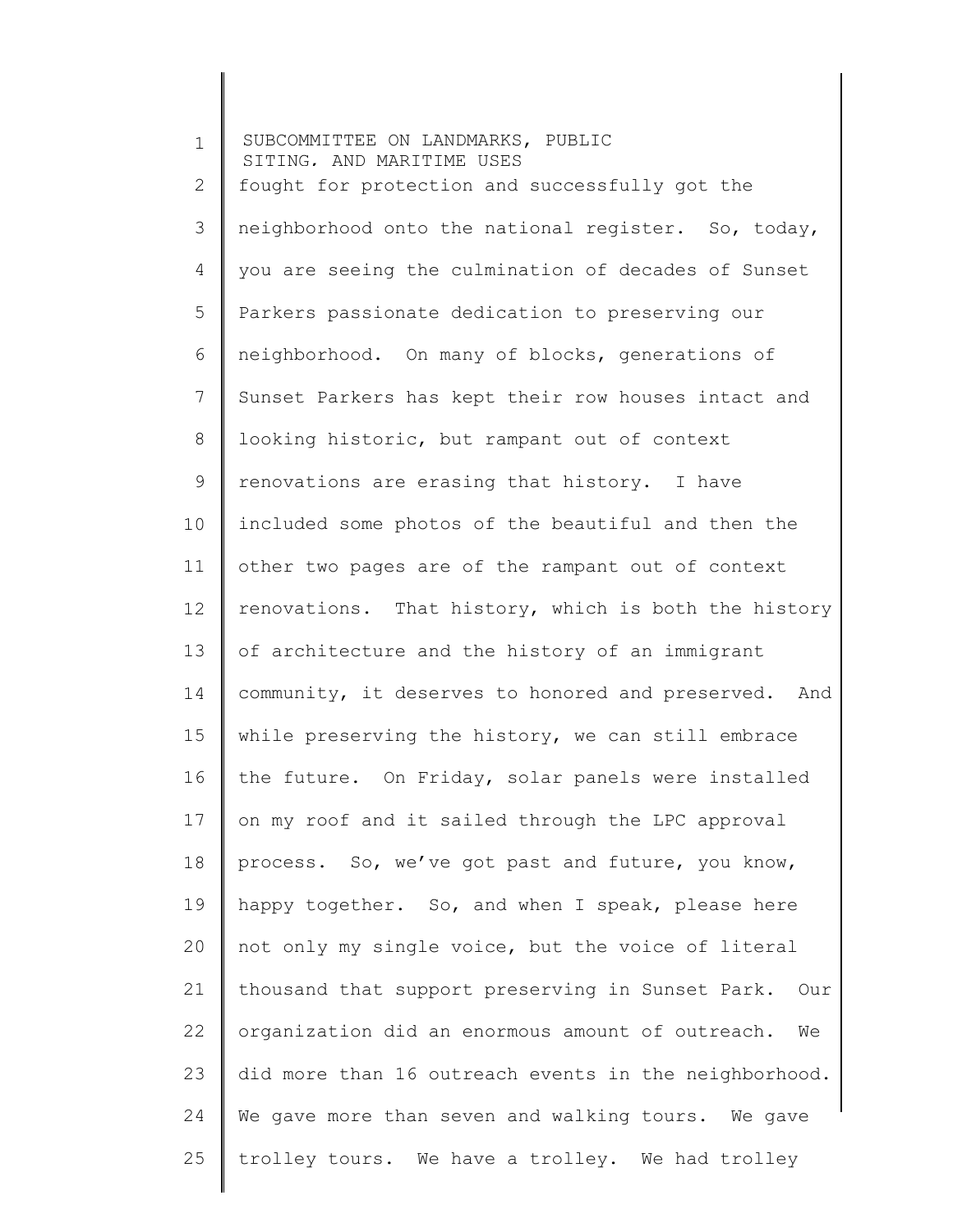| $\mathbf{1}$ | SUBCOMMITTEE ON LANDMARKS, PUBLIC<br>SITING, AND MARITIME USES |
|--------------|----------------------------------------------------------------|
| 2            | tours and we canvassed door-to-door on-- about 16              |
| 3            | blocks. So, who supports it? Over six--- Sorry.                |
| 4            | Over 3000 Sunset Park residents signed our petition            |
| 5            | in support. Over 400 homeowners wrote support                  |
| 6            | letters. Our Council member Menchaca, Assembly                 |
| 7            | member Felix Ortiz, Congresswoman Anita Velasquez,             |
| 8            | former State Senator Jessie Hamilton, Community Board          |
| 9            | seven, and other community organizations which are             |
| 10           | Rose and Sunset Park fifth Avenue bid and the Chinese          |
| 11           | American Planning Council, Greenwood Cemetery, the             |
| 12           | Brooklyn Chamber of Commerce, the Bethelship                   |
| 13           | Norwegian United Methodist Church. They are all in             |
| 14           | support. I'm also here is the member of the                    |
| 15           | Community Board seven and I did bring a letter from            |
| 16           | the board, which reaffirms their unanimous support of          |
| 17           | all for historic districts. So, thank you very much            |
| 18           | for your time and please vote yes on all four                  |
| 19           | districts. Thank you.                                          |
| 20           | MARIA ROCA: Good afternoon. [speaking                          |
| 21           | foreign language] I am Maria Roca. I am here not               |
| 22           | only representing myself as a longtime resident of             |
| 23           | Sunset Park, in 1964 when my family first came to              |
| 24           | Sunset Park, the also the membership and-- of the              |
| 25           |                                                                |

║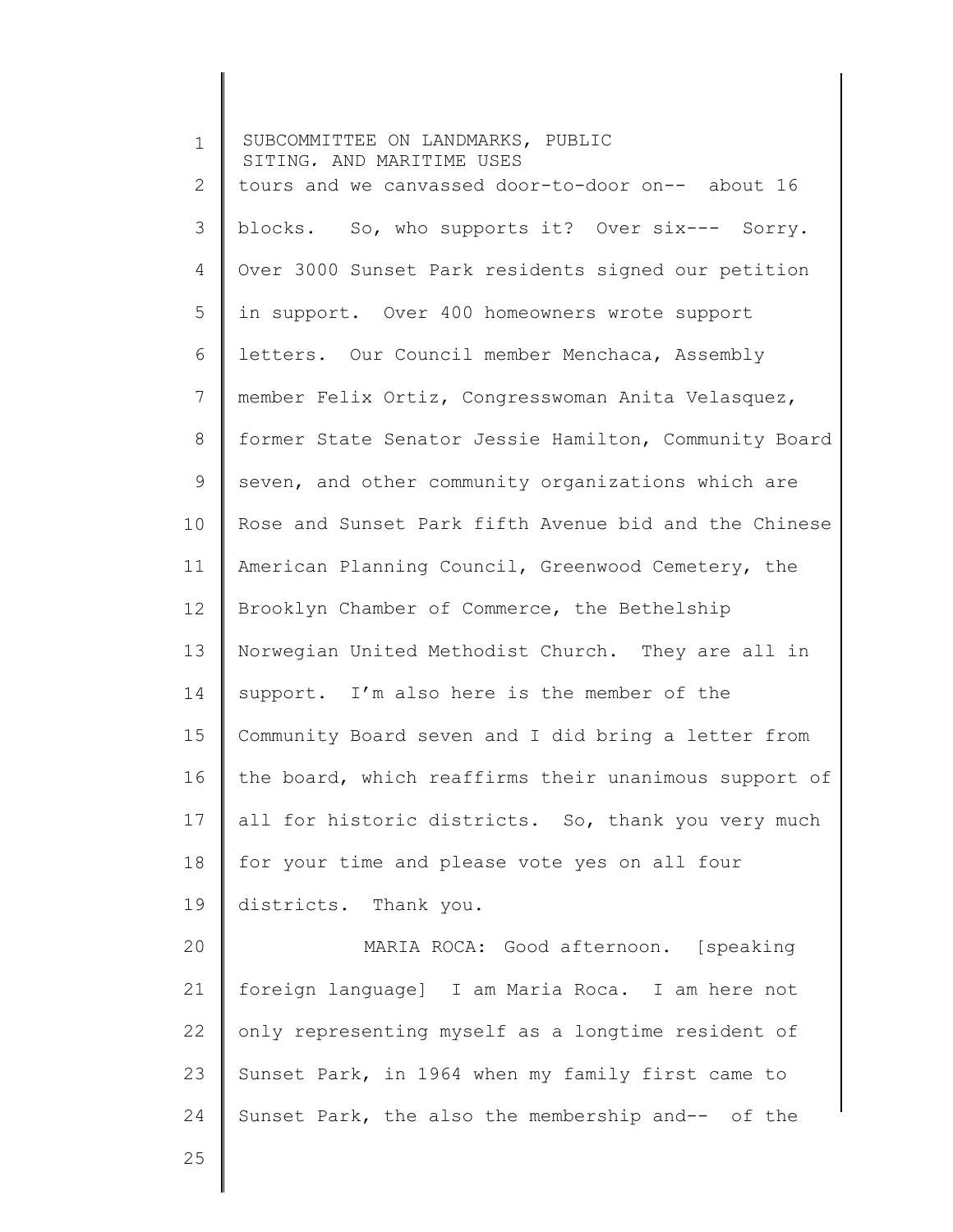1 2 3 4 5 6 7 8 9 10 11 12 13 14 15 16 17 18 19 20 21 22 23 24 25 SUBCOMMITTEE ON LANDMARKS, PUBLIC SITING, AND MARITIME USES members of Friends of Sunset Park. By the way, we also submitted a letter of support. [background comments] MARIA ROCA: It's okay. Just wanted to go on record. I know. Much of what I would say here has been said about the dedication of this community for generations. For generations that have brought us to this moment and do you use to the right word. Culminated in this day. It is a good day indeed. There are some better memories because certainly it should be a bigger-- a larger number of homes that are landmarked, but it has been said before. Some of them no longer worthy of land marking because of the greed of some that didn't appreciate it and some to whom what we wanted to honor, what we want to honor, what we want to preserve doesn't really resonate with them. So, for either or. So, let's start here. All I can say is that I hope to be back here for an-- I don't-- Relax. For the next round after week, for air to add to this because we know that can happen. So I want to-- and it should have been because, if we do not stay focused and intends on preserving not only Sunset Park, but many, many other New York communities that face extinction. We see it in the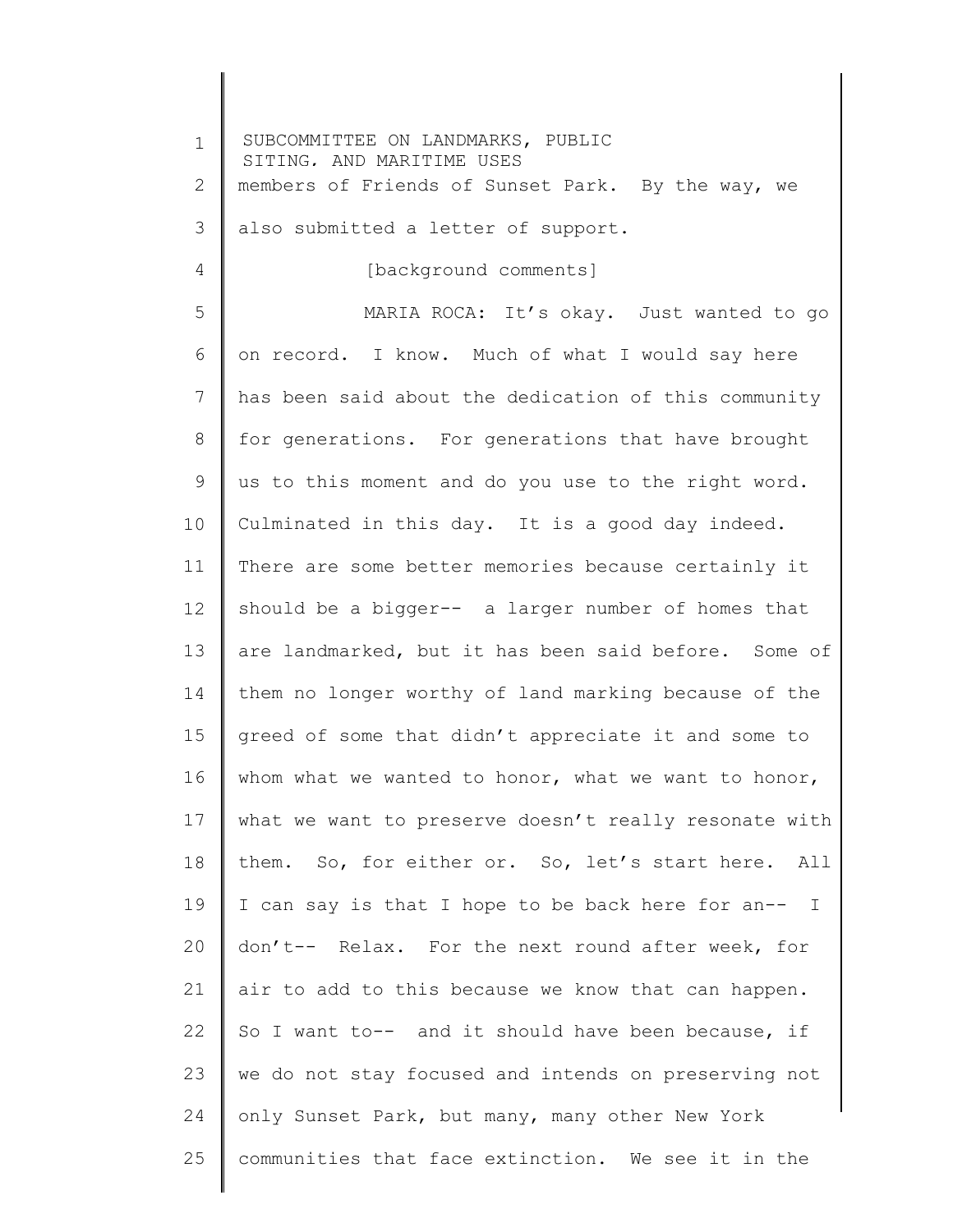| $\mathbf 1$ | SUBCOMMITTEE ON LANDMARKS, PUBLIC<br>SITING, AND MARITIME USES |
|-------------|----------------------------------------------------------------|
| 2           | paper every day. It's in the news every day. New               |
| 3           | York well no longer be then New York that we all of            |
| 4           | and care about. So, I said before, I certainly want            |
| 5           | to think so many people who, for generations, have             |
| 6           | worked on this in one way or another, to the two               |
| 7           | Lynn's, the other Lynn not being here, of the Sunset           |
| 8           | Park Landmarks Committee, HTC for being a staunch              |
| 9           | supporter and always there for us. Our Councilman              |
| 10          | and everybody else and I hope to see you all here in           |
| 11          | the near future adding to this. So, yes. Without               |
| 12          | question, please approve because, if not, you're not           |
| 13          | going to get rid of us. Thank you.                             |
| 14          | CYNTHIA FELIX: Good afternoon. My name                         |
| 15          | is Cynthia Felix and I live on 50th Street between             |
| 16          | fourth and Fifth Avenue. Hon. Council people and               |
| 17          | members, I would like to thank you for the                     |
| 18          | opportunity to speak this afternoon. I would want to           |
| 19          | think the LPC for their support and flexibility with           |
| 20          | our community and letting us do a very unique                  |
| 21          | proposal with four distinct districts. Especially              |
| 22          | for the 50th Street proposal, which is a standalone            |
| 23          | street, and I want to think Council member Menchaca            |
| 24          | for his vision and dedication to Sunset Park and               |
| 25          | always saying [speaking foreign language] when we              |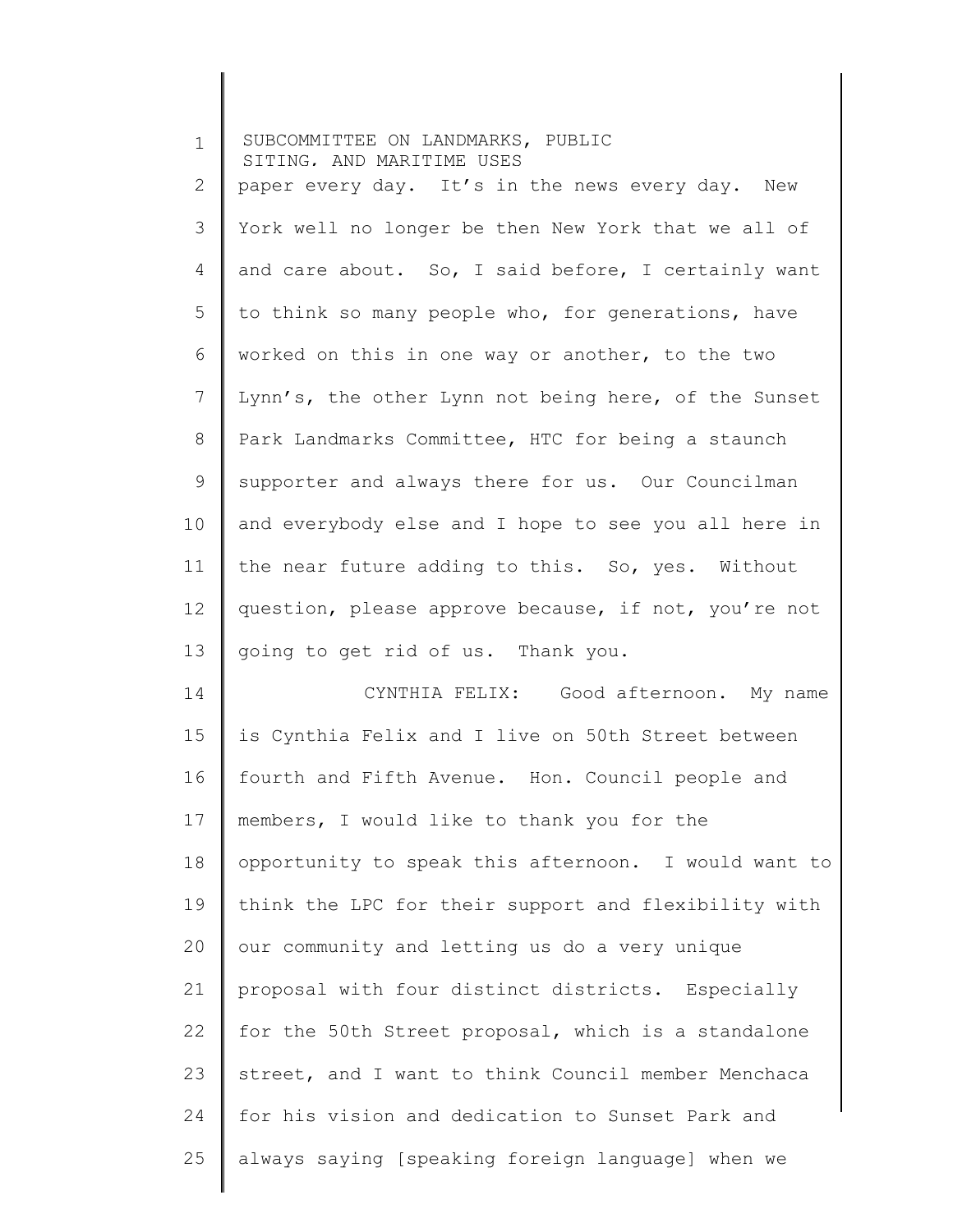| $\mathbf 1$    | SUBCOMMITTEE ON LANDMARKS, PUBLIC<br>SITING, AND MARITIME USES |
|----------------|----------------------------------------------------------------|
| $\overline{2}$ | need him. I want to thank the Lynn's for starting              |
| 3              | the Sunset Park landmark commission and always being           |
| 4              | there for us. And, most importantly, I want to think           |
| 5              | my neighbors and the homeowners and the tenants for            |
| 6              | their tireless efforts to maintain a 100+ year home.           |
| $\overline{7}$ | It isn't easy, folks. You break a wall and something           |
| 8              | else pops up that you have to fix. You find a hole             |
| 9              | and you have to maintain it to integrity and it is             |
| 10             | not an easy thing to do. But a group of us was                 |
| 11             | dedicated enough to do that and that is why we are             |
| 12             | here today. It was a collective effort. It's not               |
| 13             | easy. The Z thing is to make it new and to put                 |
| 14             | things, but we didn't want to do that. We looked               |
| 15             | around and I was born and raised in the same house             |
| 16             | that I am living in now and, in the past 15 years,             |
| 17             | architectural changes have gone all around me. I               |
| 18             | look around and where I grew up has changed                    |
| 19             | tremendously, but a group of us decided we don't want          |
| 20             | to change where we live. We want to keep it the                |
| 21             | same. We want to see things that are old and                   |
| 22             | maintain that piece and why we want to do that is              |
| 23             | because those changes take away the sense of place in          |
| 24             | New York City and, while we realize that you can't             |
| 25             | hold on to everything, we do believe that development          |
|                |                                                                |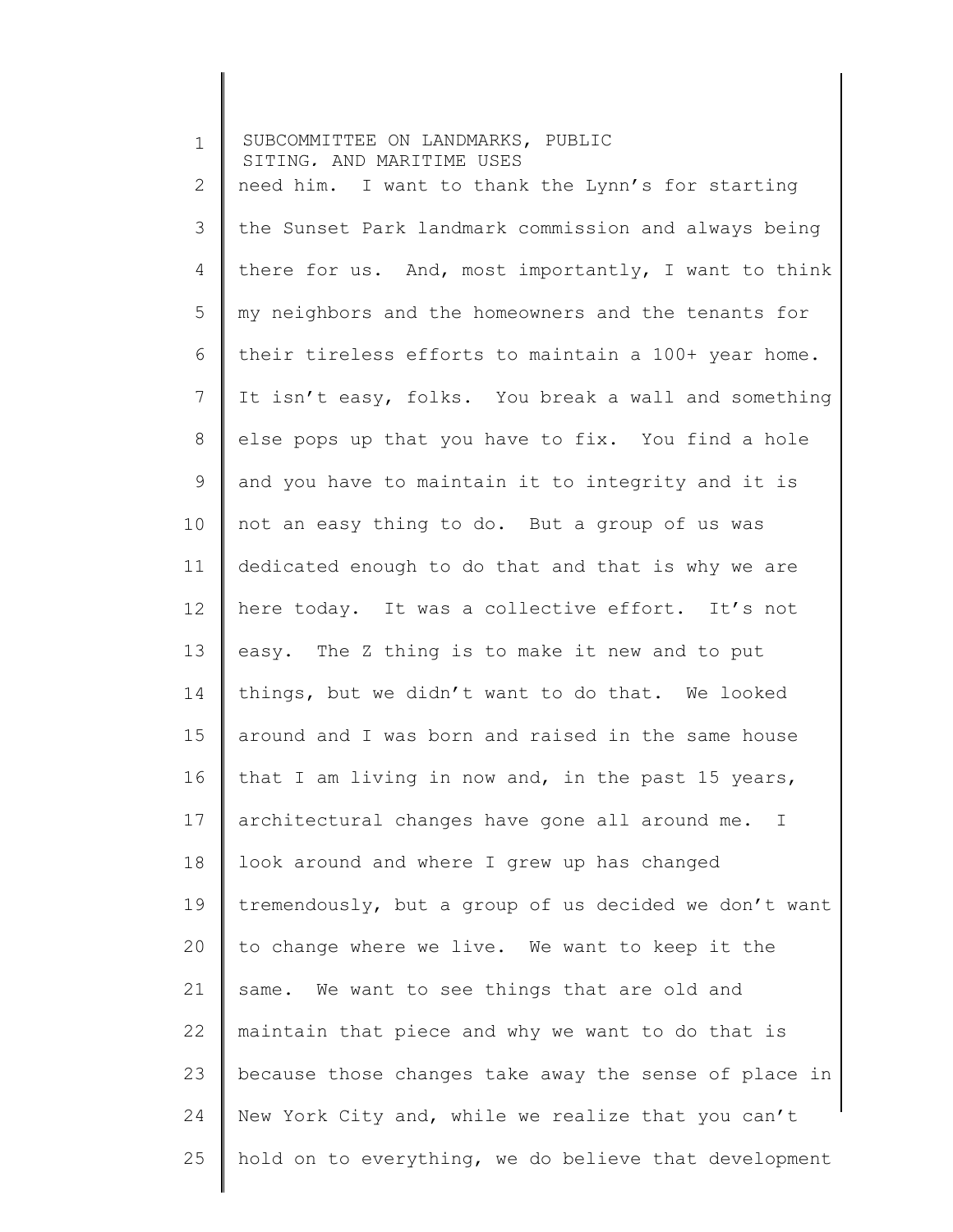| $\mathbf 1$ | SUBCOMMITTEE ON LANDMARKS, PUBLIC<br>SITING. AND MARITIME USES |
|-------------|----------------------------------------------------------------|
| 2           | must be done with forethought and consideration and            |
| 3           | the creation of historic districts does just that.             |
| 4           | It reassures us that our homes will keep the                   |
| 5           | integrity and the original architect will preserve             |
| 6           | the fabric of the future of Sunset Park, not for our           |
| 7           | kids, but for our kids kids, too. These blocks                 |
| $8\,$       | instill a sense of place, history, and pride. I grew           |
| 9           | up on my block playing stupid ball and are block               |
| 10          | priorities are celebrations of what we have with our           |
| 11          | families. We look back at our memories and it makes            |
| 12          | me proud. I look up and down the block. I look at              |
| 13          | the flowers our families grow and sitting on the               |
| 14          | stoop and reminiscing about things that are going on           |
| 15          | and it gives me just a sense of pride in this really           |
| 16          | big said anywhere sometimes you feel all alone.<br>Then        |
| 17          | you go back into those blocks and you feel a sense of          |
| 18          | family and that is really important. And helps us              |
| 19          | preserve the beauty and celebrate the beauty. So, I            |
| 20          | humbly ask you to help us preserve the beauty and              |
| 21          | celebrate the beauty of Sunset Park by preserving              |
| 22          | these blocks that we've worked so hard to maintain             |
| 23          | throughout our own families and so that we could pass          |
| 24          | that on to our own families for years to come. Thank           |
| 25          | you.                                                           |
|             |                                                                |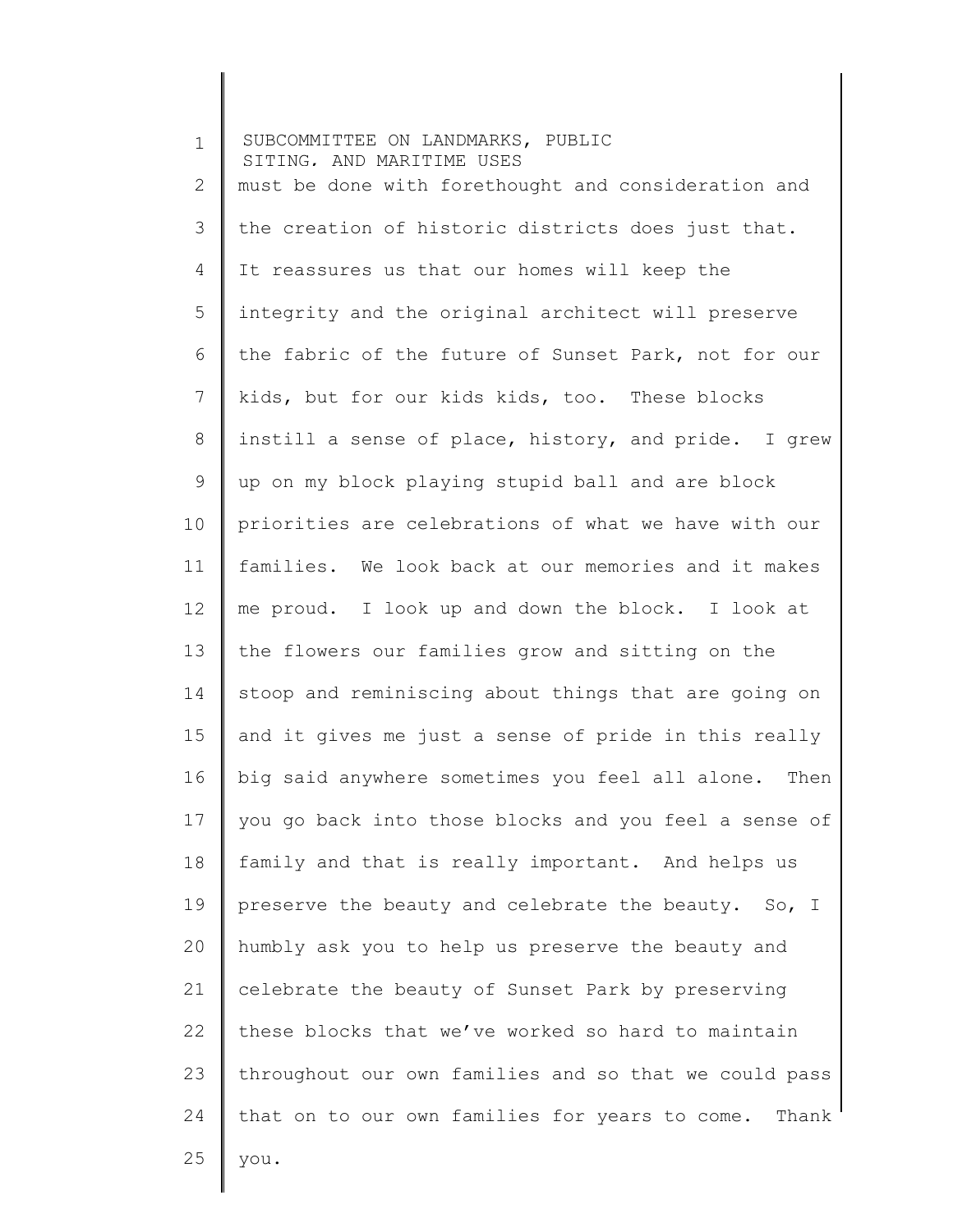1 2 3 4 5 6 7 8 9 10 11 12 13 14 15 16 17 18 19 20 21 22 23 24 25 SUBCOMMITTEE ON LANDMARKS, PUBLIC SITING, AND MARITIME USES CHAIRPERSON KOO: Next gentleman. JASON STUTZ: My name is Jason Stutz. I live at 469 54th Street in Brooklyn with my wife, Nina. We've been there 15 years. We moved to their because of what it already is. I was looking at the picture in Bay Ridge. I said, oh, that's a rage, but we had pictures from the LPC earlier of our neighborhood and what we're talking about is something that inspires life and all of us. When you walk down these blocks, they feel good and that goes a lot deeper than just this is what we want. It's subconscious. And it's important that we feel that way. That we feel like we belong and you had that feeling when you walked down the streets and it's beautiful and we should keep it that way. For life's sake. A lot of the changes that have been made just seemed to be made for some instant gratification of people making money and things like that. That is not all that is important. And so all four of these districts we feel like our important and we think the LPC. Everybody who has worked on this, I think, would agree. It just feels so good. And when you see things that are-- you just have to be there and I think we all know. That's all we need to say.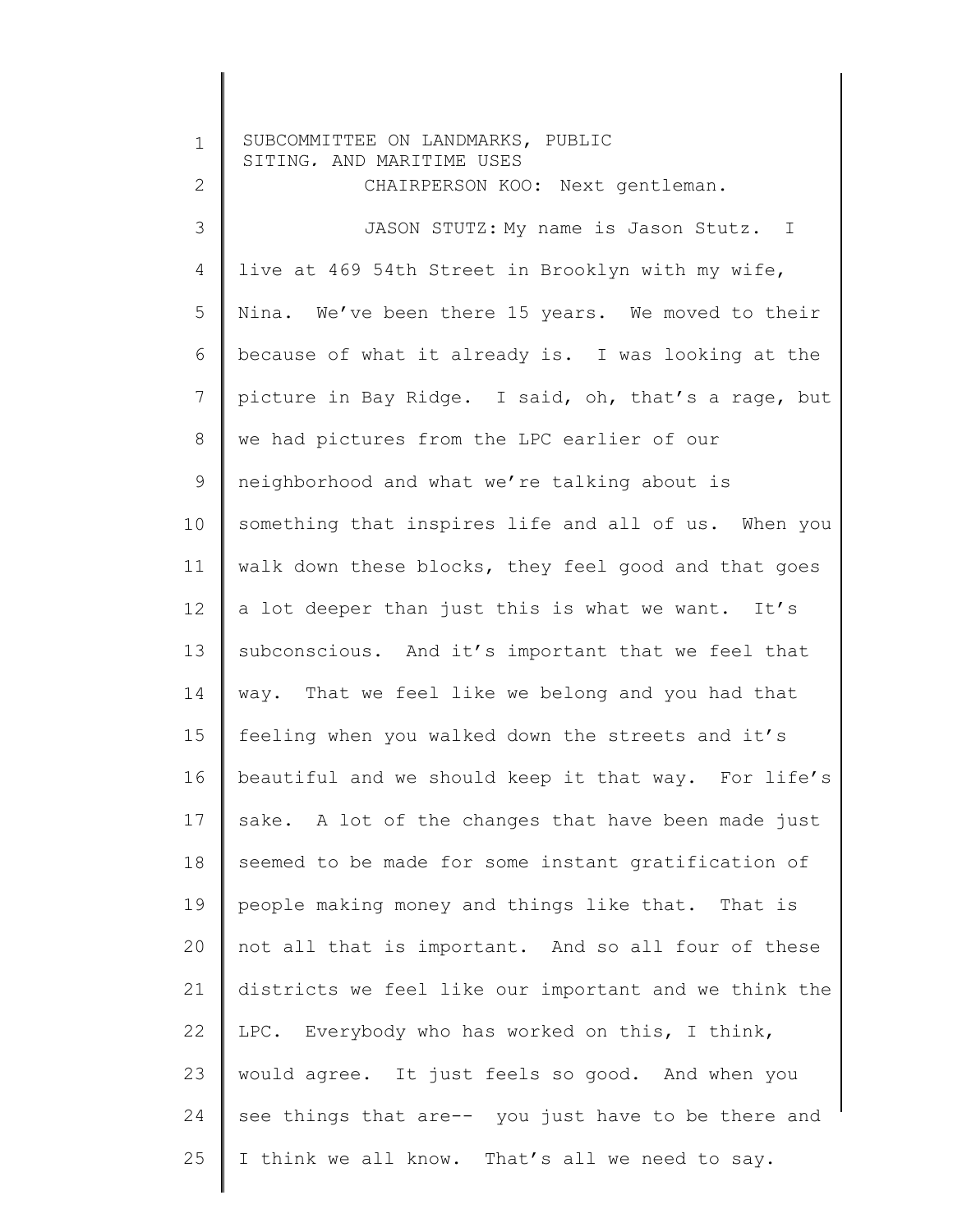1 2 3 4 5 6 7 8 9 10 11 12 13 14 15 16 17 18 19 20 21 22 23 24 25 SUBCOMMITTEE ON LANDMARKS, PUBLIC SITING, AND MARITIME USES It's a beautiful place and we would like to leave the beauty intact. Thank you for your consideration. We hope you will vote for it. All four. CHAIRPERSON KOO: Thank you. Yeah. COUNCIL MEMBER MENCHACA: Can I have one question? CHAIRPERSON KOO: Sure. Council member Menchaca. COUNCIL MEMBER MENCHACA: Thank you, Chair, for a quick question. So here's my conundrum. Are we going to have four different parties? UNIDENTIFIED: Yes. Of course. JASON STUTZ: Five. COUNCIL MEMBER MENCHACA: Five. MARIA ROCA: Each group gets-- and then the big one. COUNCIL MEMBER MENCHACA: And then the big one. Okay. [speaking foreign language] Thank you. MARIA ROCA: [speaking foreign language] [background comments] CHAIRPERSON KOO: The next panel will be Susan Brown, Linda Acini, and Simon Bankoff. [background comment]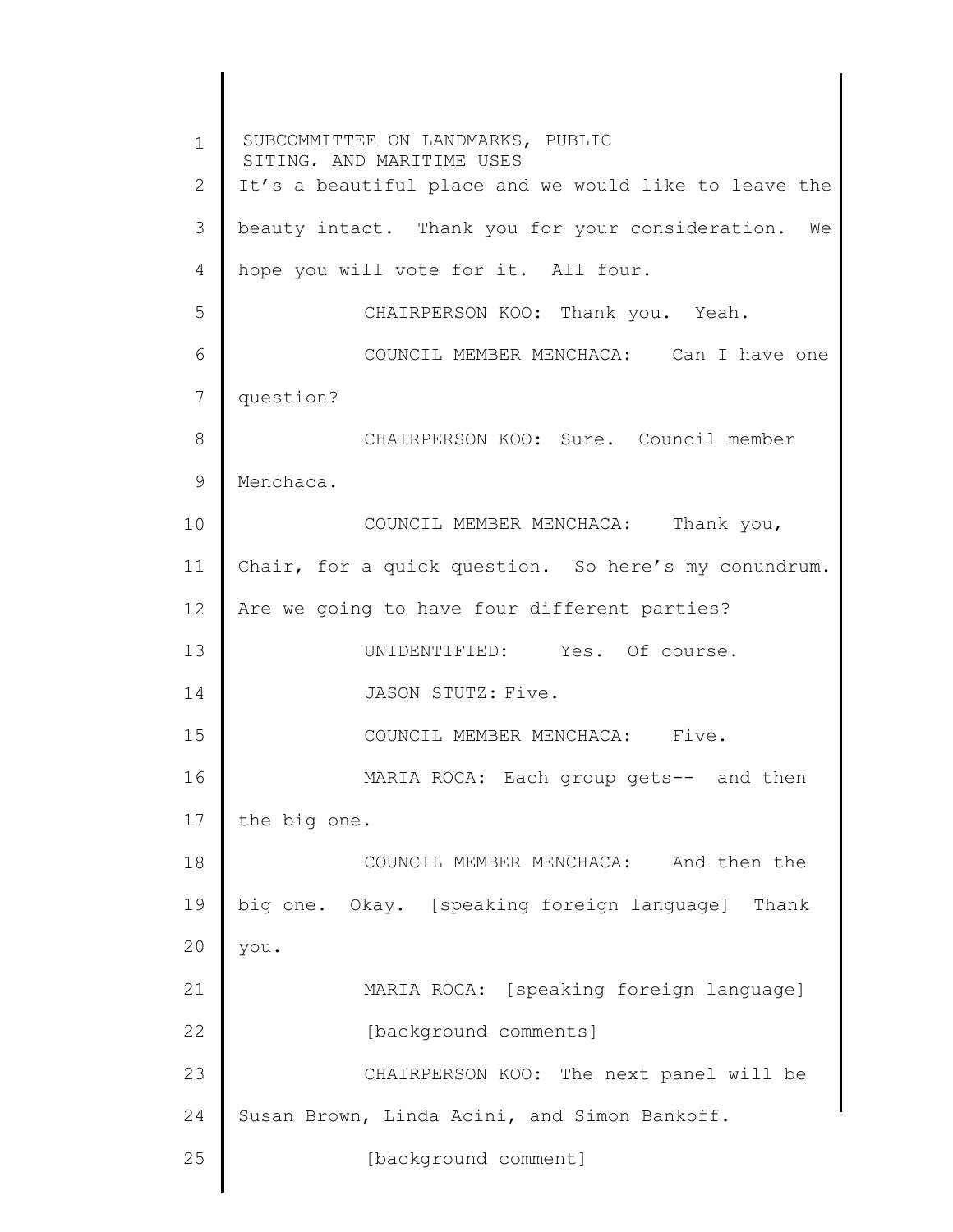| $\mathbf 1$ | SUBCOMMITTEE ON LANDMARKS, PUBLIC<br>SITING, AND MARITIME USES |
|-------------|----------------------------------------------------------------|
| 2           | UNIDENTIFIED: Three of each. Yeah.                             |
| 3           | One of each.                                                   |
| 4           | CHAIRPERSON KOO: Thank you. Could you                          |
| 5           | please identify yourselves and then you can start.             |
| 6           | Yeah.                                                          |
| 7           | LINDA ACINI: Good afternoon, Council. I                        |
| 8           | am Linda Acini. I live that 441 Bay Ridge Parkway              |
| 9           | and I would like to thank you for having us here               |
| 10          | today and we are of course hoping that we will be              |
| 11          | voted in. Bay Ridge Parkway is, as LPC said,                   |
| 12          | predominantly in an intact street. The street has a            |
| 13          | real sense of importance in the neighborhood, but,             |
| 14          | when you branch out into Brooklyn and other parts of           |
| 15          | New York, people know Doctors Row. They had been               |
| 16          | calming to physicians there for many years. There              |
| 17          | are generations of physicians, dentists, attorneys             |
| 18          | practicing on the street, I know several of them               |
| 19          | personally. I purchased the house in 1982. I came              |
| 20          | in with my husband at the time. He was an internist.           |
| 21          | I am an RN. We purchased from a family practitioner            |
| 22          | who had purchased from a DO. My daughter is a                  |
| 23          | surgeon. So, we kind of embodied the medical-- the             |
| 24          | caring and the medical professions that it lived and           |
| 25          | thrived on this very beautiful street. The street              |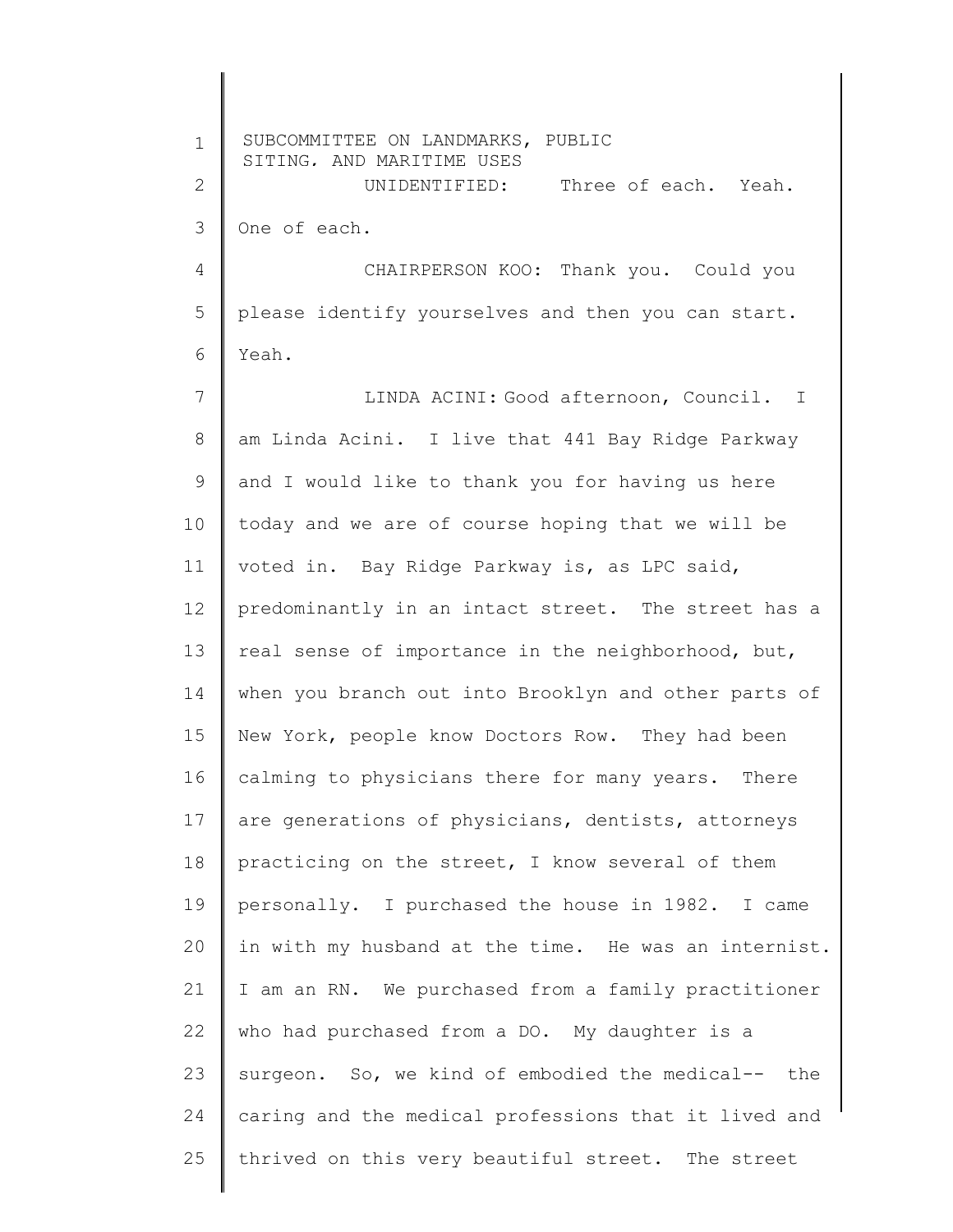| $\mathbf 1$     | SUBCOMMITTEE ON LANDMARKS, PUBLIC<br>SITING, AND MARITIME USES |
|-----------------|----------------------------------------------------------------|
| 2               | also gives the individuals who walk up and down the            |
| 3               | street-- and we get a lot of lot of traffic. People            |
| 4               | get a real sense of stability, strength, sense of              |
| 5               | place, and are block Association has replanted all             |
| 6               | the tree wells. We have had more trees planted in              |
| $7\phantom{.0}$ | conjunction with Forest Street and the block is, once          |
| 8               | again, beautiful and thriving. We are also deeply              |
| 9               | concerned, as Sunset Park beautifully brought out,             |
| 10              | the changes are not and hand saying or surveying the           |
| 11              | community. The changes that people want to make to             |
| 12              | these buildings just are not consistent with and               |
| 13              | don't really enhance the people that live in the               |
| 14              | buildings and in the neighborhood. I can tell you              |
| 15              | that, since we have got into this place today, there           |
| 16              | is a sense of pride in our community that I did not            |
| 17              | sends before we started. It's a really--- it is                |
| 18              | grown. People are like, yeah. We are this place.               |
| 19              | We are this community and I think it is gray than I            |
| 20              | think it is-- I am hopeful and secure that you will            |
| 21              | vote for us. Thank you.                                        |
| 22              | SUSAN BROWN: We have waited for this day                       |
| 23              | for years. Thank you for listening to us. My name              |
| 24              | is Susan Brown. I have owned a home on Bay Ridge               |
| 25              | Parkway, Doctors Row, for 50 years. Landmarks                  |
|                 |                                                                |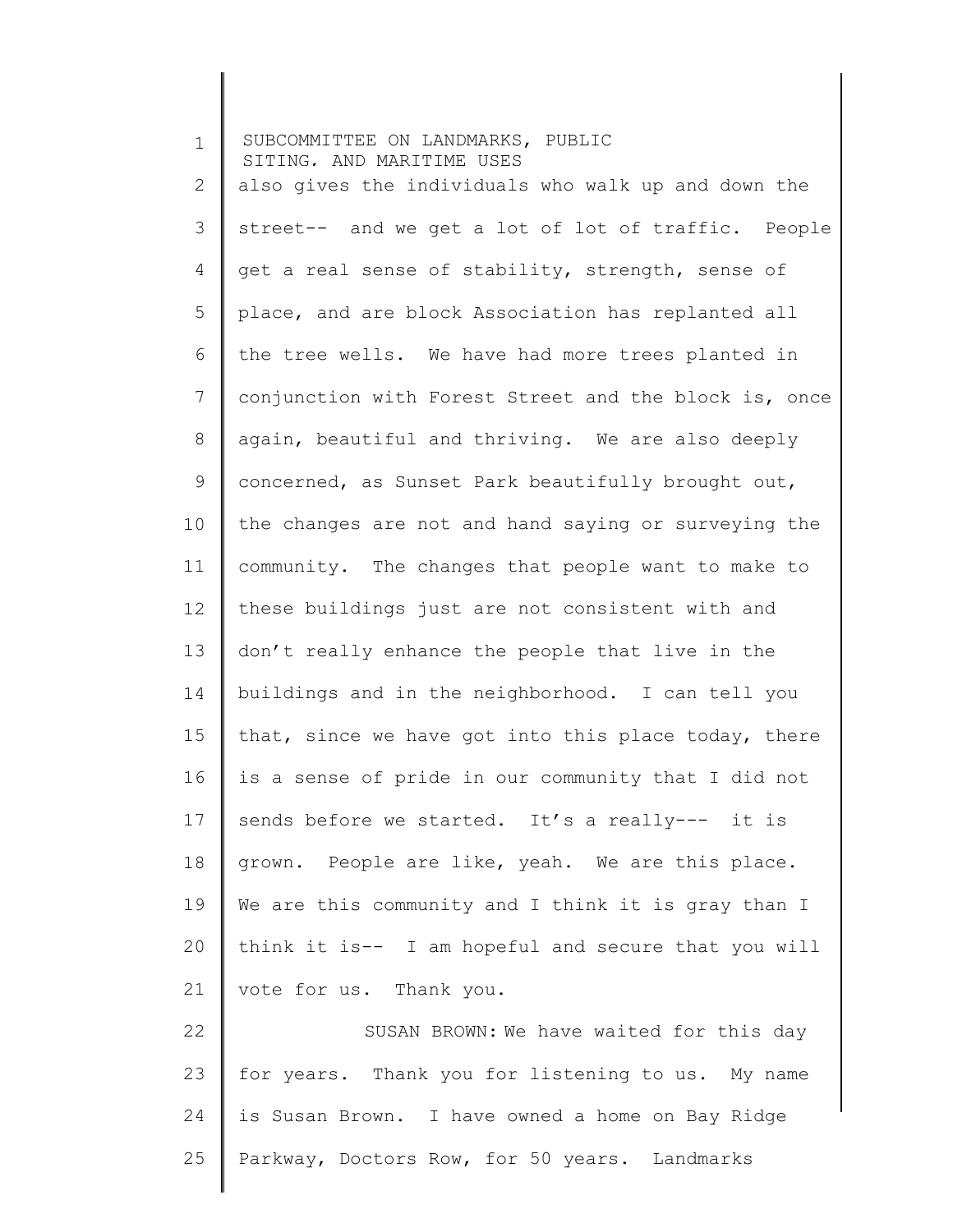1 2 3 4 5 6 7 8 SUBCOMMITTEE ON LANDMARKS, PUBLIC SITING, AND MARITIME USES preservation is going to be our salvation. Their protection is crucial to our maintaining the integrity of our beloved rock for now and in the future. Of the brief. We will be honored to be designated landmarks preservation commission first historic district in Bay Ridge and we hope for more telecom. Thank you very much.

9 10 11 12 13 14 15 16 17 18 19 20 21 22 23 24 25 SIMEON BANKOFF: Good afternoon, Council members. Simeon Bankoff, executive director of the Historic Districts Council. I'm really happy to be here today to testify on all five of these historic districts. They are both long-- Bay Ridge in Sunset Park long time projects that we have been working with the communities on. In Bay Ridge, as Lynn had mentioned, the Sunset Park-- sorry. In Sunset Park, as Lynn mentioned, the sunset Park community wanted some recognition in the 1980s and protection for their neighborhood, so they hired Anders Scott Dolkart who is one of New York's most preeminent architectural historians to write a report getting a large section of the neighborhood on the national register of historic places. That was in 1988. Please keep in mind that New York State only adopted its own registry of historic places in 1980. This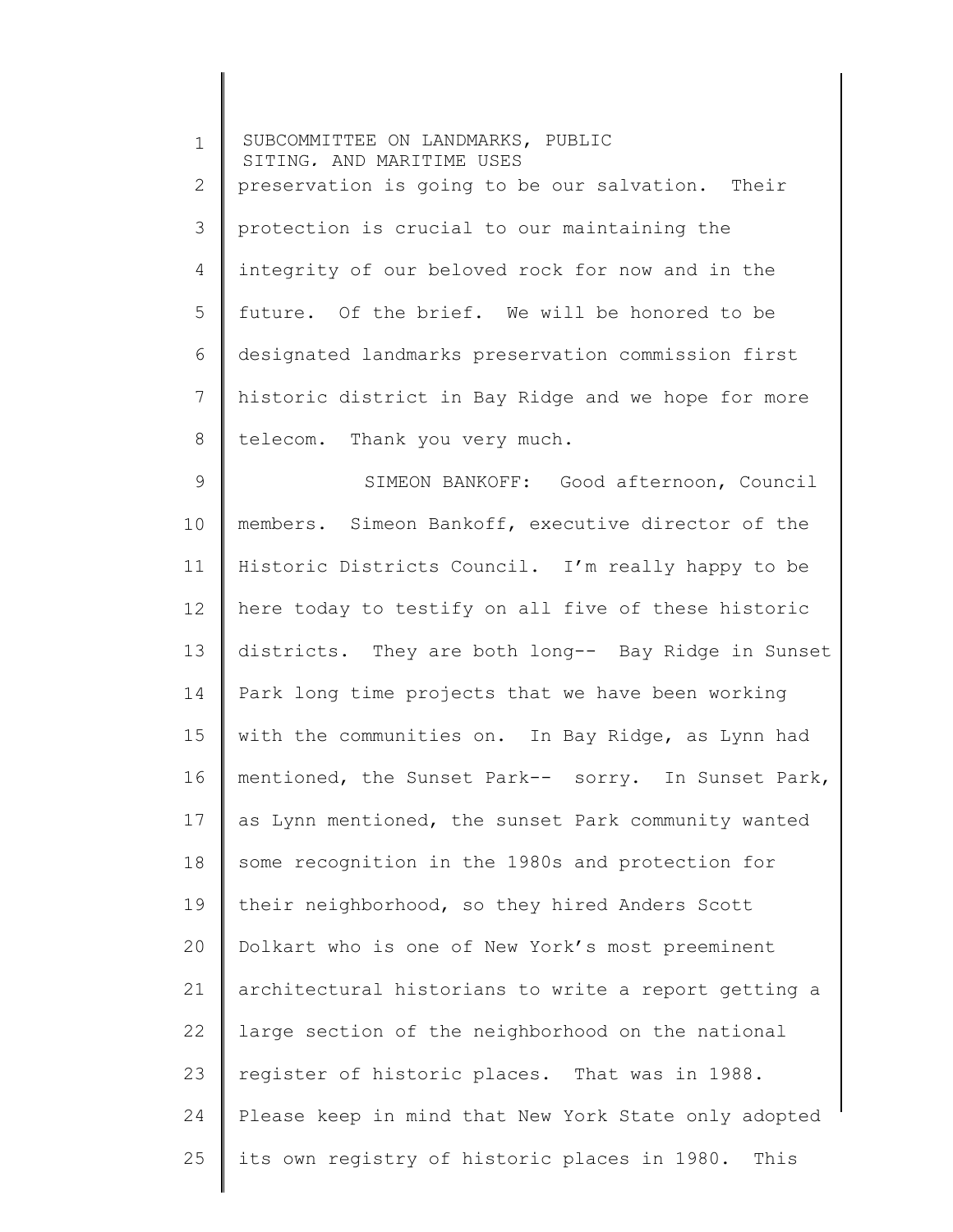| $\mathbf 1$    | SUBCOMMITTEE ON LANDMARKS, PUBLIC<br>SITING, AND MARITIME USES |
|----------------|----------------------------------------------------------------|
| $\mathbf{2}$   | was a reasonably new preservation strategy and hours           |
| 3              | stayed and now was one of the largest historic                 |
| 4              | districts in the state at the time. However, fast-             |
| 5              | forward 25 years and, while the NR status hadn't had           |
| 6              | any ill effects, it hadn't really helped preserve the          |
| $\overline{7}$ | wonderful character of the neighborhood. So, and               |
| 8              | 2012, late 2012, ACC met with Lynn Massimo and Lynn            |
| 9              | Tondrek [sp?] And their neighbors and began working            |
| 10             | through our six to celebrate program with them to              |
| 11             | help shape a picture perfect community campaign to             |
| 12             | gain the local landmark designation that they spoke            |
| 13             | about. Based on the NR research, neighbors canvassed           |
| 14             | their neighbors. They met with a number of                     |
| 15             | generations of elected officials, including Council            |
| 16             | member Menchaca who has been so very helpful. And              |
| 17             | created a popular community led movement to help               |
| 18             | preserve their physical character of the                       |
| 19             | neighborhood. Along the way, they forged ties with             |
| 20             | other community organizations and even helped rescue           |
| 21             | the last freestanding mansion in the neighborhood              |
| 22             | from demolition. They were among the first community           |
| 23             | groups to meet with this mayors administration to              |
| 24             | request landmark designation and have been remarkably          |
| 25             | patient for the last five years it took to get us to           |
|                |                                                                |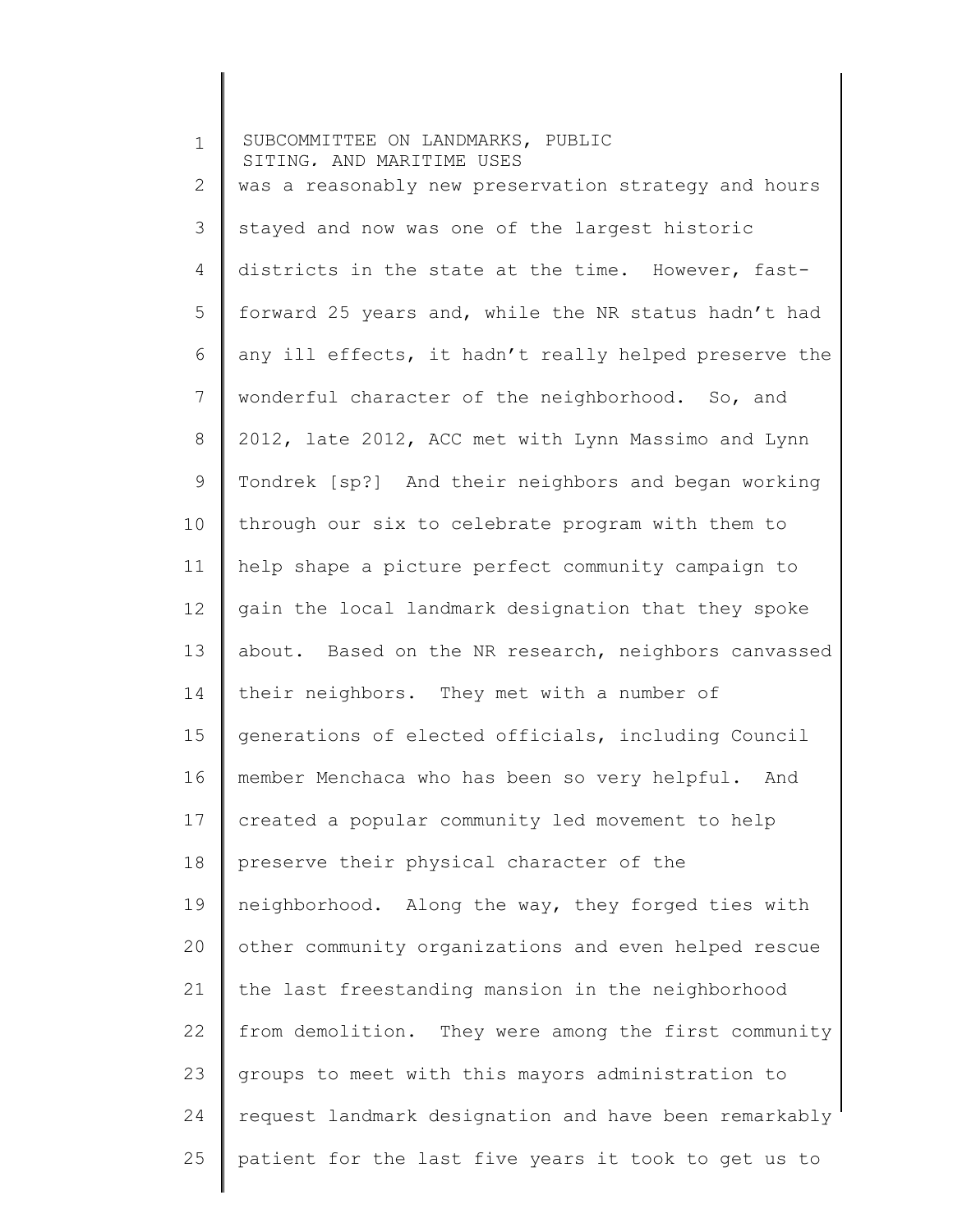| $\mathbf 1$ | SUBCOMMITTEE ON LANDMARKS, PUBLIC<br>SITING, AND MARITIME USES |
|-------------|----------------------------------------------------------------|
| 2           | this point. So, thank you all very much for seeing             |
| 3           | this over the finish line. Particularly, I would               |
| 4           | like to just say at the last-- when the Landmarks              |
| 5           | Commission mentioned that they met with the owner's            |
| 6           | twice, it was because the first time a number of               |
| 7           | people in the community wanted and I have it-- you             |
| 8           | know, wanted to enlarge the historic district and, in          |
| $\mathsf 9$ | what I saw to be really unprecedented move, Landmarks          |
| 10          | listened to them. The agency listened to them and              |
| 11          | came out and came-- and did and expanded their                 |
| 12          | project, which is fantastic. Now, with regard to our           |
| 13          | friends in Bay Ridge, back in 2012, we also worked             |
| 14          | with community members in Bay Ridge and sponsored a            |
| 15          | survey of that remarkable neighborhood which was               |
| 16          | funded with by public funds from New York State. We            |
| 17          | delivered the survey to the local Council member,              |
| 18          | Vini Gentile at the time, and the Landmarks                    |
| 19          | Commission, but there was not a lot of community               |
| 20          | support behind it at the moment, so we sort of let             |
| 21          | the matter go. Imagine our delight years later when            |
| 22          | neighbors in the area got in touch with us about the           |
| 23          | possibility of landmark designation. We started                |
| 24          | working closely with these people. Fortunately, one            |
| 25          | of our staff lives in the area, so evening meetings            |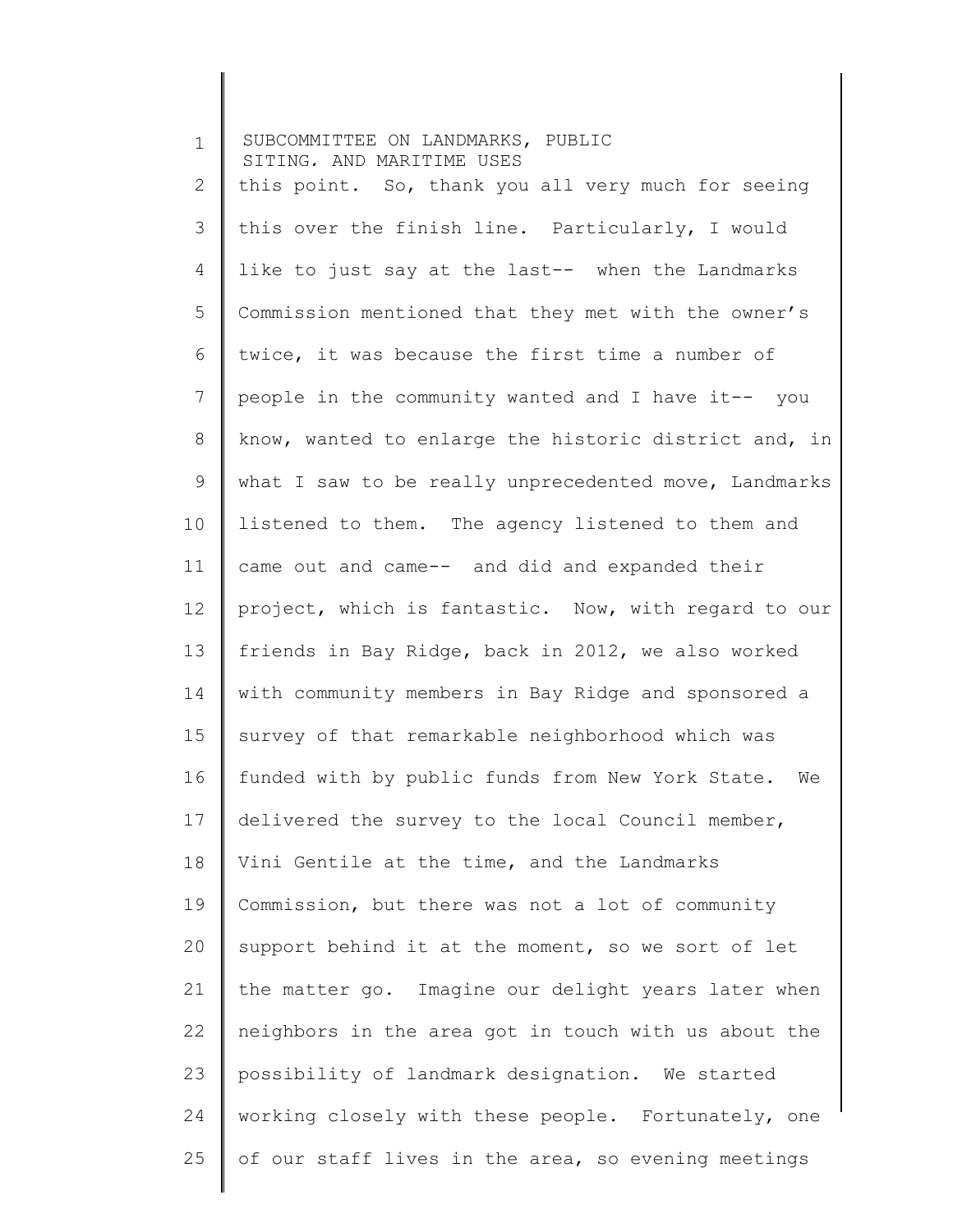1 2 3 4 5 6 7 8 9 10 11 12 13 14 15 16 17 18 19 20 21 22 23 24 SUBCOMMITTEE ON LANDMARKS, PUBLIC SITING, AND MARITIME USES were somewhat easier. We also found a strong partner in Council member Brannan and leaders at the local community board. And let me be very clear that this project would not have happened without the remarkable work of Linda, who was the right person at the right time. We were genuinely thrilled when Landmarks Commission reacted supportively this proposal. In fact, fast track to this project. Then all our years working with the agency and when it says process, I can honestly say this is one of the swiftest designations of the local historic district that we have ever seen. The positive agency action was made only more important by the current lack of designated properties in this area of Brooklyn and, given the communities support and interest in this project, we have been getting a lot of calls from neighbors wanting to know more about it. So, and given the Landmarks Commission's openness and the Chairs commitment to spreading the agency's influence and areas that are being underrepresented, we have hoped that we will see many more landmarks in southern Brooklyn and other areas of the city soon. So, thank you all very, very much. These are two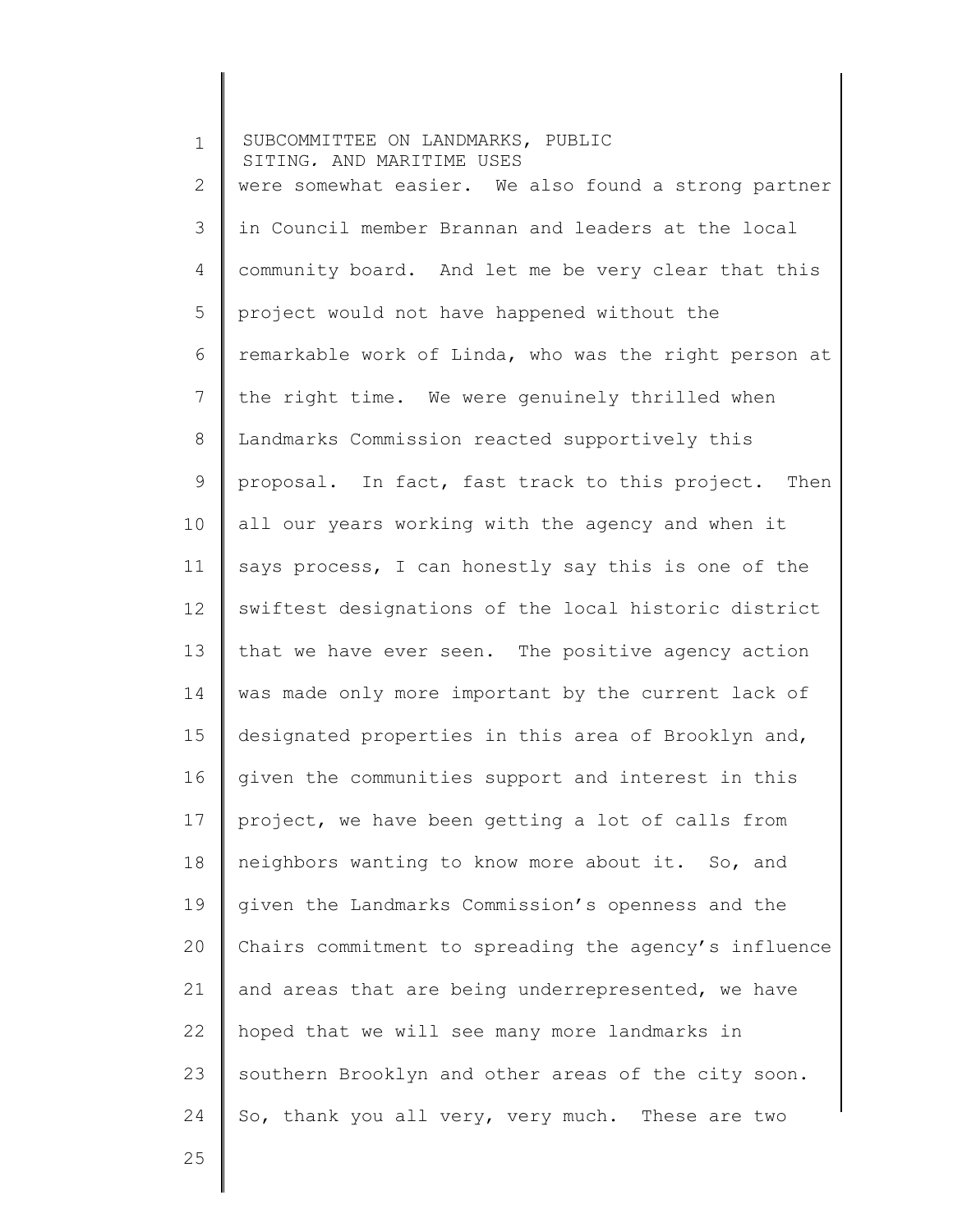1 2 3 4 5 6 7 8 9 10 11 12 13 14 15 16 17 18 19 20 21 22 23 24 25 SUBCOMMITTEE ON LANDMARKS, PUBLIC SITING, AND MARITIME USES stories that I wish there were more of, but let's really celebrate them. CHAIRPERSON KOO: Council member, do you have questions? COUNCIL MEMBER MENCHACA: I think one question that I have-- and this is maybe the Simon. By the way, congrats, Bay Ridge. Congrats. And it is great that we are celebrating in South Brooklyn neighbors. Really to Simon, how important is it that communities organize around this issue and you played such an important technical role, but like really how four and is it that communities come out and organize and build this kind of constituency around this kind of question? SIMEON BANKOFF: Honestly, this is-- I'm not going to say it's impossible without a strong community organization, but it is very, very more unlikely to happen. Additionally, in addition to- the whole purpose of historic preservation and not about the regulation of architecture. It's about the celebration of a special sense of place and a community growing and feeling that it's ca-- that it has a voice in the future of its neighborhood. And without that communal voice, it's a kind of pointless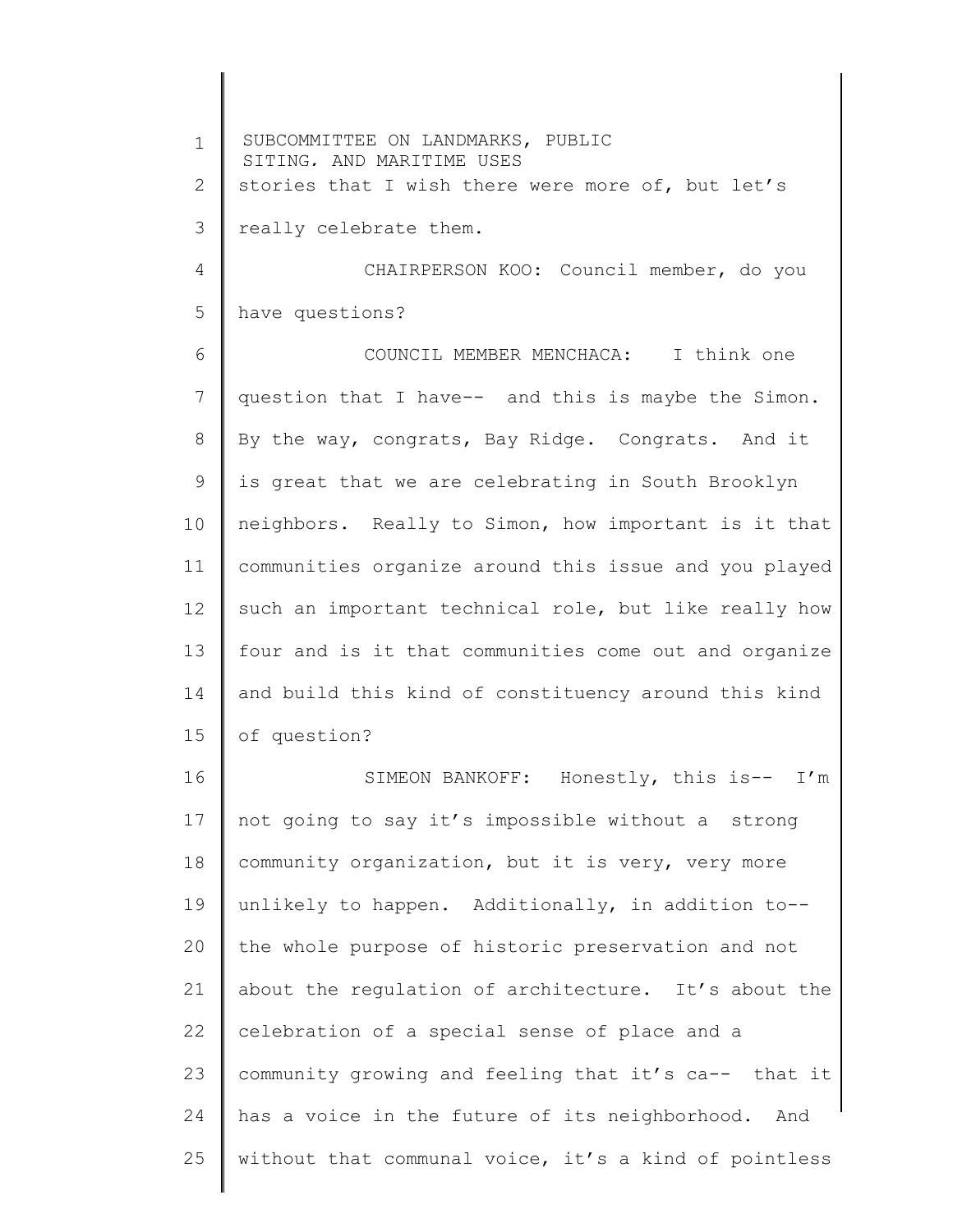1 2 3 4 5 6 7 8 9 10 11 12 13 14 15 16 17 18 19 20 21 22 23 24 SUBCOMMITTEE ON LANDMARKS, PUBLIC SITING, AND MARITIME USES effort. Additionally, because at the end of the day, every government action is reliant on community compliance, if you have a situation where no one is going to be compliant, where communities are incredibly, incredibly opposed to this-- the Landmarks Commission is one of our least resourced agencies in the city of New York. They've got an enormous amount of work to do and there are enough people who want their attention that they are not going to force it down the sort of necks of people who are just trying to get by. Instead, what they want are strong community partners who will help further the action so it becomes a success. So I think that what the Sunset Park community did which was truly remarkable and was-- when I say picture perfect, was that they went door to door and actually analyzed it and, when Chair Shrinivasen [sp?} saw the charts that showed, oh well, we've talked to 85 percent of people on this block and, of that 85 percent, you know, 76 percent said yes and the other 24 percent were like, sounds okay. Like those are actual numbers that they said, oh, wow. This is a real thing.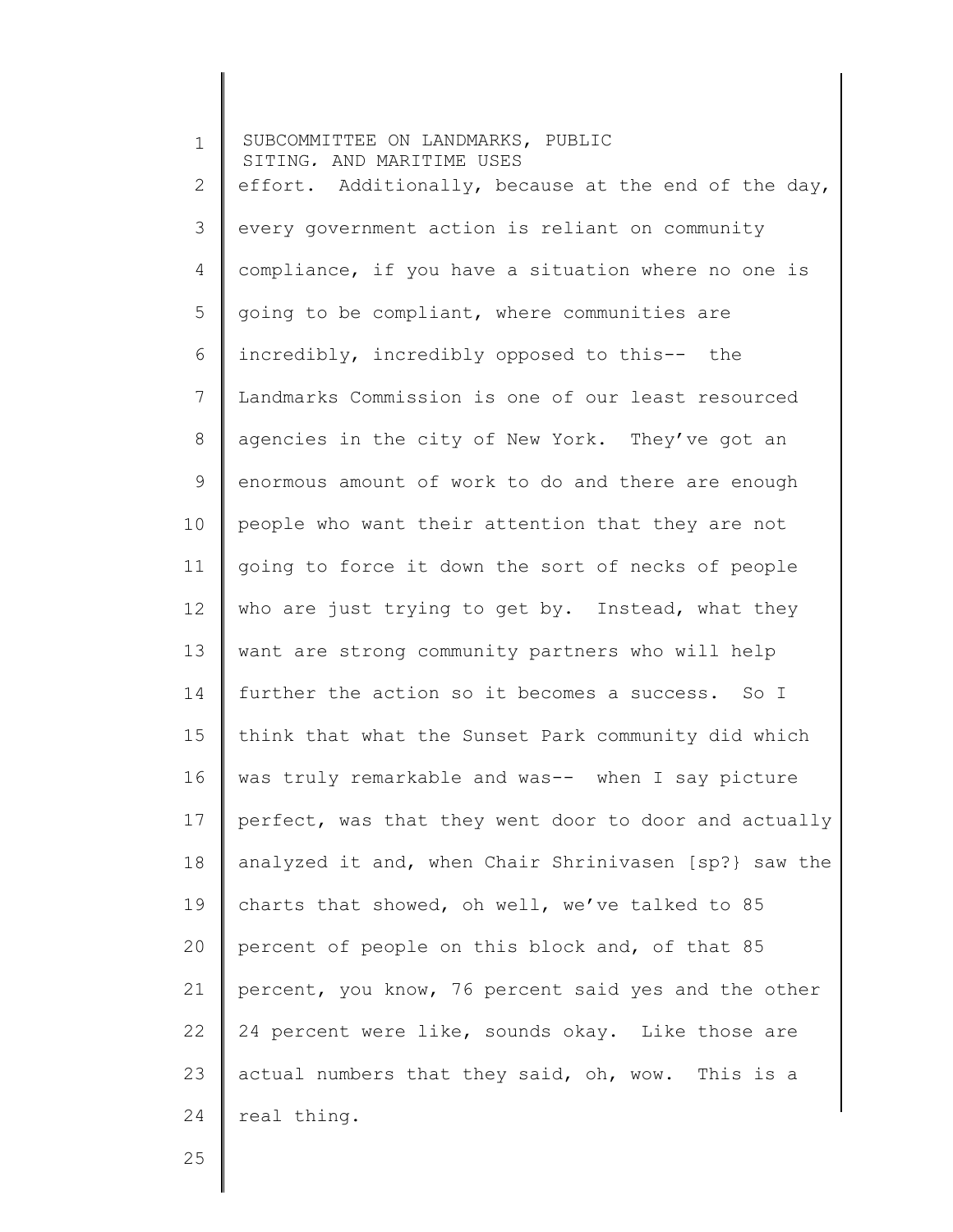1 2 3 4 5 6 7 8 9 10 11 12 13 14 15 16 17 18 19 20 21 22 23 24 25 SUBCOMMITTEE ON LANDMARKS, PUBLIC SITING, AND MARITIME USES COUNCIL MEMBER MENCHACA: It's people power. I hope you and the LPC are ready for five parties of celebration. And maybe six. We'll get invited to Bay Ridge. Thank you. CHAIRPERSON KOO: Okay. No more questions from Council members. COUNCIL MEMBER MILLER: Just wait a minute. Is there another-- CHAIRPERSON KOO: Panel? COUNCIL MEMBER MILLER: panel coming up? CHAIRPERSON KOO: No. COUNCIL MEMBER MILLER: Could I make a statement? CHAIRPERSON KOO: Sure. COUNCIL MEMBER MILLER: Thank you. CHAIRPERSON KOO: Council member Miller wants to make a statement. COUNCIL MEMBER MILLER: Thank you, Mr. Chair. So, as I sit and I read through the pamphlets and I read the community reports and I look up, then I am reminded of a home that I grew up in, my grandmother's home, in Prospect Heights that looks a lot like that and the blocks itself. And so, I was downstairs and I was just talking-- and I represent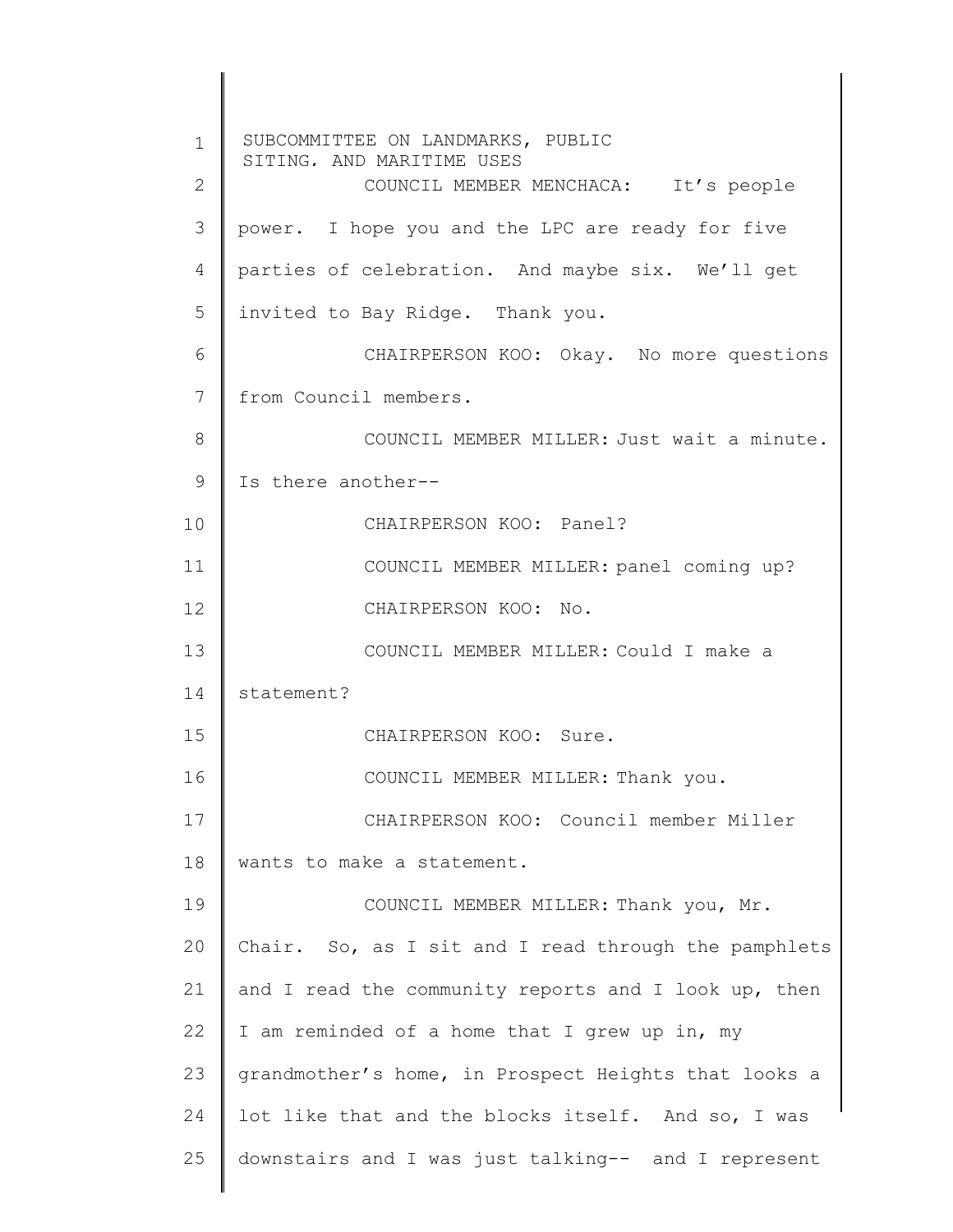1 2 3 4 5 6 7 8 9 10 11 12 13 14 15 16 17 18 19 20 21 22 23 24 25 SUBCOMMITTEE ON LANDMARKS, PUBLIC SITING, AND MARITIME USES Southeast Queens and so, what do we all have in common here? And that is the fact that 76 percent of New Yorkers rent and to have this type of conversation that values homeownership, that values communities and integrity of communities is not often what happens here at City Council. And it's difficult when it comes to common issues that support homeowners that we can kind of core lasts around those common issues. And, certainly, and Southeast Queens we have a few landmark communities that are very, very important, but what I find equally important is that I just appreciate the appreciation for communities and the value of this committee and landmarks as communities transition. There are a number of things that happened and was mentioned by one of the other speakers earlier is that that is how you preserve the integrity of communities. This is one took of land marking and that is the beauty of this mosaic of new York city that, you know, sometimes you want Chinese and you want to go to Chinatown and do other things and just not that you can't get it on the corner, but you don't get the fullness and the richness of communities or getting [inaudible 01:23:25]. And so I'll leave with this.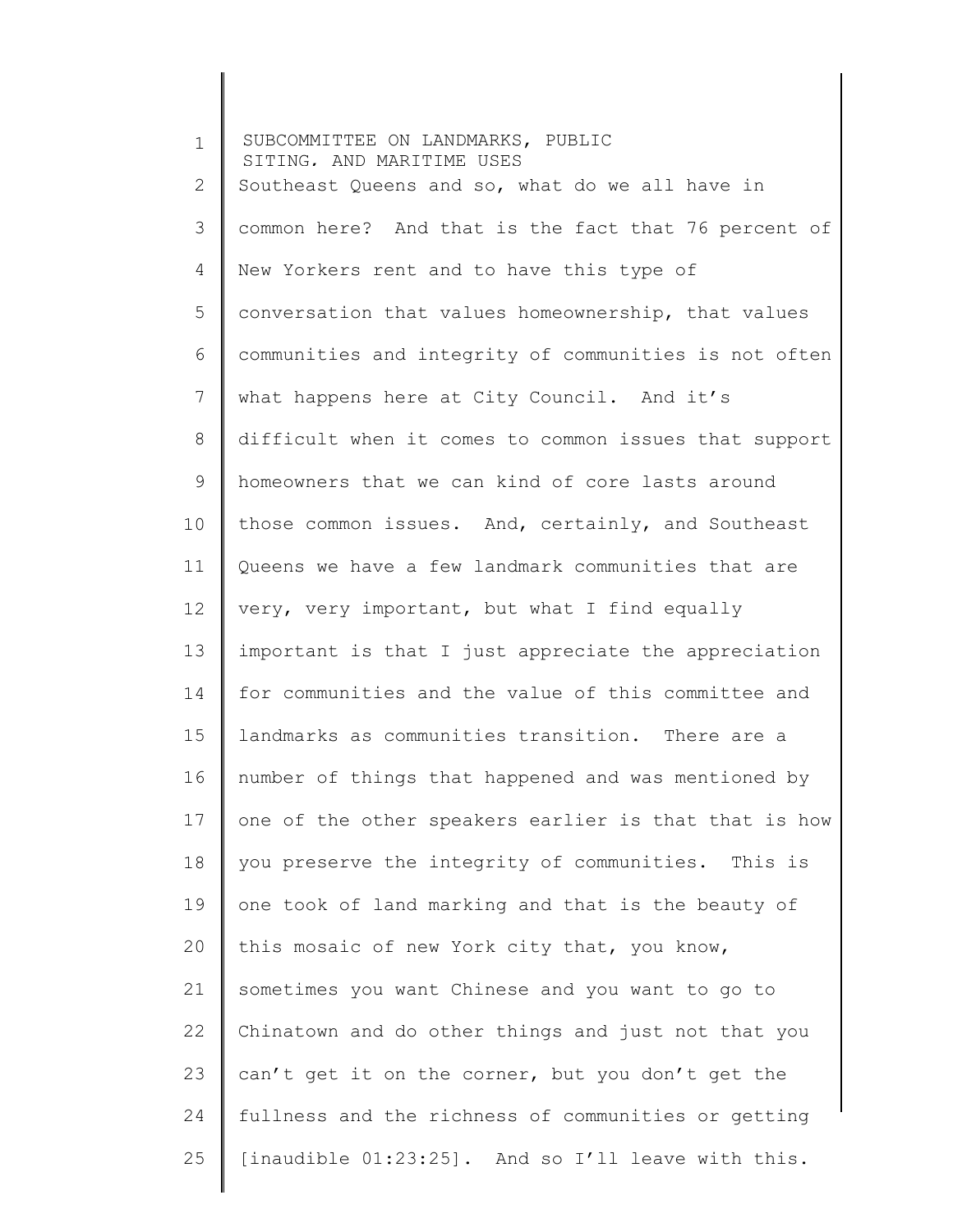| $\mathbf 1$    | SUBCOMMITTEE ON LANDMARKS, PUBLIC<br>SITING. AND MARITIME USES |
|----------------|----------------------------------------------------------------|
| $\mathbf{2}$   | There was a ti-- there was an article in one of the            |
| $\mathfrak{Z}$ | major dailies on the weakened section about a month            |
| 4              | back and it talked about the lack of housing in new            |
| 5              | York city and that we needed more density and then it          |
| 6              | went on to say how dare communities such as Southeast          |
| 7              | Queens and South Brooklyn communities have such low            |
| 8              | density like we're not doing our part. And, you                |
| $\mathsf 9$    | know, I reject that. It is the quality of life that            |
| 10             | we work so hard for and not just to obtain, but to             |
| 11             | preserve that quality of life. And the fact that it            |
| 12             | is not mutually exclusive. That we cannot create               |
| 13             | housing and density where necessary where applicable           |
| 14             | and, at the same time, preserve the integrity of what          |
| 15             | we have here. So, I thought that this is--                     |
| 16             | sometimes you think this a long fight, specific to             |
| 17             | you or your community, but then you see that there             |
| 18             | are others throughout the city that are fighting to            |
| 19             | preserve the integrity of their community, as well.            |
| 20             | So, I just wanted to add my two cents in that and how          |
| 21             | I-- Yeah. Value the work that you are doing and I              |
| 22             | may have to invite you out to help, although we                |
| 23             | actually have a pretty strong landmark committee that          |
| 24             | works within the community to preserve the integrity           |
| 25             | of Southeast Queens. So, thank you for your work.              |
|                |                                                                |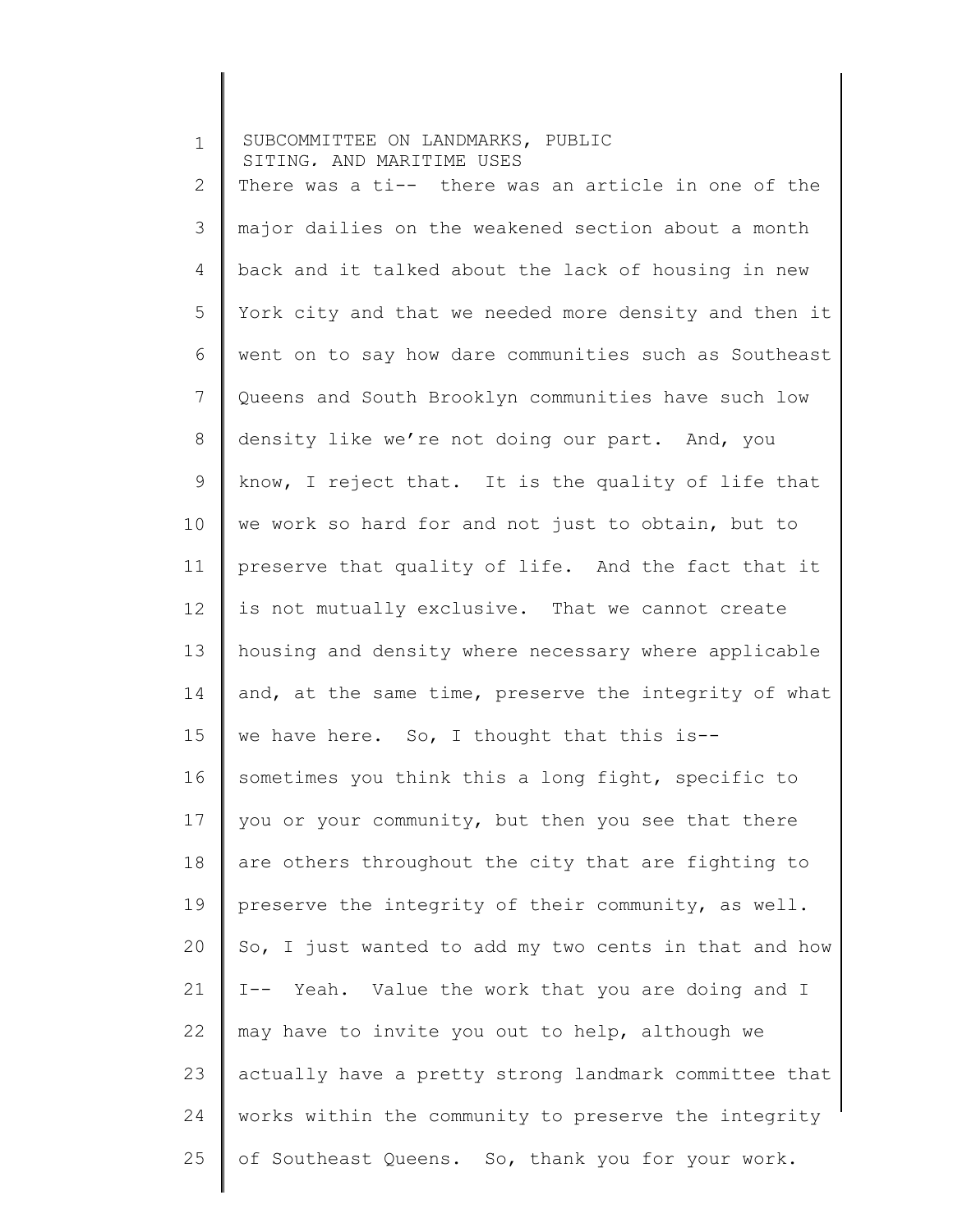1 2 3 4 5 6 7 8 9 10 11 12 13 14 15 16 17 18 19 20 21 22 23 24 25 SUBCOMMITTEE ON LANDMARKS, PUBLIC SITING, AND MARITIME USES [background comments] COUNCIL MEMBER MILLER: And thank you, Mr. Chair, for allowing me to say a few words. CHAIRPERSON KOO: Thank you, Council member Miller. Yeah. So, that's-- You guys are all done. Yeah. Are there anymore members of the public who wish to testify on these items? Seeing none, I now close today's public hearing and these items are laid over. On September 1st, the City Council held a 10 hour public hearing-- UNIDENTIFIED: 10 hours? CHAIRPERSON KOO: Yeah. On the boroughbased jails proposal and received feedback on all ULRP applications associated with the project. In order to exercise the Council's discretion over the [inaudible 01:26:01] mandatory ULRP applications, the Council adopted a core resolution at last week's Stated Meeting. Those items are on the calendar for September 18th. But to be sure, the Council accepted testimony on all ULRP applications on September 5th, including the [inaudible 01:26:27] mandatory applications. I now open public hearings on LU numbers 518, 519, 520, 521, 522, 523, 524, 525, and 526. All witnesses will be limited to one minute.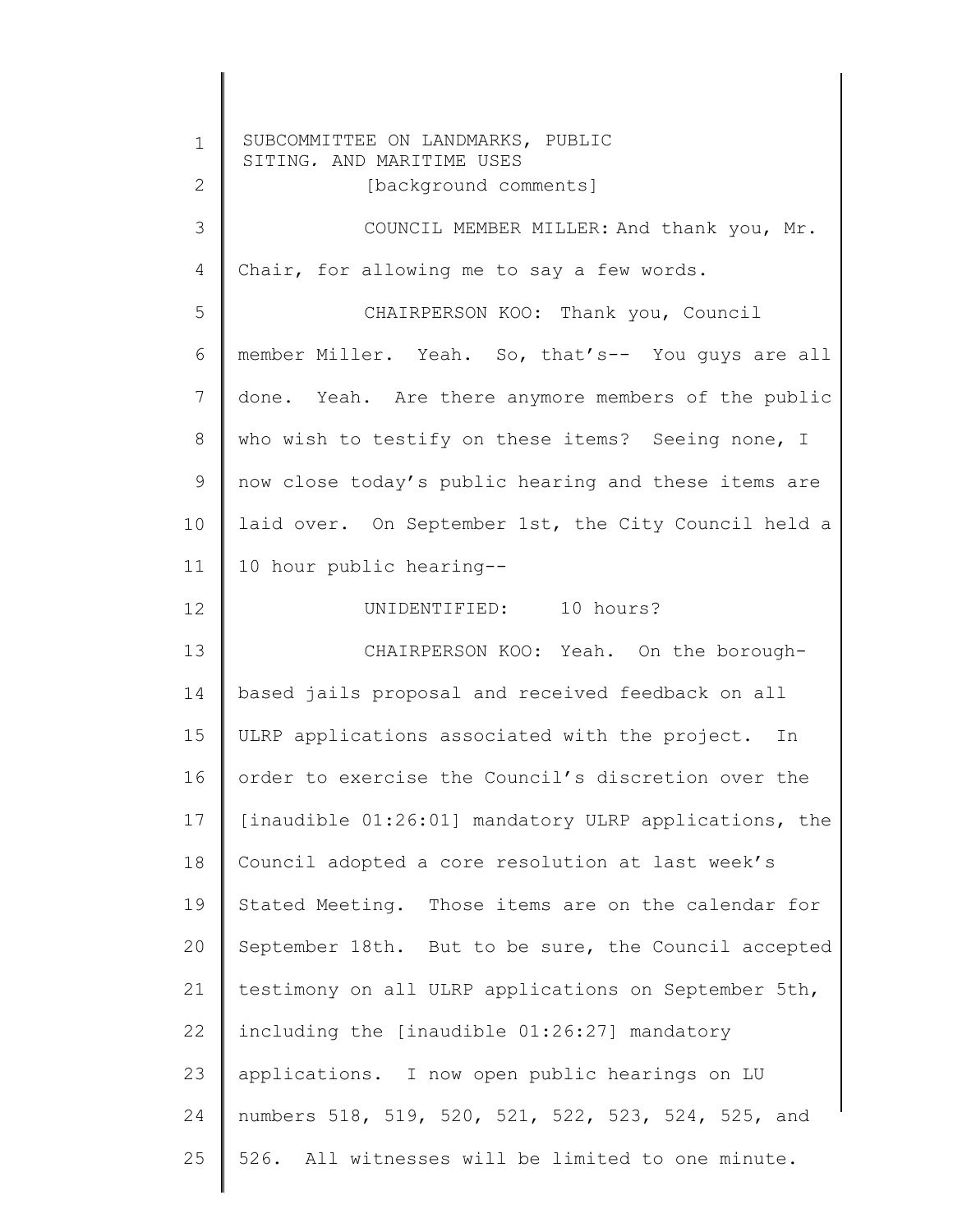| SUBCOMMITTEE ON LANDMARKS, PUBLIC<br>$\mathbf 1$<br>SITING, AND MARITIME USES<br>$\mathbf{2}$<br>[background comments]<br>$\mathfrak{Z}$<br>CHAIRPERSON KOO: Are there any members of<br>$\overline{4}$<br>the public who wish to testify on these items?<br>5<br>Seeing none, I now close today's public hearing. All<br>$\epsilon$<br>items are laid over. I would like to thank the<br>$7\phantom{.}$<br>members of the public, my colleagues, counsel, and<br>$\,8\,$<br>the land use staff for attending today's hearing.<br>$\mathsf 9$<br>The meeting is now hereby adjourned.<br>10<br>[gavel]<br>11<br>[background comments]<br>16<br>17<br>18<br>19<br>20<br>21<br>22<br>23<br>24<br>25 |    |  |
|---------------------------------------------------------------------------------------------------------------------------------------------------------------------------------------------------------------------------------------------------------------------------------------------------------------------------------------------------------------------------------------------------------------------------------------------------------------------------------------------------------------------------------------------------------------------------------------------------------------------------------------------------------------------------------------------------|----|--|
|                                                                                                                                                                                                                                                                                                                                                                                                                                                                                                                                                                                                                                                                                                   |    |  |
|                                                                                                                                                                                                                                                                                                                                                                                                                                                                                                                                                                                                                                                                                                   |    |  |
|                                                                                                                                                                                                                                                                                                                                                                                                                                                                                                                                                                                                                                                                                                   |    |  |
|                                                                                                                                                                                                                                                                                                                                                                                                                                                                                                                                                                                                                                                                                                   |    |  |
|                                                                                                                                                                                                                                                                                                                                                                                                                                                                                                                                                                                                                                                                                                   |    |  |
|                                                                                                                                                                                                                                                                                                                                                                                                                                                                                                                                                                                                                                                                                                   |    |  |
|                                                                                                                                                                                                                                                                                                                                                                                                                                                                                                                                                                                                                                                                                                   |    |  |
|                                                                                                                                                                                                                                                                                                                                                                                                                                                                                                                                                                                                                                                                                                   |    |  |
|                                                                                                                                                                                                                                                                                                                                                                                                                                                                                                                                                                                                                                                                                                   |    |  |
|                                                                                                                                                                                                                                                                                                                                                                                                                                                                                                                                                                                                                                                                                                   |    |  |
|                                                                                                                                                                                                                                                                                                                                                                                                                                                                                                                                                                                                                                                                                                   |    |  |
|                                                                                                                                                                                                                                                                                                                                                                                                                                                                                                                                                                                                                                                                                                   | 12 |  |
|                                                                                                                                                                                                                                                                                                                                                                                                                                                                                                                                                                                                                                                                                                   | 13 |  |
|                                                                                                                                                                                                                                                                                                                                                                                                                                                                                                                                                                                                                                                                                                   | 14 |  |
|                                                                                                                                                                                                                                                                                                                                                                                                                                                                                                                                                                                                                                                                                                   | 15 |  |
|                                                                                                                                                                                                                                                                                                                                                                                                                                                                                                                                                                                                                                                                                                   |    |  |
|                                                                                                                                                                                                                                                                                                                                                                                                                                                                                                                                                                                                                                                                                                   |    |  |
|                                                                                                                                                                                                                                                                                                                                                                                                                                                                                                                                                                                                                                                                                                   |    |  |
|                                                                                                                                                                                                                                                                                                                                                                                                                                                                                                                                                                                                                                                                                                   |    |  |
|                                                                                                                                                                                                                                                                                                                                                                                                                                                                                                                                                                                                                                                                                                   |    |  |
|                                                                                                                                                                                                                                                                                                                                                                                                                                                                                                                                                                                                                                                                                                   |    |  |
|                                                                                                                                                                                                                                                                                                                                                                                                                                                                                                                                                                                                                                                                                                   |    |  |
|                                                                                                                                                                                                                                                                                                                                                                                                                                                                                                                                                                                                                                                                                                   |    |  |
|                                                                                                                                                                                                                                                                                                                                                                                                                                                                                                                                                                                                                                                                                                   |    |  |
|                                                                                                                                                                                                                                                                                                                                                                                                                                                                                                                                                                                                                                                                                                   |    |  |